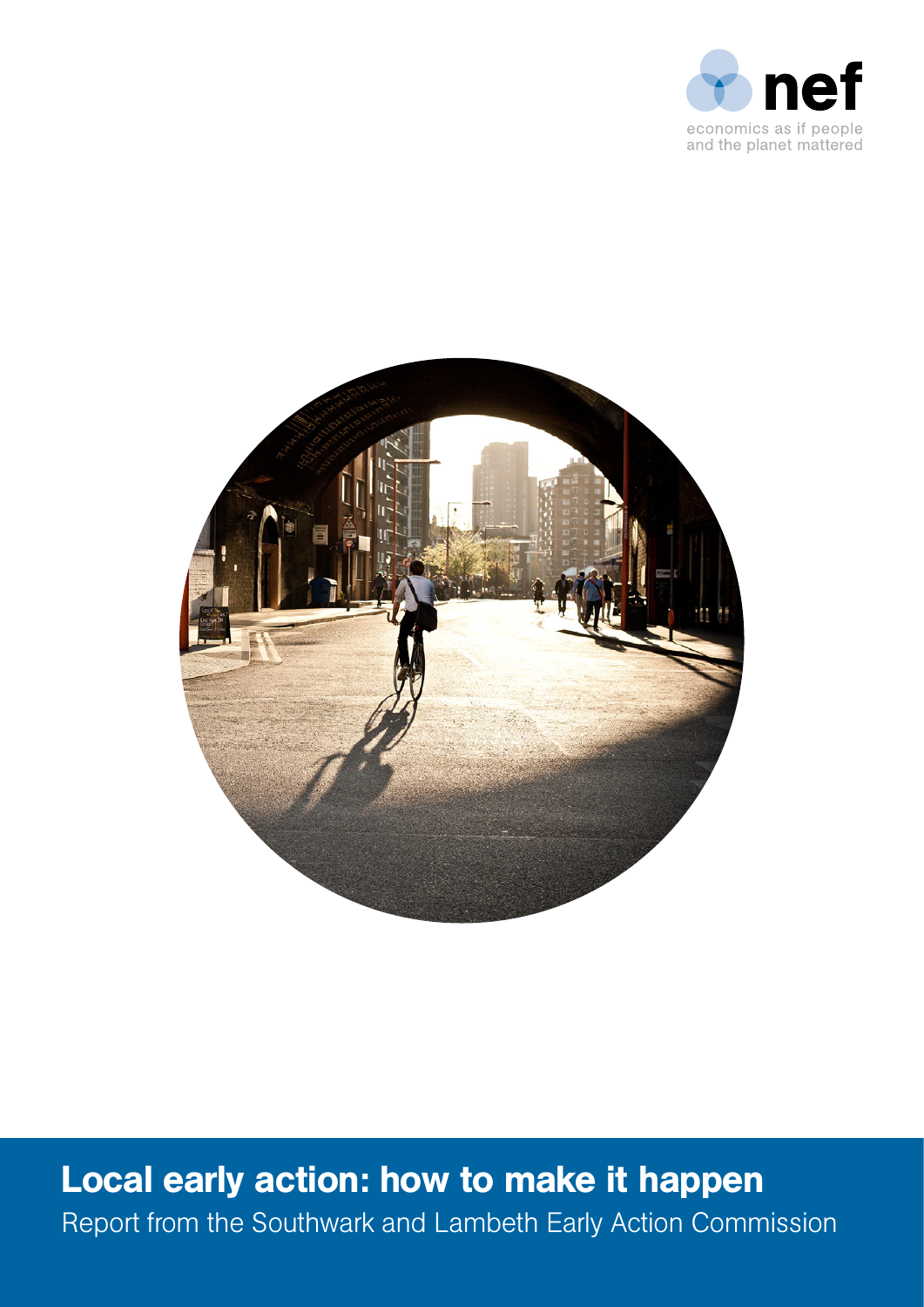

# New Economics Foundation (NEF)

is an independent think-and-do tank that inspires and demonstrates real economic wellbeing.

We aim to improve quality of life by promoting innovative solutions that challenge mainstream thinking on economic, environmental and social issues. We work in partnership and put people and the planet first.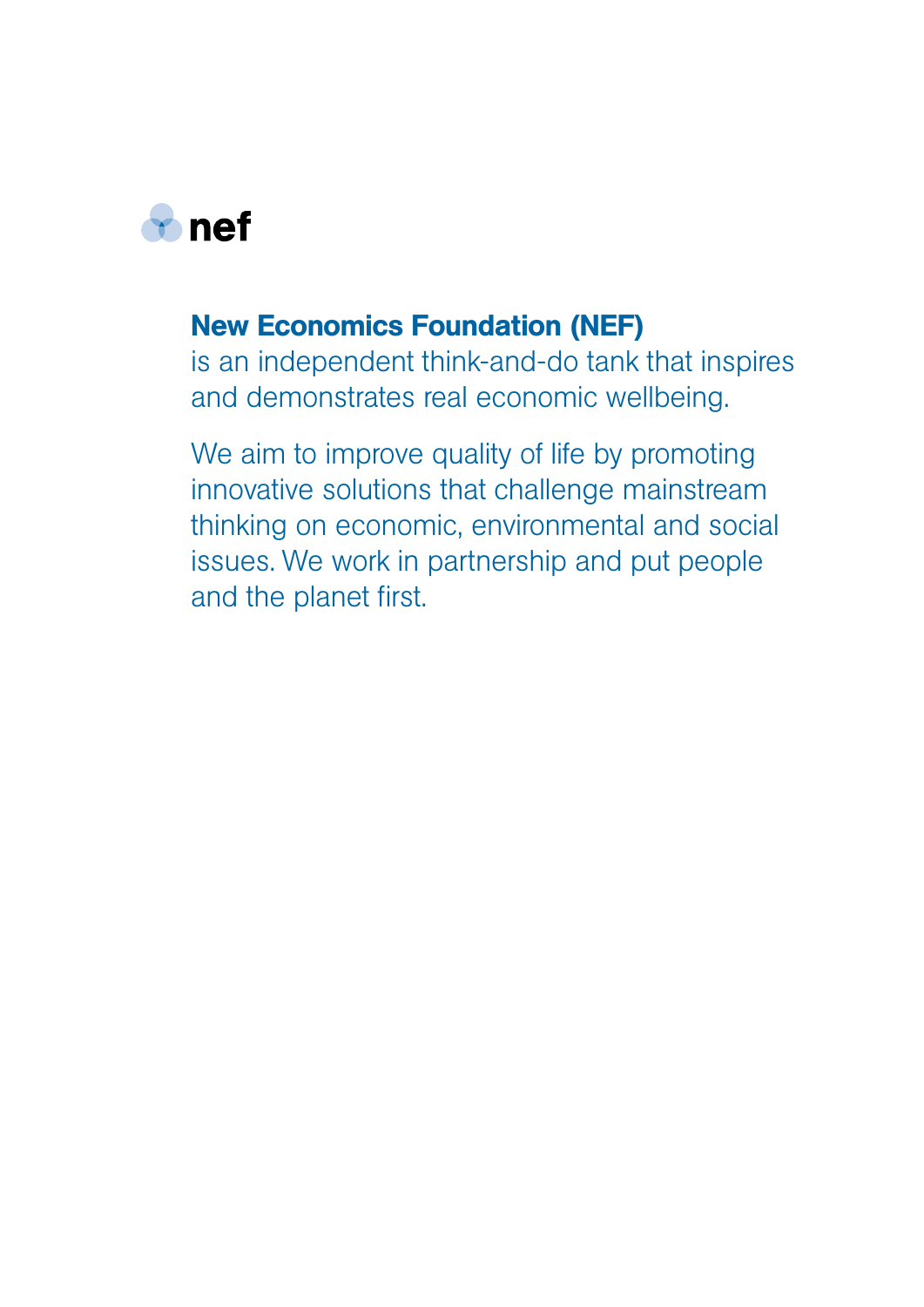# **Contents**

| Foreword                                            | $\overline{2}$ |
|-----------------------------------------------------|----------------|
| Introduction                                        | $\overline{4}$ |
| Summary                                             | 6              |
| Recommendations                                     | 10             |
| 1. The vision: shifting the balance to early action | 12             |
| 2. How the Commission has carried out its work      | 14             |
| 3. Understanding prevention and early action        | 15             |
| 4. Goals for early action                           | 19             |
| 5. Recommendations for change                       | 24             |
| Conclusion                                          | 47             |
| Case studies                                        | 48             |
| Appendix                                            | 62             |
| <b>Endnotes</b>                                     | 66             |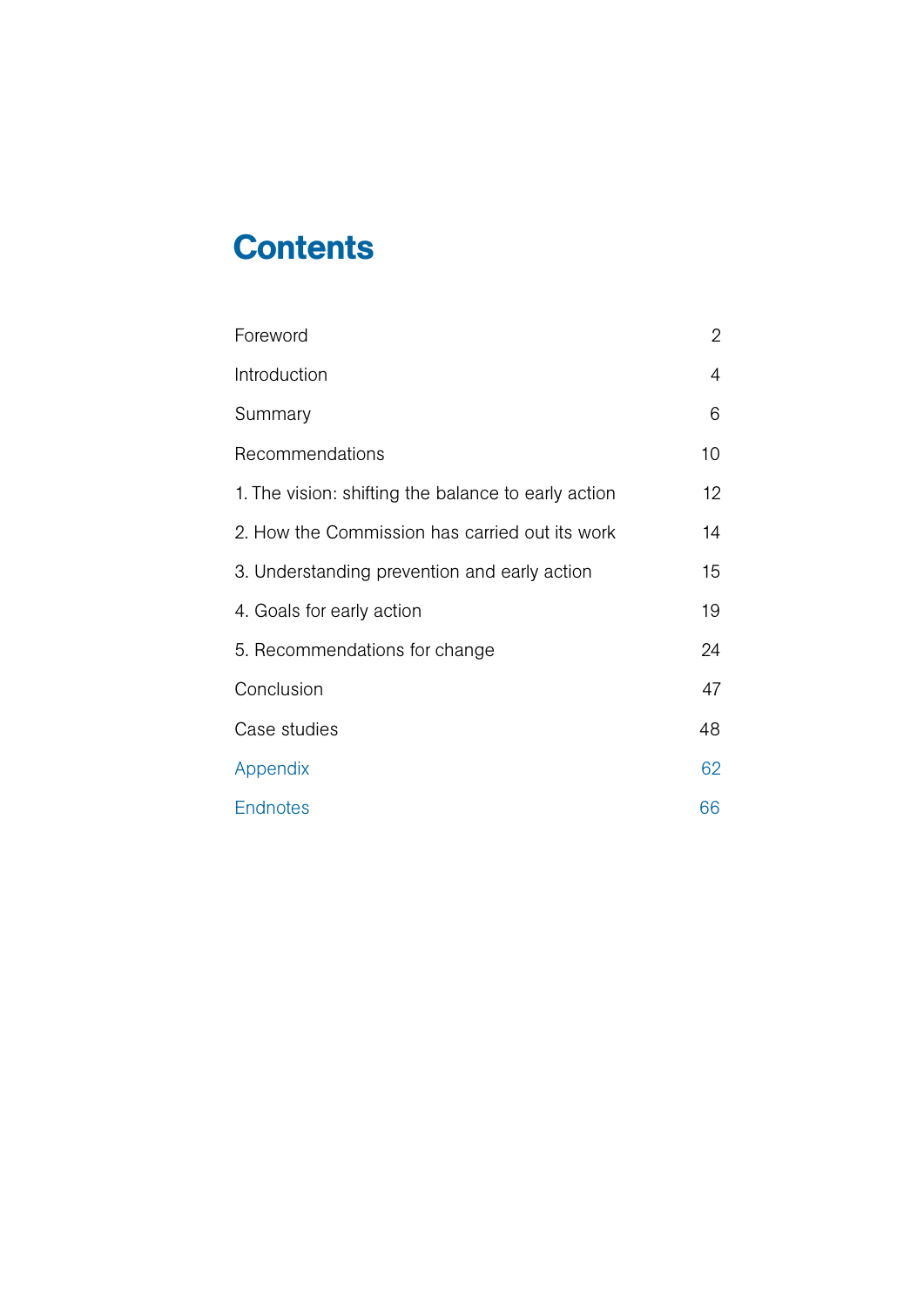# Foreword

'Early action' is about tackling causes rather than symptoms. Huge numbers of people suffer from problems that are preventable, which include childhood obesity, unemployment, social isolation and violent crime.

A big push towards effective early action would not only benefit individuals and society, it would also save the taxpayer billions of pounds each year. Governments – at national and local levels – often express enthusiasm for this approach, but have great difficulty turning good intentions into practice. Early action accounts for only a fraction of annual spending and this spending is not properly co-ordinated. There is no common definition of early action, no central ownership, and too little capacity to drive effective delivery and share good practice.

At national level, the Public Accounts Committee and the Early Action Task Force have tried to raise the profile of early action, to show what can be done to shift investment and action upstream, and to inject a sense of urgency into the debate. Now Southwark and Lambeth have set the ball rolling for local government. I have been very pleased to chair the Early Action Commission set up by the Health and Wellbeing Boards of the two boroughs.

Starting with a keen understanding of constraints under which all public bodies – especially local councils – now operate, we have tried to identify what can be done at a local level to prevent problems that not only ruin people's lives but also trigger demands for costly services. And prevention must be sustainable. Above all we need to build genuinely resourceful communities as well as preventative places, where local conditions encourage and support local action. To achieve this we must create strong, collaborative partnerships and make sure that local systems are geared to early action. The Commission's recommendations show how these goals can be realised.

Thank you to the Health and Wellbeing Boards of Southwark and Lambeth; to the Commissioners who have proffered such wise advice; to the New Economics Foundation for providing the research, organising our dialogue with local people and giving practical support; and to all those individuals across all sectors in both boroughs, whose knowledge and experience have been an invaluable resource for the Commission.

Mager Hege

Rt. Hon. Dame Margaret Hodge MP, Chair of the Commission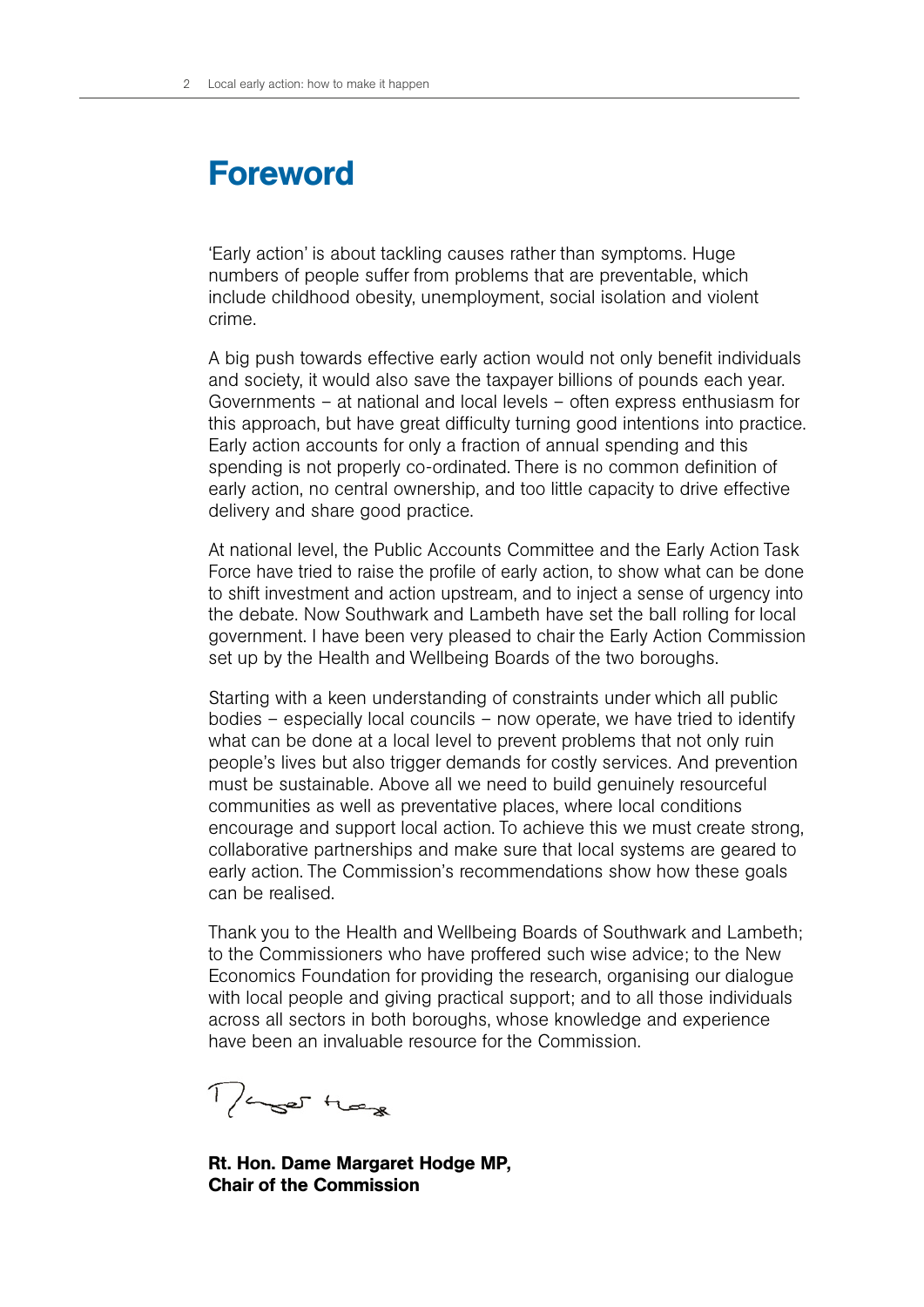# The Commission



### The Rt. Hon. Dame Margaret Hodge MP (Chair)

Margaret Hodge has been Member of Parliament for Barking since 1994. From 2010 to 2015 she was Chair of the Public Accounts Committee, the first female and elected MP to take that role. She entered politics in 1973 as a councillor for the London Borough of Islington where she was Chair of the Housing Committee from 1975 to 1979 and Deputy Leader from 1981 to 1982, before becoming Leader from 1982 to 1992. In the Labour Government between 1998 and 2010 she carried out a wide range of ministerial roles, including employment and welfare reform, lifelong learning, further and higher education, and children, young people and families.



#### Helen Charlesworth-May

Helen Charlesworth-May is Strategic Director for Children, Adults and Health with the London Borough of Lambeth. She trained as an accountant in the National Health Service and for ten years worked in a range of health organisations including primary care, acute and mental health services and regional health organisations. She moved to Social Services in Hampshire in 1997 and to Lambeth Council in 2003, managing finance and resources. She became Divisional Director of Strategy and Commissioning in Adult and Community Services in 2007 and led integrated commissioning across the Council and Lambeth CCG, before moving to her present role.



## Professor David Colin-Thomé OBE

David Colin-Thomé began his career as a GP in 1971 at Castlefields Health Centre in Runcorn. Upon retiring in March 2007 he served as National Director for Primary Care and medical adviser to the commissioning and systems management directorate at the Department of Health until December 2010. He is currently a trustee of a range of organisations, including the Queen's Nursing Institute and Guys and St Thomas' Charity. He is honorary visiting professor at Manchester Business School, Manchester University, and has worked as an independent healthcare consultant from January 2011.



#### Dr Sue Goss

Sue Goss is Principal in Systems Leadership at OPM (Office For Public Management) where she has worked for twenty years. Her previous career includes consultancy, academic work and politics. She works primarily with whole systems, supporting leaders across local government, health, housing, education and business to develop effective partnerships. She is an experienced facilitator and executive coach. Her recent work focuses on health and social care integration and an asset-based approach to engaging communities. She has written widely on public policy; her recent publications include Open Tribe; Making Local Governance Work.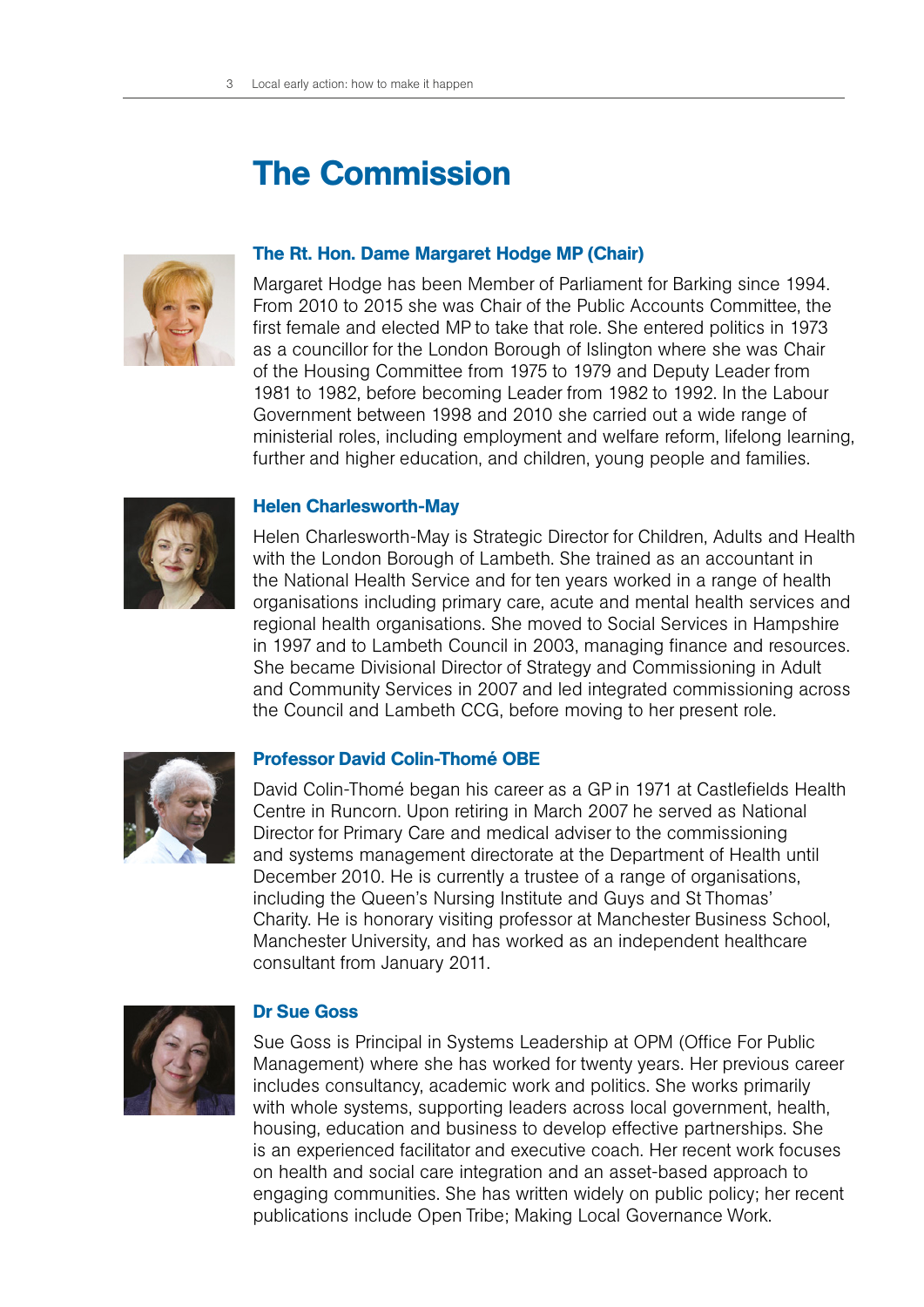

### Dr Jonty Heaversedge

Jonty Heaversedge is Chair of NHS Southwark Clinical Commissioning Group. He has been a GP in Southwark for over 12 years. As a great believer in the benefits of intervening earlier to improve health and wellbeing, he is passionate about involving and empowering patients and the public – both in the management of their own health and in commissioning local health services. Within the CCG he leads on the integration of care, co-chairs the Southwark and Lambeth Integrated Care Programme and is vice-chair of the Southwark Health and Wellbeing Board. Across south east London, he provides clinical leadership and support for the transformation of community-based care, to improve access to high quality, proactive, co-ordinated primary and community care services for all local residents.



# Carey Oppenheim

Carey Oppenheim is chief executive of the Early Intervention Foundation, a charity that works closely with government in developing evidence based policy to tackle the root causes of social problems for children and young people. In the past, she has been head of research at the Child Poverty Action Group and also chaired the London Child Poverty Commission. Her previous roles include co-director of the Institute of Public Policy Research, Special Advisor to Tony Blair in the Number 10 Policy Unit, focusing on employment, social security, childcare and poverty, and advisor to HM Treasury on welfare reform. She has been a senior lecturer in social policy at the South Bank University, and has recently begun teaching history and politics at an inner-city London school.



# David Robinson OBE

David Robinson is a community worker and co-founder of Children's Discovery Centre and Community Links – where he is also a senior adviser. He has been at the forefront of the early action and prevention agenda as chair of the Early Action Task Force, which inspired this Commission. He is a leading figure in social investment in the UK, an architect of the Social Impact Bond, chair of the Social Impact Bond advisory group, non-executive director of Social Finance and a trustee of Big Society Capital. He led the Prime Minister's Council on Social Action for Gordon Brown and worked with Brown as Chancellor on the book Britain's Everyday Heroes.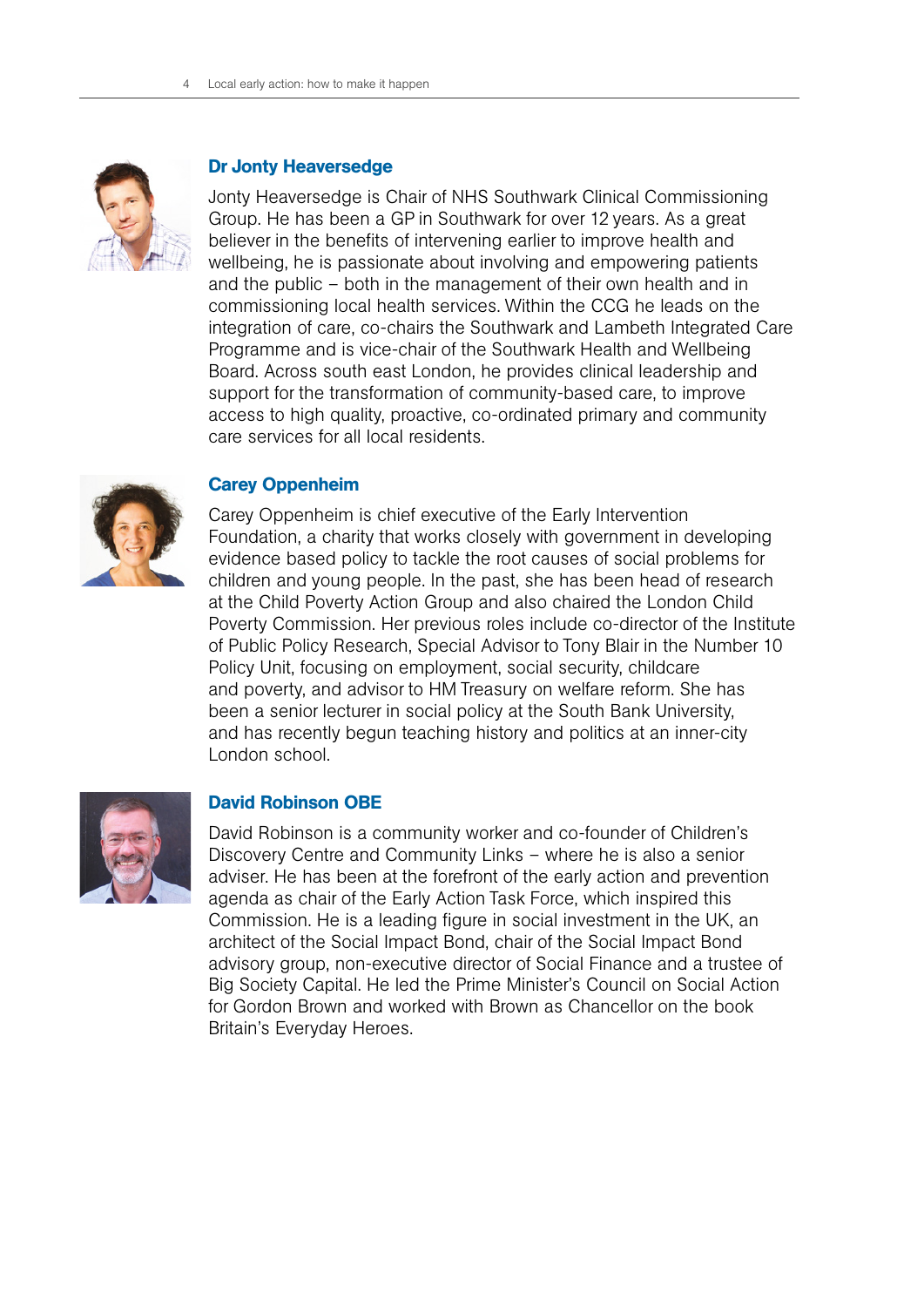# **Summary**

Many of our biggest societal challenges – from childhood obesity to violent crime – are preventable. The Southwark and Lambeth Early Action Commission aims to find ways of taking local early action to improve people's quality of life and reduce the strain on public services.

Local authorities are under increasing pressure both to maintain essential services and to cut their spending.

A shift towards investing in upstream preventative measures, rather than spending downstream on treatment and care, is an effective use of public funds – particularly at a time when resources are severely restricted.

Southwark and Lambeth Councils recognise the potential benefits that a preventative approach can bring. In 2014 they set up the Southwark and Lambeth Early Action Commission to reduce demand for acute services and maintain wellbeing for all residents.

The Commission has examined local conditions in Lambeth and Southwark, especially the immediate and underlying causes of pressing local problems, and what works best to prevent them. It has carried out a review of local strategy, policy and practice; explored more than 30 examples of good practice in the two boroughs and further afield; and engaged with local residents and community-based groups and with other experts, through workshops and interviews.

The underlying causes of most social problems can be traced to the same set of social and economic challenges. Some of these, such as poverty and inequality, are linked with national policy, making it hard to tackle them locally. But there are plenty of opportunities for local early action to prevent problems by improving local conditions and social relationships.

The Commission has identified four goals for early action in Southwark and Lambeth. These are designed to address problems as early on as possible and focus on what can be done locally in the context of extreme budgetary constraints. To help achieve these goals it will be important to find additional resources.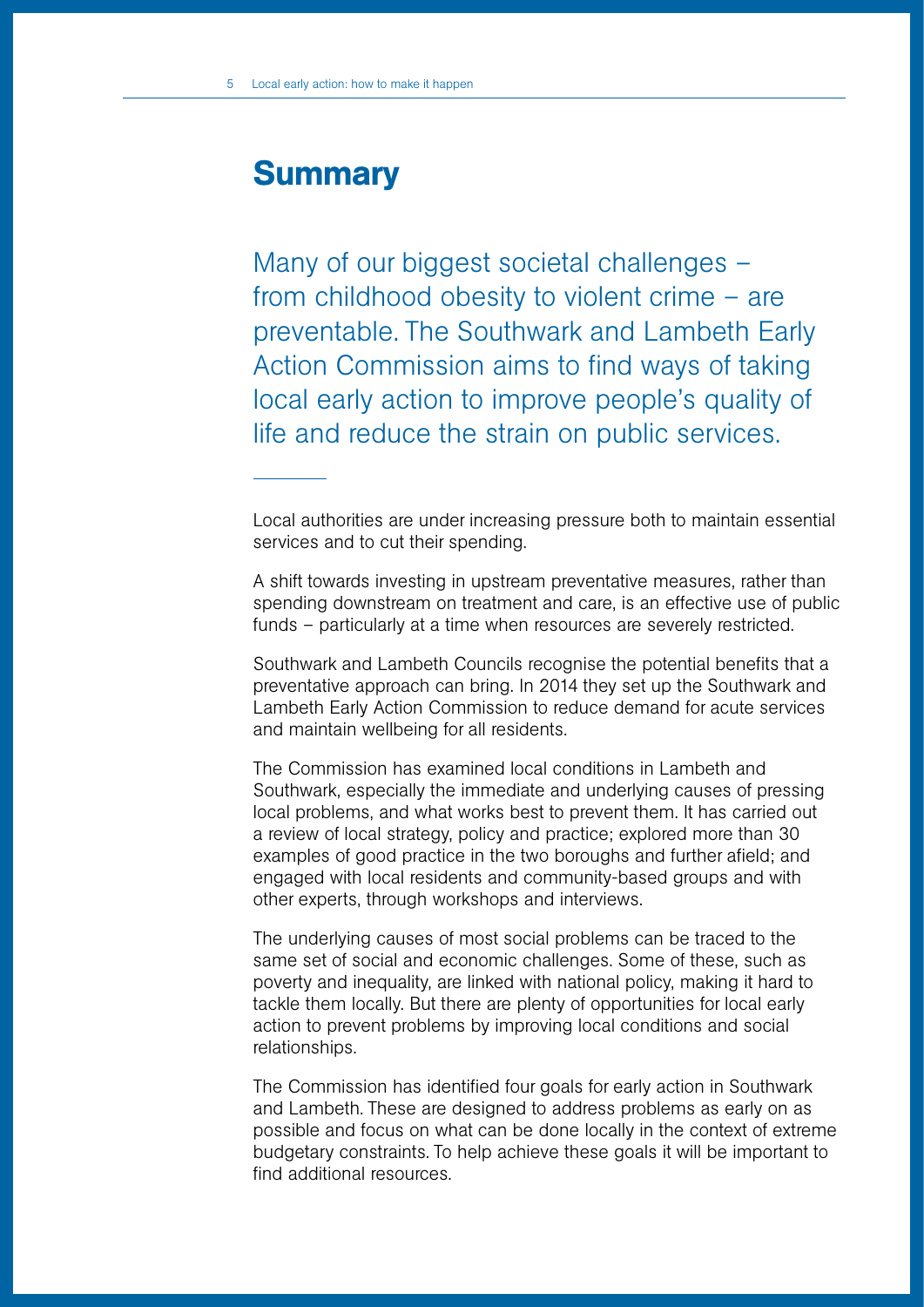• *Resourceful communities*, where residents and groups are agents of change, ready to shape the course of their own lives. To achieve this people need actual resources (but in the broadest sense), connections, and control.

Local Early Action: how to make it happen

- *Preventative places*, where the quality of neighbourhoods has a positive impact on how people feel and enables them to lead fulfilling lives and to help themselves and each other.
- *Strong, collaborative partnerships*, where organisations work together and share knowledge and power, fostering respectful, high-trust relationships based on a shared purpose.
- *Systems geared to early action*, where the culture, values, priorities, and practices of local institutions support early action as the new 'normal' way of working.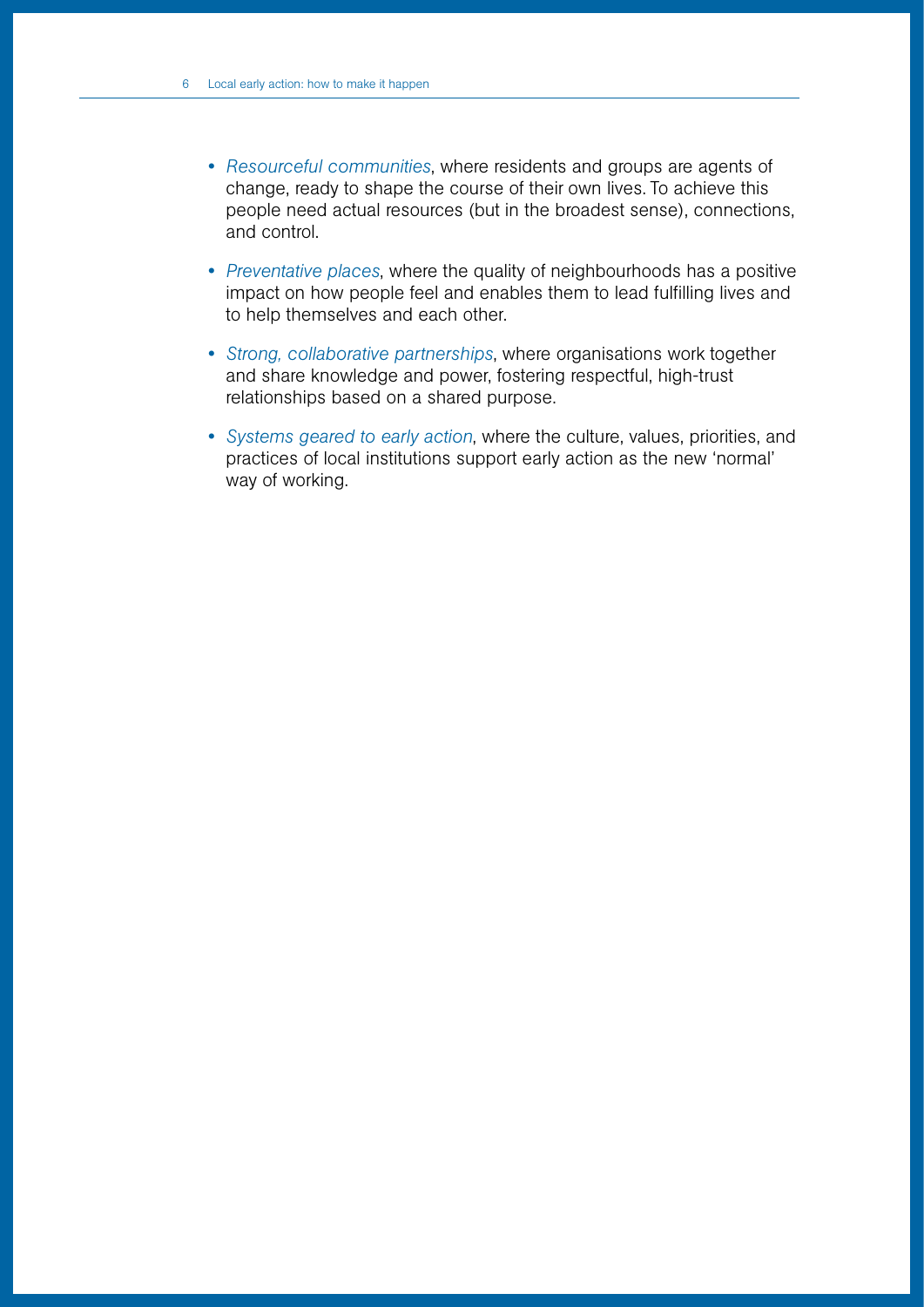# Recommendations

Effective early action depends on changing whole systems over a sustained period of time. To make a real difference, these recommendations must be pursued together and placed at the heart of policy and practice in both both boroughs, building on the good practice that's already taking place. We hope they are useful not only for Southwark and Lambeth but also for others trying to move towards local early action.

# Stage 1: Prepare the ground

• *Establish senior leadership and commitment.* 

Health and Wellbeing Boards must ensure that early action is a central feature of their strategy, with Board members firmly committed to implementing it. The Department of Public Health should play a key role in driving the changes.

• *Map assets across both boroughs.* 

Asset mapping, already practiced in both boroughs, identifies human and social resources, which are abundant in every locality and play a vital role in early action. This should be strengthened to locate, develop, and connect local assets.

# Stage 2: Find resources

• *Co-ordinate charitable funding for early action.* 

Bring together independent funders across both boroughs to share knowledge about early action and work together to offer grants for activities that tackle problems systemically and further upstream.

• *Set up a dedicated Change Fund to support systems change.*  This could be financed partly or wholly by a suitable local grant-giving foundation and dedicated to stimulating profound changes in the way local systems are designed and operated.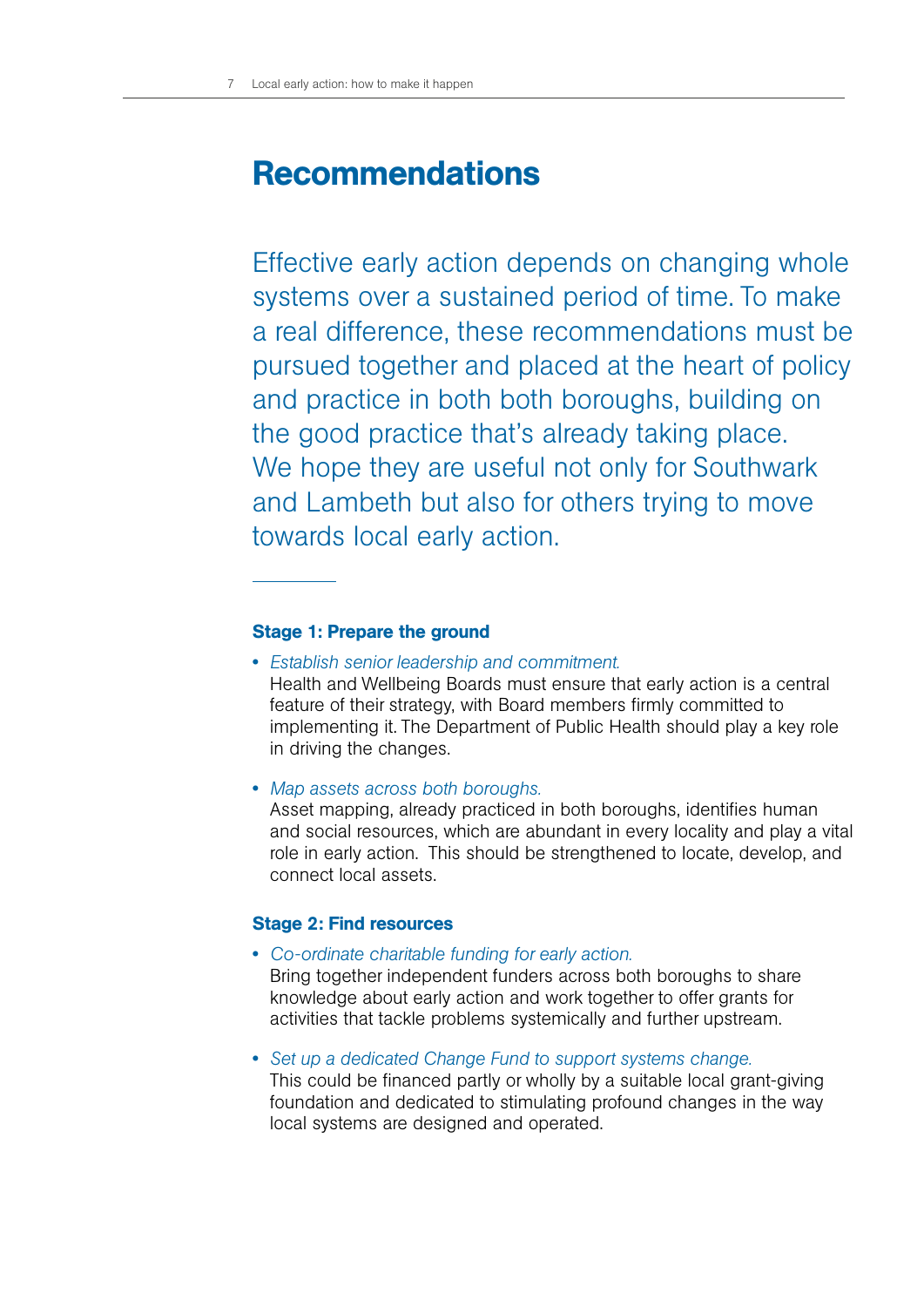- *Review and strengthen community returns from regeneration.*  Opportunities to generate funds through the sale of redevelopment sites, Section 106 negotiations and the Community Infrastructure Levy should be maximised, with funds used to prevent problems, for example through housing and spatial planning.
- *Pool budgets between organisations and departments.*

This can help to support early action and make resources go further, by consolidating existing funds and focusing them on early action, as well as strengthening collaboration between the boroughs, and sharing risks and rewards.

- *Tap in to community-based assets.*  Unlock human and social assets in the community, by working more closely with voluntary and community sector (VCS) organisations, and by applying the principles of co-production.
- *Make strategic use of social finance models, including Social Impact Bonds.*  These involve raising investment from the private sector to finance service provision (usually by the VCS). Social Impact Bonds are useful in limited conditions, especially as a tool for experimenting with new initiatives in the transition to early action.

### Stage 3: Change systems

- *Classify spending to distinguish early action from downstream coping.*  Spending bodies should know whether the money they spend is allocated to coping with problems or to preventing them. Spending should be loosely classified  $-$  as a rule of thumb  $-$  adapting guidance from the Early Action Task Force.
- *Establish a long-term plan, across 5–10 years, with specific milestones.*  To avoid local systems defaulting to downstream coping, leading decision-makers and budget holders in Southwark and Lambeth should commit to a step-by-step transition to early action, over the longer term, with specific milestones.
- *Commit to shifting a significant % of spending each year to early action.*  Both boroughs should commit to shifting a specific – and significant – proportion of total spending each year towards early action. Targets should be subject to yearly revision but we suggest 5% as an initial goal.
- *Establish clear oversight arrangements, with regular monitoring and reporting.*

Health and Wellbeing Boards should oversee the shift to early action, supported by Public Health, with a shared evaluation framework and regular progress reports, with the first no later than November 2016.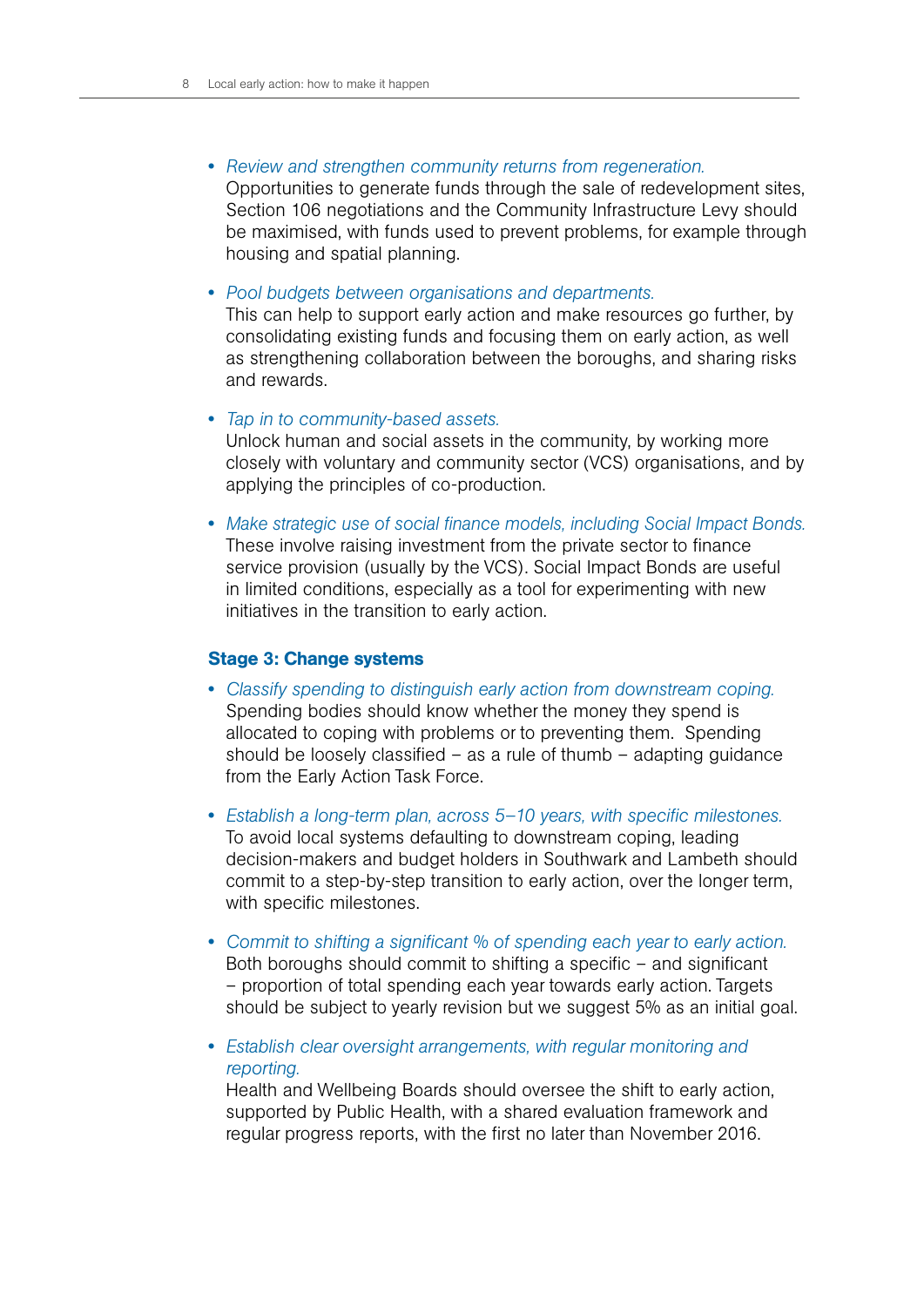• *Transform the commissioning process to support early action.* 

Decisions about what services and other activities are required should be taken in partnership with local people, with commissioning focused on assets, on how to prevent problems and on outcomes, and encouraging collaboration.

• *Develop a shared evaluation framework.* 

For use by VCS grant-holders and contractors, and public sector bodies, this would establish a theory of change reflecting a shared understanding of early action, and shared criteria for monitoring progress, including wellbeing indicators.

• *Assess community assets alongside needs.* 

Asset assessment should be integrated with the Joint Strategic Needs Assessment (JSNA), changing the focus of data collection to generate a more rounded view of the local community and higher priority to early action.

#### Stage 4: Change practice

- *Improve connections, co-ordination and knowledge-sharing.*  This involves linking people and organisations, improving communications between them, and enabling them to exchange information, build a shared sense of purpose and complement rather than duplicate each other's efforts.
- *Forge stronger partnerships and more integrated working.*  Stronger partnerships, promoted through information-sharing and the commissioning process, as well as by pooling budgets and more integrated working, should strengthen the momentum towards early action.
- *Create and support more spaces for people to get together.*  There should be more opportunities for people in Southwark and Lambeth to use parks, open spaces, schools, underused public buildings and empty properties for meeting each other, building networks and doing things together.
- *Make more use of 'place-shaping' powers to support early action.* Councils should use their powers to create the conditions that help to prevent problems, working with local people and building on existing good practice in the two boroughs.
- *Devolve more power to neighbourhoods.*  Local councils and their partners should look for ways of devolving more power and resources to communities and community groups, and transferring community assets to residents.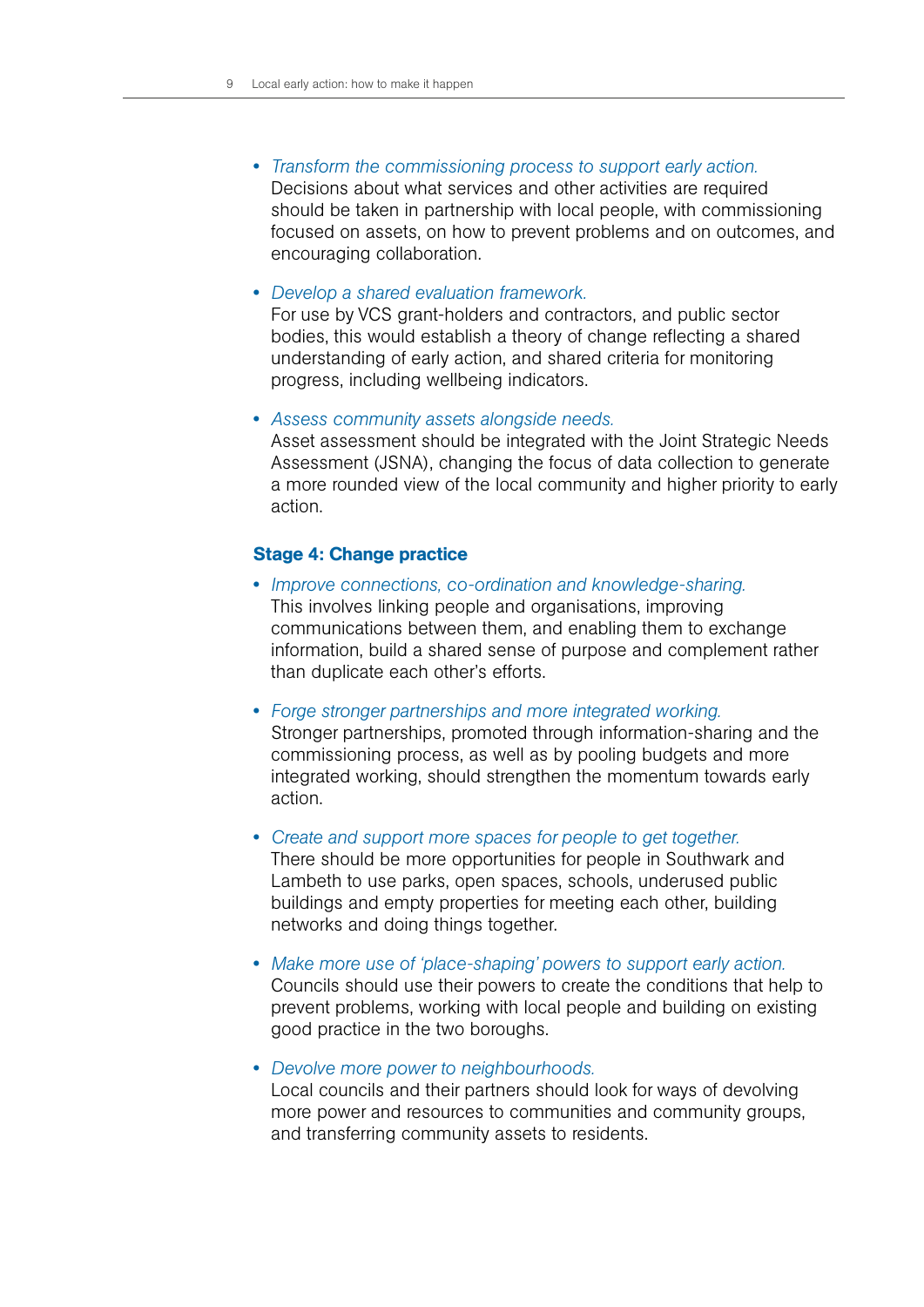• *Promote and support local early action.*

Health and Wellbeing Boards and their constituent bodies should support local preventative initiatives and draw out lessons that can stimulate similar action elsewhere and contribute to wider, systemic changes.

#### • *Increase participatory budgeting.*

This aims to deepen public engagement in governance by empowering citizens to decide on how public funds are spent, engaging citizens in democratic deliberation and decision-making.

• *Promote and apply the principles of co-production.* 

Co-production, already applied in some programmes and initiatives in both boroughs, should become the standard way of getting things done, encouraged through commissioning and adopted by choice in all sectors.

• *Strengthen the focus and funding of the VCS in Southwark and Lambeth.* The local VCS should be encouraged and supported to strengthen its focus on upstream measures, and to adopt an inclusive and participative approach to their activities. Funding should be better co-ordinated and directed at early action.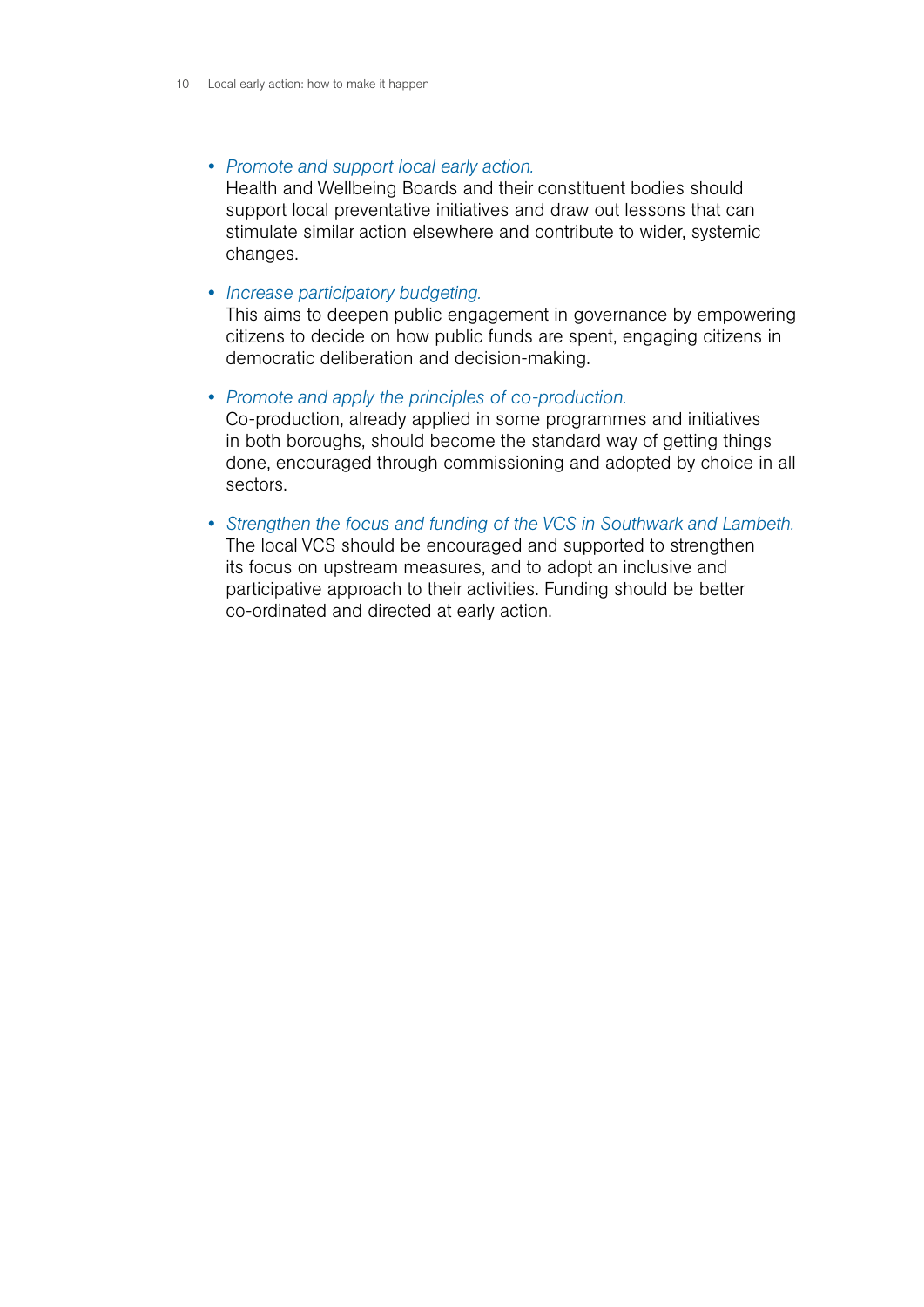# Introduction

The Southwark and Lambeth Early Action Commission was set up to find ways of taking early action at local level to prevent problems that reduce people's quality of life and increase the need for public services.

Examples identified by the two boroughs were childhood obesity, social isolation among older people, long-term unemployment and insecure employment, and violent crime: these were seen to generate high demand for services and to be preventable.

Everyone wants to avoid problems like these. The lives of residents in Southwark and Lambeth would be much improved without them. What is more, most people agree that it is far better to invest in early action to prevent problems arising in the first place, than to let things go wrong and cope with the consequences. Both councils are committed to preventing such problems and early action features strongly in their forward planning.

*"I want to us to think about how we treat the causes of problems rather than the consequences… Prevention and resilience should be at the forefront of all our work."* 

# Council Leader Lib Peck introducing Lambeth's Community Plan 2013–2016

*" For people to lead healthy lives, we need to tackle the root causes of ill health and reduce the inequalities that limit the lives of too many in our society."* 

Southwark's Fairer Future Council Plan 2014/2015 to 2016/2017

But this is easier said than done – at local and at national level. The National Audit Office and the Public Accounts Committee of the House of Commons have both noted a persistent gap between recognising the value of early action and realising that value in practice.

*"In principle, early action can provide positive social and economic outcomes and reduce overall public spending… although the political and practical challenges are considerable."* 

National Audit Office 2013, Early Action Review p.5

*" There is broad consensus that early action can lead to savings down the line, and improve people's lives. Successive governments have not, however, been able to convert this consensus into effective action."* 

> Public Accounts Committee 2013, Early Action Landscape Review, Second Report p.7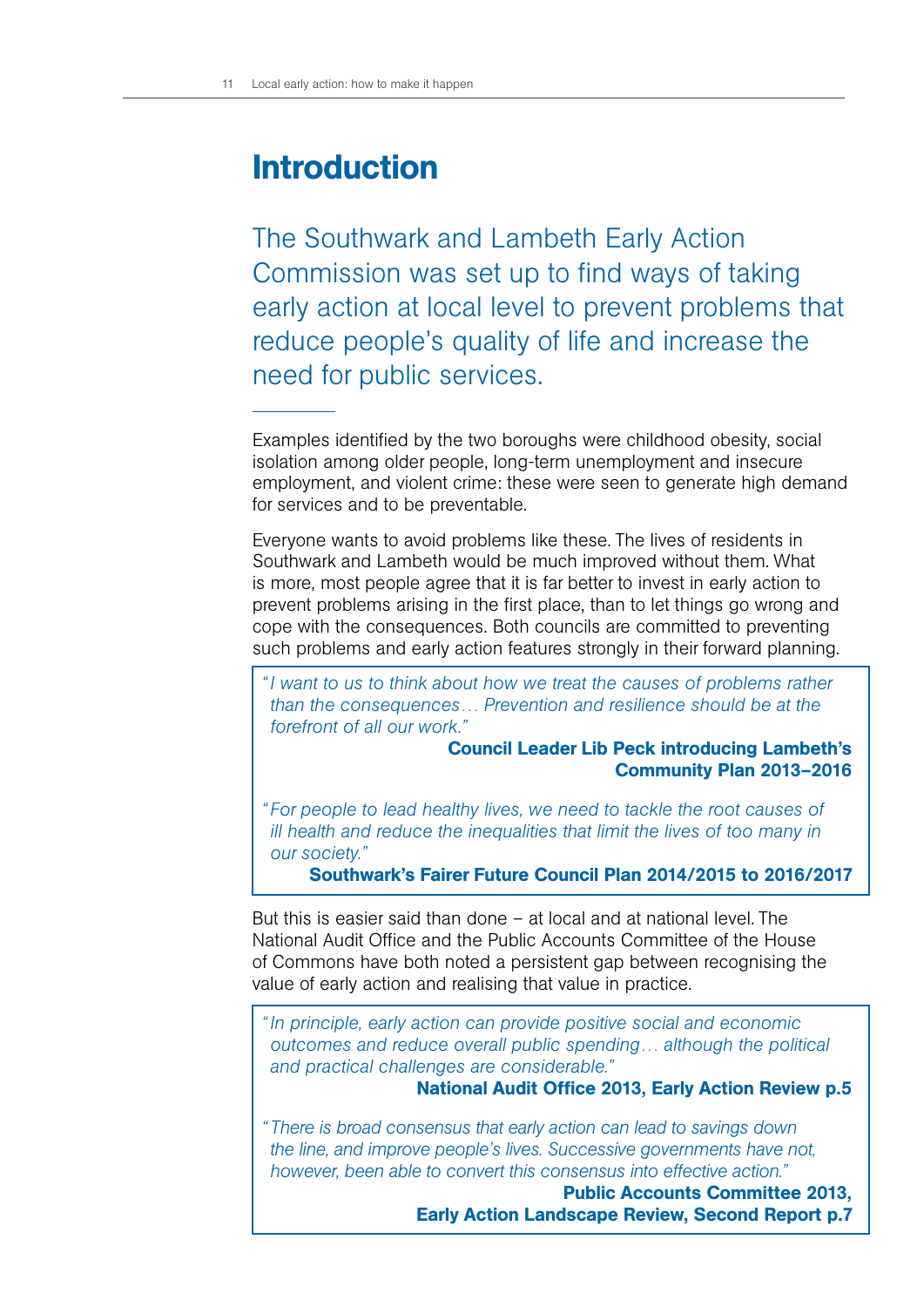Many policies and initiatives that are already active in Southwark and Lambeth are trying to prevent problems from happening or getting worse. Current examples of early action include Southwark's promise to build 1500 new homes by 2018,<sup>1</sup> and to provide free swimming and gyms for all residents,<sup>2</sup> as well as Lambeth's Community Safeguarding service where local teams work to 'prevent and take tough action against anti-social behaviour, re-offending and violence', and its commitment to 'early intervention and prevention services' for young people.3 Nevertheless, both boroughs know they must do more to make a real impact on residents' lives and on patterns of public spending.

In preparing this report, we have sought to complement, rather than duplicate the work of two recent local commissions – the Lambeth and Southwark Childcare Commission, which reported in March 2015<sup>4</sup> and the Southwark Housing Commission, which reported in October 2012.<sup>5</sup> We have therefore not focused extensively on housing or on early years' development, although both are of course highly relevant to early action.

# The funding imperative

Public resources are extremely constrained. Unprecedented cuts in local authority budgets, alongside financial retrenchment in the NHS, are the backdrop against which this Commission has worked. Our ideas, analysis, and recommendations have been developed in this context, with the question of resources as a primary concern. Lambeth Council is coping with a 56% reduction in its core government funding by 2019, and estimates that it will have to find an additional £62 million in savings, bringing total savings found since 2010 to £238 million. Southwark faces a similar challenge. Projected reductions of £76 million in settlement funding over the next three years are expected to leave a budget gap of £96 million. $6$  Other parts of the local public sector are also feeling the strain. For example, Southwark's Clinical Commissioning Group (CCG) expects an annual rise in funds in the range of 1–2% per annum, while demand for hospital services is growing at 5% per annum. To deal with the significant deficit this entails, Southwark CCG is trying to redesign health and social care to achieve a 6% annual cost reduction by improved prevention and early management.<sup>7</sup>

The effects of this acute shortage of resources are paradoxical. On the one hand, it can act as a barrier to change, as those in charge of commissioning and running services become preoccupied with defending – as far as possible – existing services and managing staff reductions, and more reluctant than ever to innovate and change. On the other hand, it becomes increasingly obvious that the established model of providing services to meet needs – rather than enabling activities that prevent needs arising – is no longer sustainable. Public sector organisations in Southwark and Lambeth are increasingly aware that shifting towards early action and prevention is the only viable response to cuts on this scale.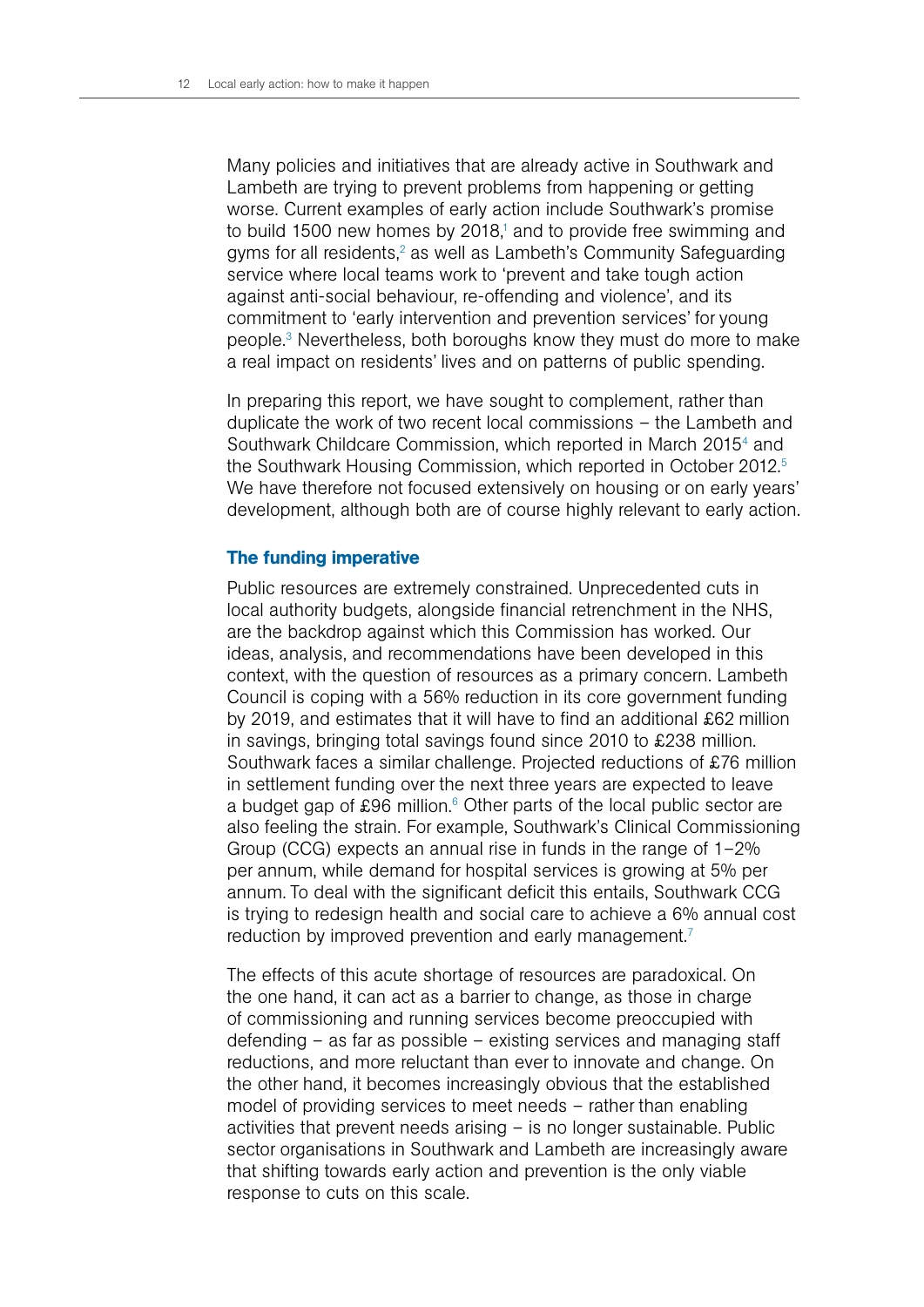# The vision: shifting the balance to early action 1.

The aim is to shift from spending most money on coping with problems and on 'downstream' treatment and care, to spending most on 'upstream' early action to prevent problems from happening, and on 'midstream' action, targeting at-risk groups, to prevent problems from getting worse.8 Figure 1, based on analysis of population needs by Southwark CCG,<sup>9</sup> shows in simple terms what has to change.

Realising the vision would transform the quality of life for people in Southwark and Lambeth by reducing the need for acute services and helping to maintain wellbeing for all residents. It would ultimately reduce overall spending and would make much better use of taxpayers' money because last-resort coping and downstream measures such as hospital treatment or imprisonment are almost always more expensive in themselves than upstream and midstream action, such as enabling people to take more exercise and eat a healthy diet, or providing good quality education and skills training. Early action can achieve more and better results for local residents in an era when public funds are in increasingly short supply.

The challenge for the Commission has been to build on the best of current practice and identify what more can be done to move from the left-hand triangle to the right-hand one: to make early action the driving force behind policy and practice in Southwark and Lambeth. The aim is get from where we are now, with good intentions and some good practice, but no let-up in the volume of demand for costly services, to a point where early action is embedded in policy and practice across both boroughs, so that more people enjoy greater wellbeing and are better able to help themselves and each other to stop things going wrong. To pursue this aim, we need to understand the underlying causes of problems that trigger demand for costly services, identify early actions that can be taken at local level to address those causes, understand barriers to taking early action at local level, and find ways of overcoming those barriers.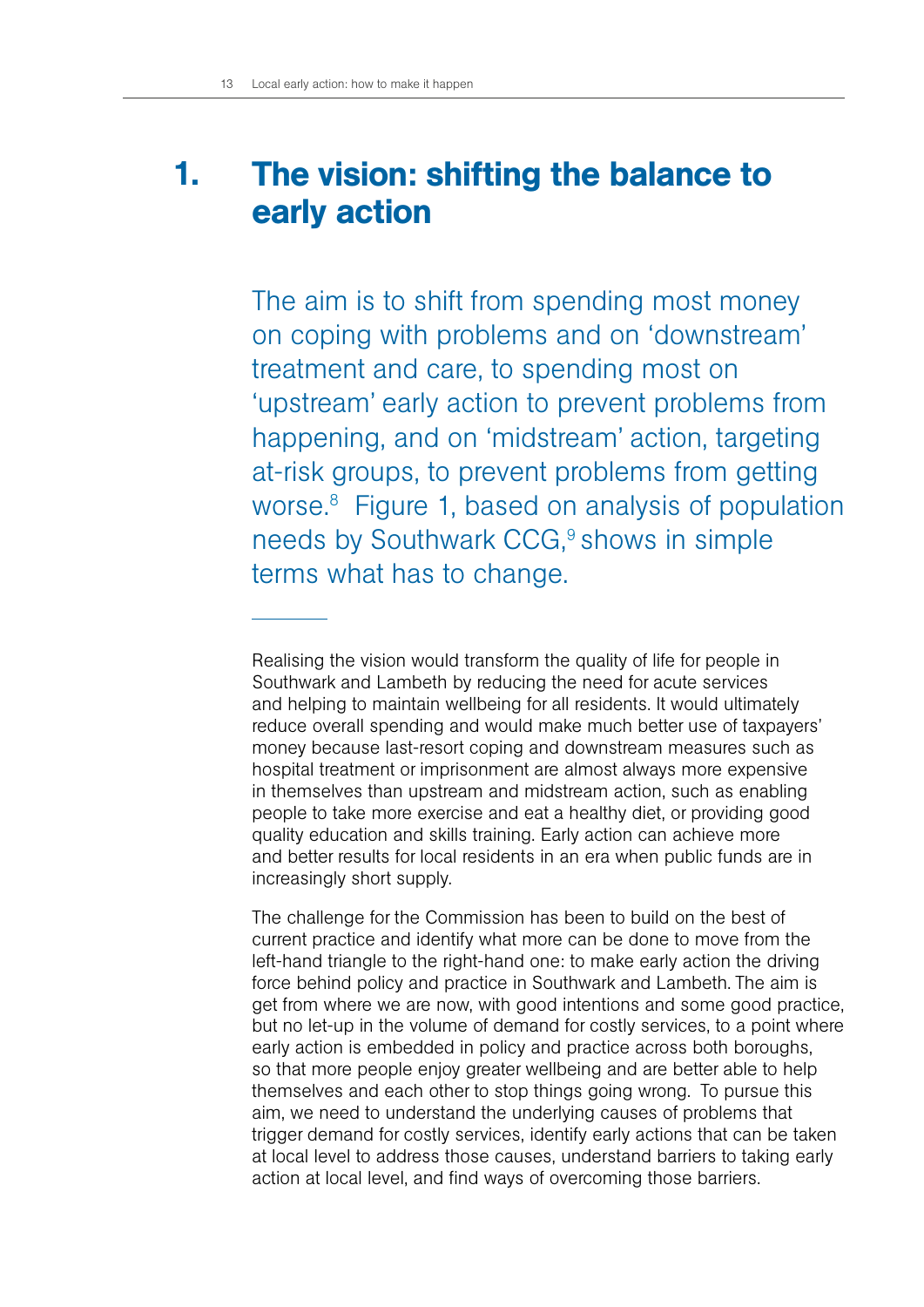

# In the following section we set out what we mean by prevention and early action and how these relate to underlying causes of problems that trigger demand for costly services. We consider what kinds of early action are necessary and possible to address those causes. We consider how to make early action become the standard way of working across sectors in both boroughs. Finally, we offer our recommendations for change, with practical examples to show what can be done.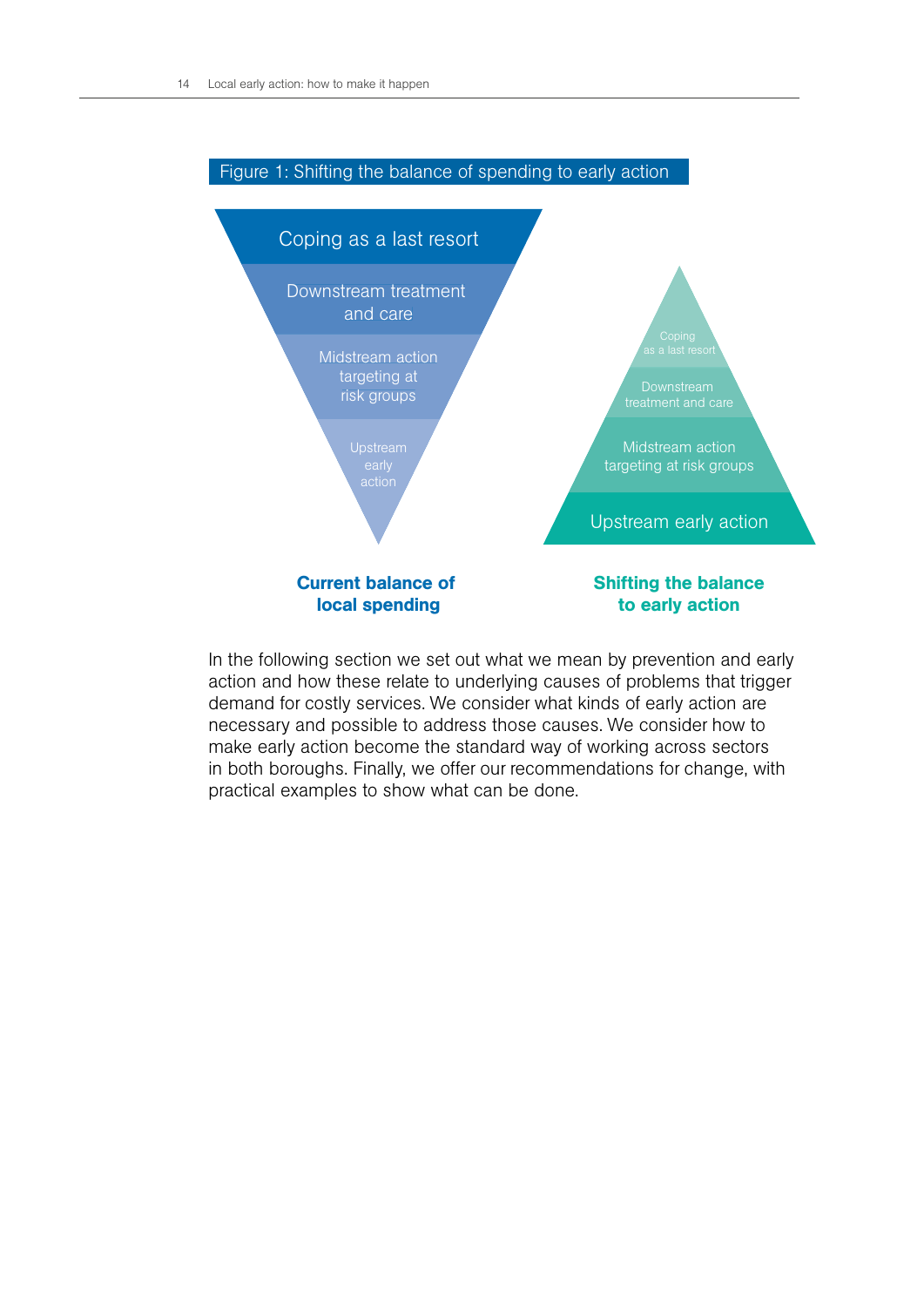# How the Commission has carried out its work 2.

We conducted extensive research to find out about local conditions in Lambeth and Southwark, the immediate and underlying causes of the problems identified, what works best to prevent them, barriers to early action, and ways of overcoming those barriers.

Overall, we have:

- reviewed the literature on prevention and early action;
- analysed official statistics across both boroughs to identify persistent problems and their causes;
- reviewed the forward plans of both boroughs, and more than 70 strategies, initiatives and projects;
- explored 30 case studies as examples of early action and prevention from the two boroughs and from further afield;
- engaged in dialogue with local residents and community-based organisations, through a series of workshops, to tap into their wisdom and experience;
- interviewed experts working with local authorities and with voluntary and community sector organisations, to explore ways of turning ideas for change into practical local action;
- drawn on the expertise of our commissioners to set the agenda, consider findings, and develop recommendations;
- developed a theory of change for shifting to early action; and
- discussed our emerging findings with Health and Wellbeing Board members.

For a more detailed account of our methods, see the Appendix, p.63.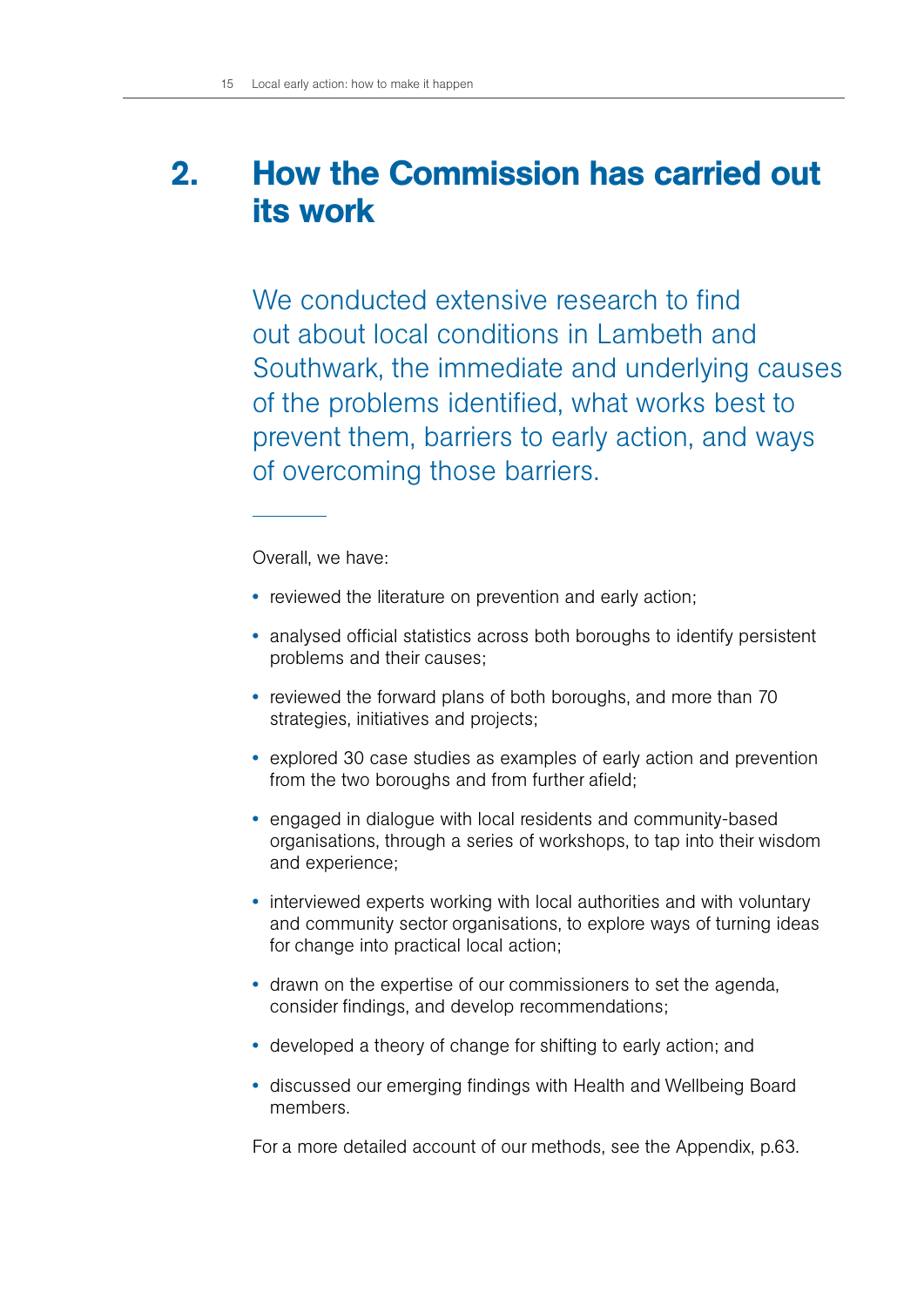# Understanding prevention and early action 3.

As we have noted, Southwark and Lambeth councils and their Health and Wellbeing Boards aim to prevent problems that afflict residents and trigger demands for services. The big challenge is to turn that ambition into effective early action that makes a real difference to people's lives and to public spending.

The lion's share of spending on public services is still focused on what has been called the 'rescue principle' – dealing with people who have already developed pressing needs.10 This is always costly and very often avoidable. It accentuates the negative, not the positive, and it is not the best way of improving people's quality of life.

The Commission builds on the work of the Early Action Task Force (EATF), which was set up to find ways of shifting from intervening at the 'acute' stage of a problem, towards acting earlier to reduce needs.

We agree with the EATF that effective early action can deliver a 'triple dividend' by helping people to flourish in their daily lives and relationships, thus reducing demand for costly services and creating the conditions for a prosperous economy.11 While the EATF works primarily at a national level, the Southwark and Lambeth Early Action Commission has explored what can be done at a local level to generate early action to prevent harm.

# Downstream, midstream and upstream early action

Once the logic of prevention is accepted, it is important to understand the range of options for tackling such problems as obesity, isolation, unemployment, and violent crime. In Figure 2, the EATF sets out differences between early and late action.<sup>12</sup> Late action (often described as short-term or downstream interventions) can only cope with or contain a problem once it has happened. Prompt interventions (medium-term or midstream action) can stop people already considered 'at risk' from developing a more serious problem. Early action (longer-term or upstream measures) tackles the underlying causes of a problem to remove the risk of it happening in the first place. Upstream measures are usually universal: they are for everyone, not just for people who are vulnerable or at risk. The effects of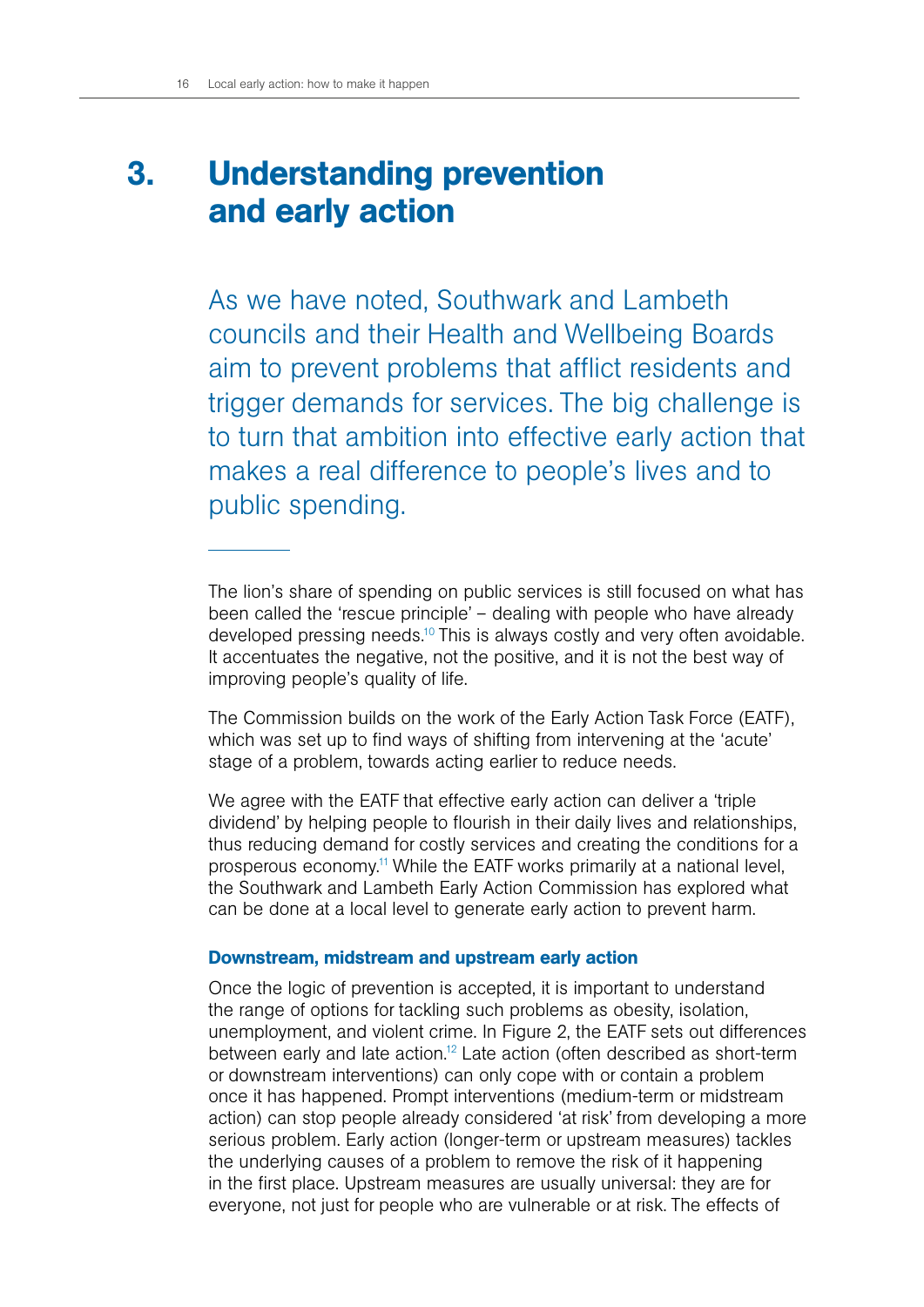

#### Figure 2: Distinguishing early action from late action

early action should be to narrow inequalities by addressing the upstream causes of vulnerability to risk, which tend to accumulate among those who are already socially and/or economically disadvantaged. However, this will only happen if preventative measures are genuinely inclusive and do not become the preserve of those who are already better off. Moreover, any shift to early action should not lead to the discontinuation of downstream services which disadvantaged groups often need.

Focusing solely on downstream and midstream measures can be costly and ineffective because if nothing is done to tackle the upstream causes of a problem, those causes will very likely make that problem happen again. The aim must be to take all possible early action to tackle the upstream causes and at the same time to encourage and strengthen midstream early action that can help to stop things going from bad to worse. Once acute needs arise, they must of course be dealt with, so downstream measures remain essential, but the aim should be to reduce the volume of demand for them as far as possible.

#### Moving upstream to address problems

We examined the causes of childhood obesity, long-term unemployment, social isolation among older people, and violent crime, to explore what an early action approach might look like in practice. By reviewing literature on the subject and by exploring the views of local residents and other experts, we traced not just the immediate causes, but the upstream or underlying 'causes of the causes' so that we could identify suitable early action to prevent problems occurring.

As Table 1 shows, the further upstream you look, the more convergence there is between measures needed to tackle the underlying causes of problems.

Source: The Early Action Task Force. (2011). *The Triple Dividend*. Retrieved from http://www.community-links.org/uploads/documents/Triple\_Dividend.pdf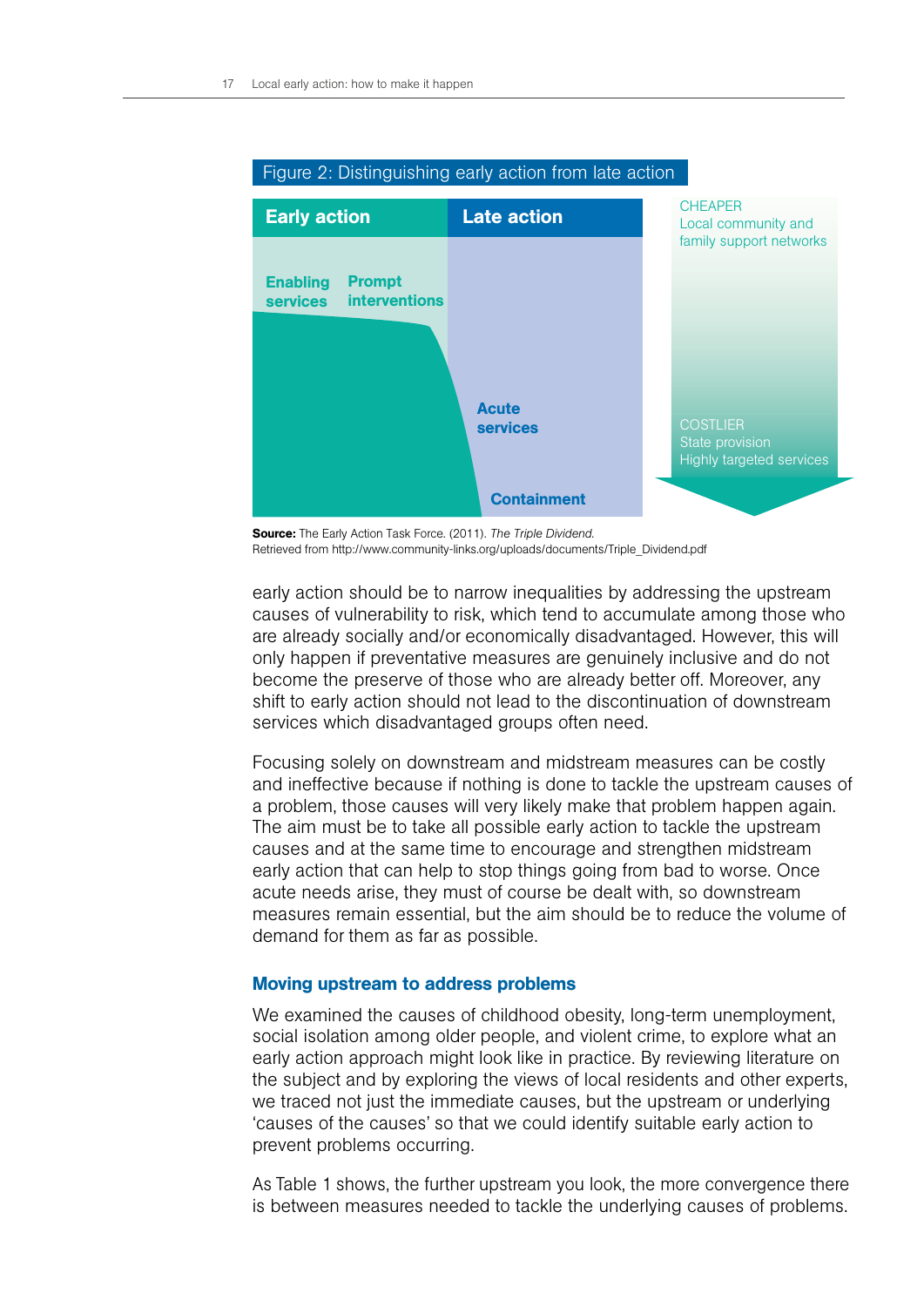| <b>OPTIONS FOR ACTION TO ADDRESS PROBLEMS</b>             |                                                                                                                                                                                               |                                                                                                                                                                 |                                                                                                                                                                                                                                                                                                                                                                                       |                                                                                                                                                                                                                                                                                                                                                                                                                              |  |
|-----------------------------------------------------------|-----------------------------------------------------------------------------------------------------------------------------------------------------------------------------------------------|-----------------------------------------------------------------------------------------------------------------------------------------------------------------|---------------------------------------------------------------------------------------------------------------------------------------------------------------------------------------------------------------------------------------------------------------------------------------------------------------------------------------------------------------------------------------|------------------------------------------------------------------------------------------------------------------------------------------------------------------------------------------------------------------------------------------------------------------------------------------------------------------------------------------------------------------------------------------------------------------------------|--|
| <b>Problem</b>                                            | <b>Downstream</b><br>Action targeted<br>at individuals,<br>to cope with a<br>problem they have.                                                                                               | <b>Midstream</b><br>Action targeted<br>at at-risk group<br>to prevent more<br>serious problems.                                                                 | <b>Upstream</b><br>Action aimed at whole populations to<br>prevent problems from happening in<br>the first place.                                                                                                                                                                                                                                                                     |                                                                                                                                                                                                                                                                                                                                                                                                                              |  |
| <b>Childhood</b><br>obesity                               | Clinical<br>interventions<br>to reduce food<br>intake by obese<br>children.                                                                                                                   | Advice to parents<br>of overweight<br>children about<br>diet and exercise.                                                                                      | No high-calorie<br>food outlets near<br>schools. Nutritious<br>free school meals<br>for all. Affordable<br>fruit and veg in<br>local shops.                                                                                                                                                                                                                                           | Measures to<br>reduce poverty and<br>inequality; to improve<br>education for all:<br>to support universal,<br>high quality childcare;<br>to help families to<br>support children's<br>and young people's<br>development; and<br>to enable all to have<br>secure, satisfying<br>work. Housing<br>policies to support<br>affordable high-<br>quality homes for all<br>and to help families<br>and friends to stay<br>together. |  |
| <b>Social isolation</b><br>among older<br>people          | Admission to day<br>or residential care<br>centre                                                                                                                                             | Good Neighbour<br>schemes aimed<br>at visiting isolated<br>older people                                                                                         | Local housing<br>policies help families<br>and neighbours to<br>stay together<br>and connected.<br>Plenty of accessible<br>meeting places and<br>activities for older<br>people.                                                                                                                                                                                                      |                                                                                                                                                                                                                                                                                                                                                                                                                              |  |
| Long-term<br>unemployment<br>and job<br><b>insecurity</b> | Work experience,<br>help with CVs and<br>job interviews for<br>unemployed.                                                                                                                    | More education<br>and training<br>for those not<br>in education,<br>employment or<br>training (NEETs)<br>and others<br>with few or no<br>qualifications.        | Schools focus on<br>life skills, including<br>readiness for<br>employment, for all<br>children. Incentives<br>to local employers to<br>take on apprentices.<br>Living wage and no<br>zero-hours contracts<br>in publicly funded<br>jobs, including those<br>contracted out.<br>Support for local<br>enterprise and jobs,<br>and accessible,<br>affordable high-<br>quality childcare. | Measures to<br>build resourceful<br>communities.<br>preventative local<br>conditions, strong<br>collaborative<br>partnerships between<br>civil society and<br>the local state, and<br>system change for<br>early action.                                                                                                                                                                                                     |  |
| <b>Violent crime</b>                                      | Special units for<br>disruptive children,<br>women's refuges,<br>and rape crisis<br>centres. More street<br>policing. Removal<br>from family home<br>of perpetrators of<br>domestic violence. | Weapons<br>amnesty. Self-help<br>groups for violent<br>offenders, and for<br>survivors of violent<br>crime.<br>Intensive support<br>for 'troubled<br>families'. | As above, plus:<br>support for life skills,<br>non-violence and<br>anger-management<br>as part of school<br>curriculum for all<br>children.                                                                                                                                                                                                                                           |                                                                                                                                                                                                                                                                                                                                                                                                                              |  |

# Table 1: Examples for downstream, midstream and upstream action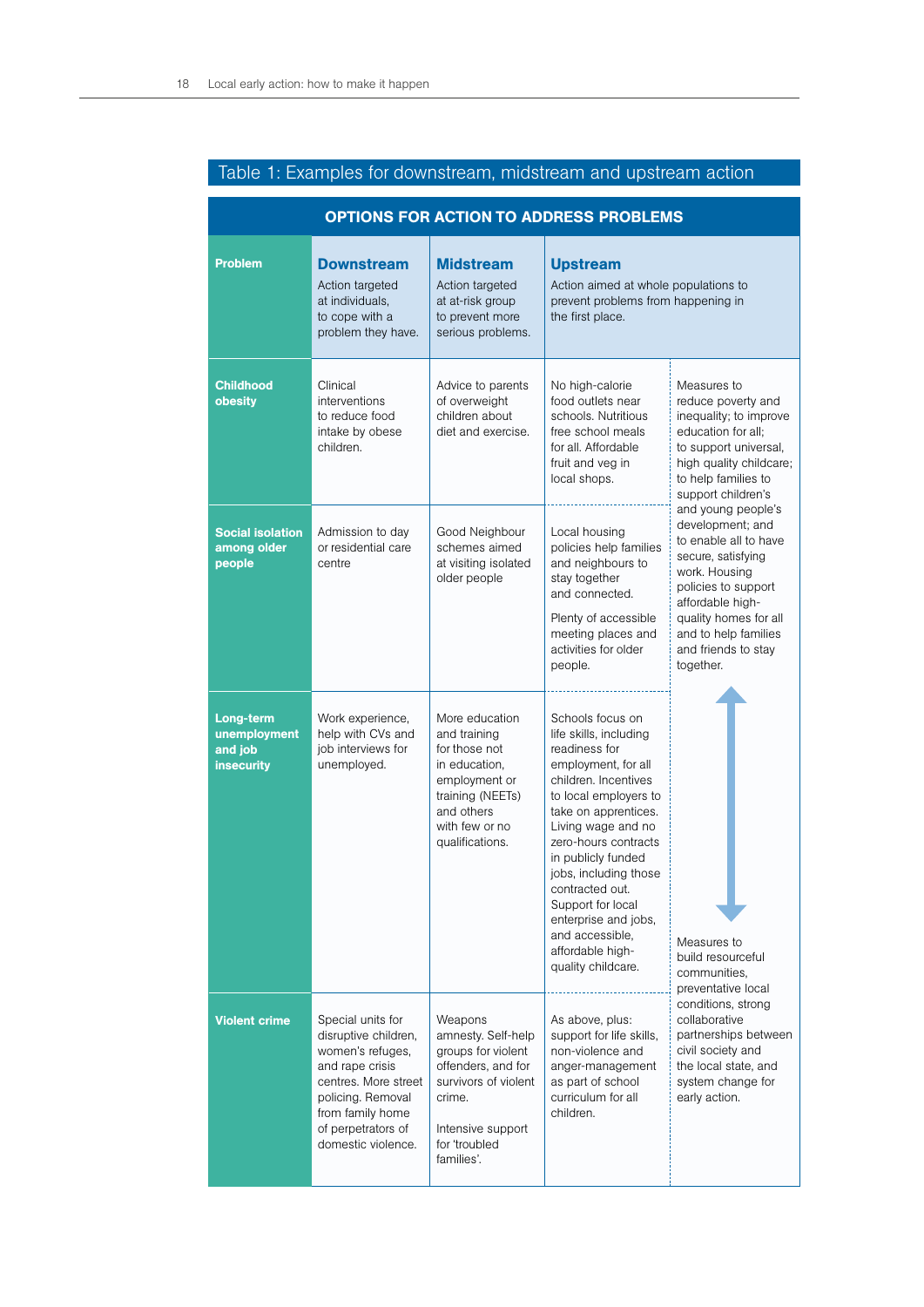Some measures identified in Table 1 appear to be issue-specific, such as nutritious free school meals for all as a way of reducing the risk of obesity. But in fact most upstream measures, including school meals, and also good housing, decent jobs, and high-quality childcare, have a wider impact because they help to create conditions that tackle the underlying causes of a range of problems. This reflects the findings of Michael Marmot's classic study *Fair Society, Healthy Lives*, which showed that the primary causes of most social problems could be traced to the same bundle of social and economic issues.<sup>13</sup>

# What can be achieved at local level?

Some problems that afflict people in Southwark and Lambeth are strongly linked with issues, such as poverty and inequality, which are embedded in national economic policy, so that it is difficult for local authorities and their partners to tackle them directly. Nevertheless, there are plenty of opportunities for local action – especially in relation to *local conditions* and *social relationships*.

By *local conditions* we mean what local places are like, what they offer, and how they make local people feel. We mean the quality, accessibility, and affordability of housing, parks, streets, transport, shops, meeting places, amenities, public services, and local businesses, including opportunities for education, training, and employment. By *social relationships* we mean the way people get together and interact with each other, not just through families and friendship networks, but also across neighbourhoods, and between local groups and organisations, within and between the public sector and civil society.

Local conditions and social relationships influence and reinforce each other. If conditions are poor and relationships weak, they can create a negative cycle of decline, which reduces the capacity of communities and individuals to stop things going wrong. People need strong social relationships, and secure, supportive local conditions in order to prevent or withstand the kind of problems we have been asked to address. These are challenges that are best met at local level.

At local level, it is possible to identify and make the most of local assets and resources that already exist within communities, including, for example, the knowledge and experience of local residents, local charities, and community-based groups, public buildings and services, and local businesses. Local powers can be used to shape places and create conditions that enable people to thrive, so that they are able to help themselves and each other. It is at this level that people come into most direct contact with public authorities, job markets, civil society organisations, and other citizens, so this is where there are opportunities to build strong, creative, collaborative partnerships between residents and organisations across the different sectors. To underpin all this, local public sector organisations can make sure that their own systems and structures are geared to support early action.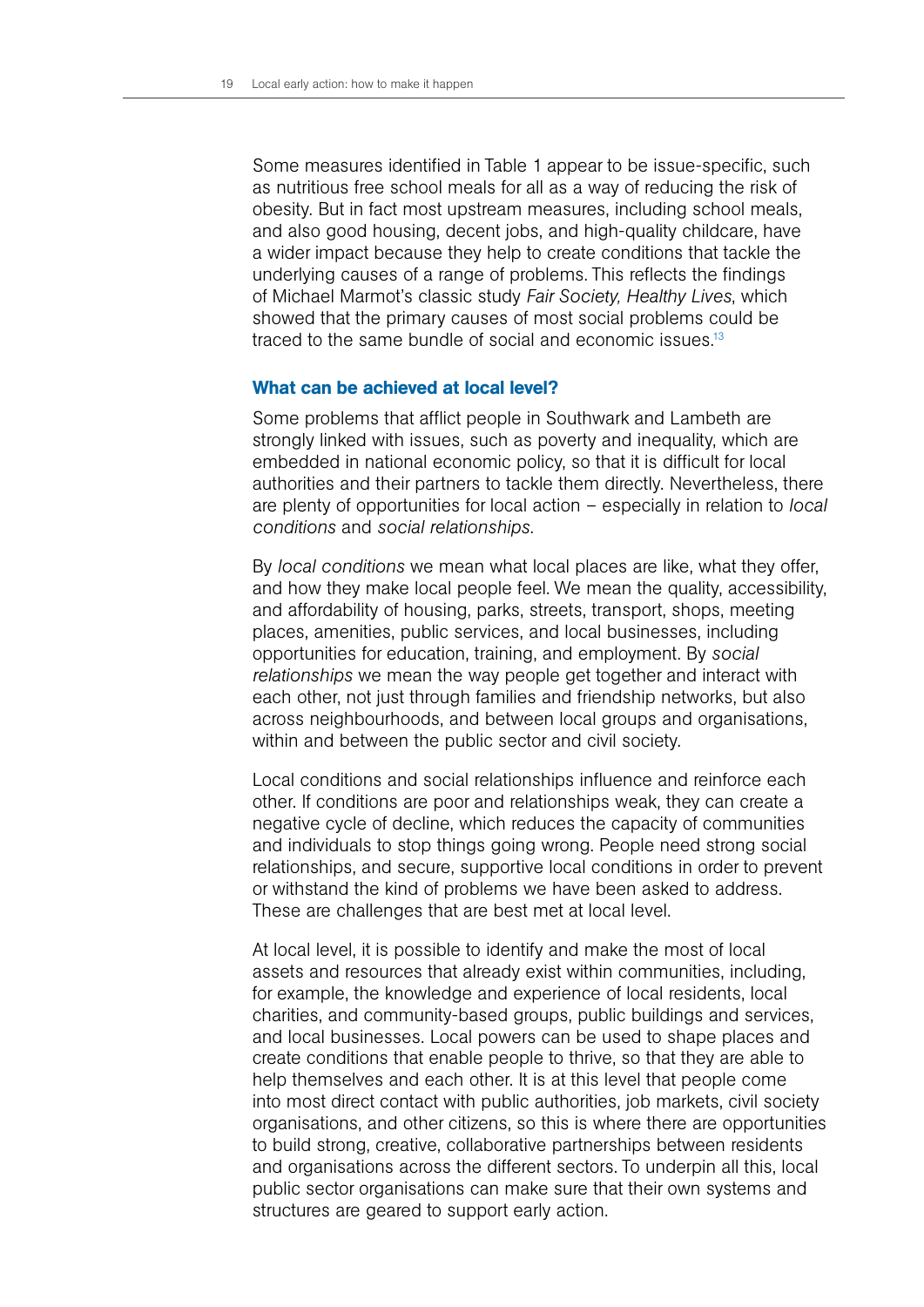#### Goals for early action 4.

Our goals for early action in Southwark and Lambeth are designed to realise the vision of reversing the balance of spending – from spending most on coping with problems, to spending most on preventing problems occurring in the first place.

They reflect our understanding of different levels of prevention and the need to address problems as far upstream as possible. They take account of what can be done locally in the context of extreme budgetary constraints.

Our main goal is to build *resourceful communities*. These must be embedded in *preventative places* and supported by strong, *collaborative partnerships* and local *systems geared to early action*. To achieve these goals it is also essential to *find additional resources* for early action.

Overall, we aim to achieve a positive, self-reinforcing cycle of early action that is sustainable over time. The goals interact with a dynamic effect as Figure 3 indicates. Partnerships and systems can strengthen each other, as well as help generate and support resourceful communities and preventative places. As local conditions improve, they can provide increasing support for communities, and as communities become more resourceful they can help to build more preventative places. Both can help to support and sustain partnerships and systems.

This is not to suggest that change is straightforward. On the contrary, systems change and community development are messy and non-linear processes, which require persistence, reflection and learning over time. To achieve sustainable change, the quality of the journey is as important as the quality of outcomes.

Finding additional resources is a vital first step; achieving the goals will help to release additional resources to sustain the process over time.

These goals reflect, and build upon, existing goals of the local authorities and their partner organisations in both boroughs. What matters for early action is how far they are pursued together, and how far they are given priority in policy and practice.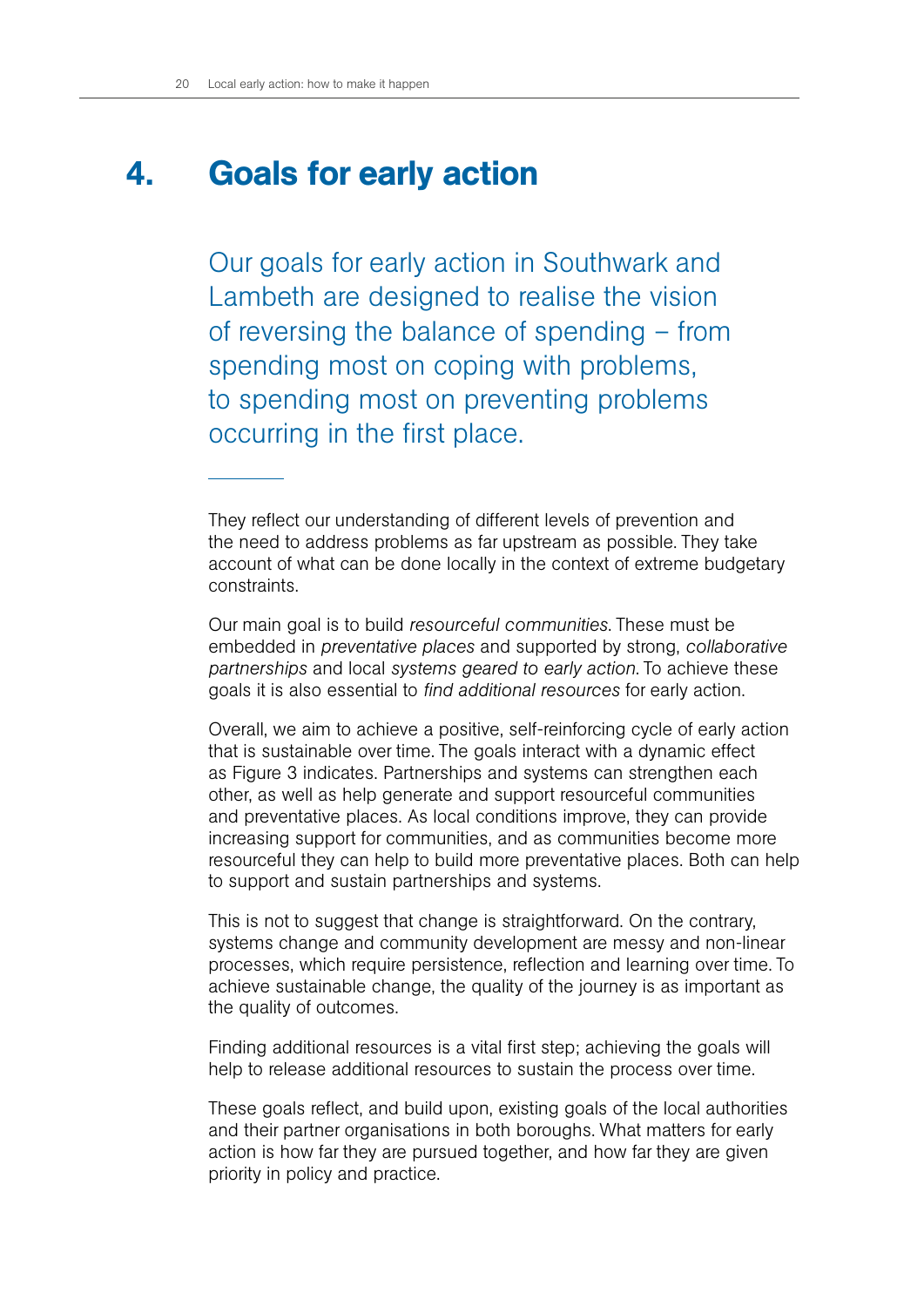

We now briefly explain what we mean by each goal, and then set out our recommendations for change.

#### Build resourceful communities

This is the main goal which holds the key to effective and sustainable early action. By *resourcefulness*, we mean the capacity of individuals and groups to be agents of change, ready to shape the course of their own lives. This is not the same as *resilience*, which refers to people's capacity to withstand external shocks and problems beyond their control. The first is proactive, while the second is reactive.<sup>14</sup> Both are important, but resourcefulness takes priority. This is both because a proactive approach is needed to prevent problems, and because resourceful people and groups are more likely to be resilient in the face of problems that cannot be prevented.

What can make communities more resourceful? Our conversations with local people and community-based groups identified three things that they lacked – and needed – in order to be more resourceful: they need actual *resources*, better *connections*, and more *control*.

*Resources* can include access to spaces and facilities, and to expert help and advice, as well as help in generating income from government and non-government sources: we want to be clear that it is not just about money, but about a wide range of material and non-material resources. *Connections* refers to how people and organisations find out about things, communicate information, learn about each other and what is going on, connect with others, work in partnerships, and participate in local activities.15 *Control* is about having experience of influencing decisions that affect one's own circumstances, and overcoming a sense of powerlessness in the face of change.<sup>16</sup> Local residents in general, and local voluntary and community groups in particular, need resources, connections, and control as the basis for building resourceful communities.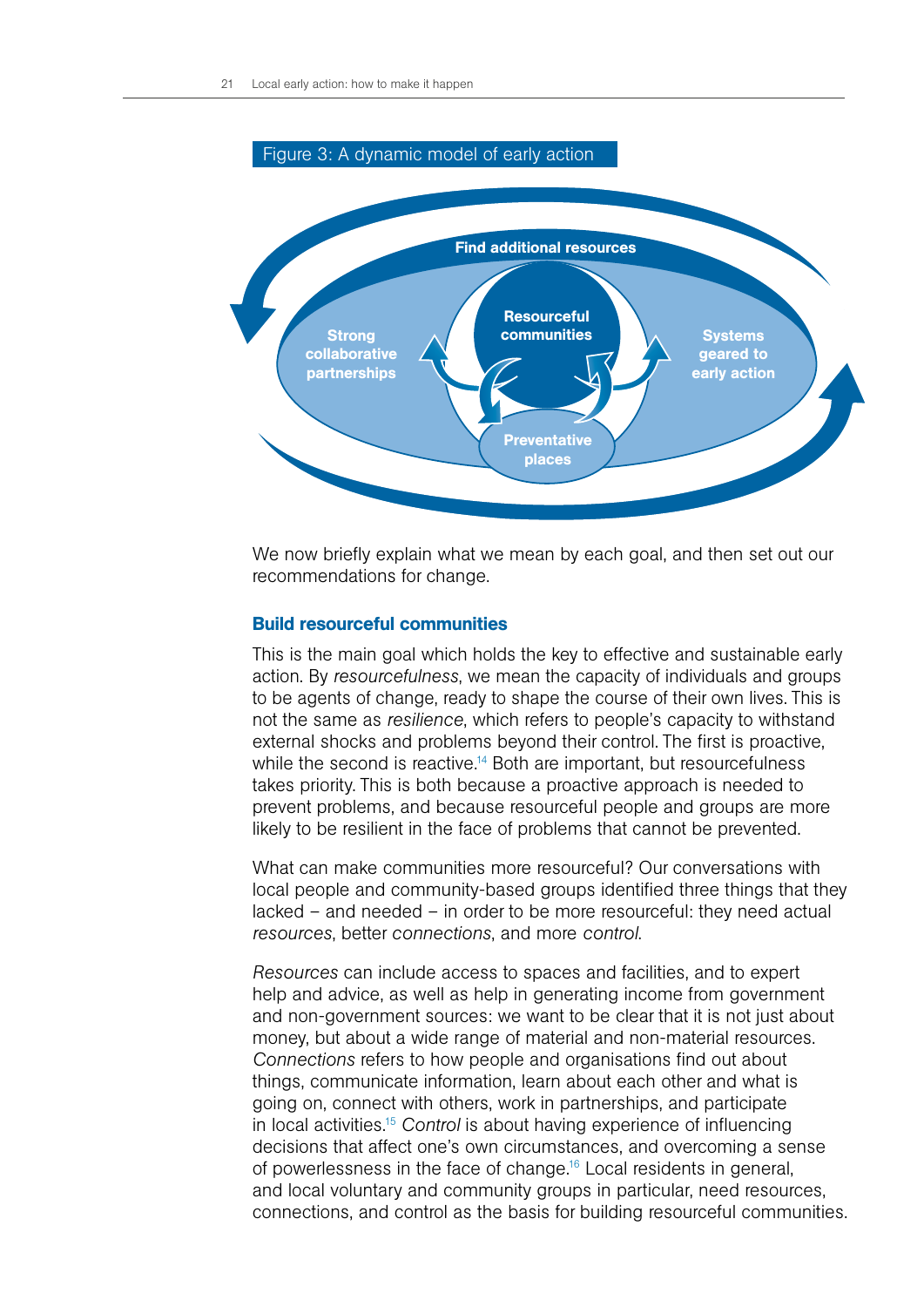#### Build preventative places

By *preventative places* we mean places – neighbourhoods and groups of neighbourhoods across the boroughs – where local conditions help to make communities more resourceful and support early action. As we have noted, local conditions include physical and economic factors that influence the way people feel about living in a place and the opportunities they find there to lead fulfilling lives and to help themselves and each other.

Many of the people we engaged in Southwark and Lambeth keenly felt the loss of – and need for – more places and spaces where they could get together, and where it was easy and congenial for them to do so. They wanted to stop established local businesses and amenities being replaced by chain stores and betting shops, which robbed their neighbourhoods of character and reduced opportunities for local jobs and enterprise.17 They wanted to be able to move around their local neighbourhoods easily and safely. And they were very concerned that escalating property prices and redevelopment were forcing people to move out, generating a sense of insecurity, and breaking up long-established social and family ties. They wanted a real say in how redevelopment affected established residents. Local authorities have extensive 'place-shaping' powers, which can be used to tackle these issues and build preventative places.<sup>18</sup>

## Create strong, collaborative partnerships

By *strong, collaborative partnerships*, we refer to the quality of relationships and ways of working within and between local public sector bodies on the one hand, and community-based groups and other non-government organisations on the other. Neither government nor civil society can deliver resourceful communities or preventative places on their own. But public bodies can be essential catalysts, working *with* local people and organisations to enable and support early action. Indeed, this is a vital component of local systems geared to support early action. The aim is to minimise atomisation and a sense of distance and distrust between organisations, and to put an end to relationships built on inequalities and competition. Instead, the aim must be to share knowledge and power, and to foster respectful, high-trust partnerships with close co-ordination between organisations, and relationships based on collaboration and shared purpose.19 Strong, collaborative partnerships provide an essential underpinning for building resourceful communities and preventative places.

#### Gear local systems to early action

By *local systems* we mean the institutional arrangements, policies, and practices that prevail in a locality: how decisions are made; how services are commissioned; how funds are allocated, and what are thought to be 'normal' ways of working. As things stand, local systems are still mainly geared towards downstream action (coping with problems once they have occurred). Especially when funds are scarce, there is a tendency to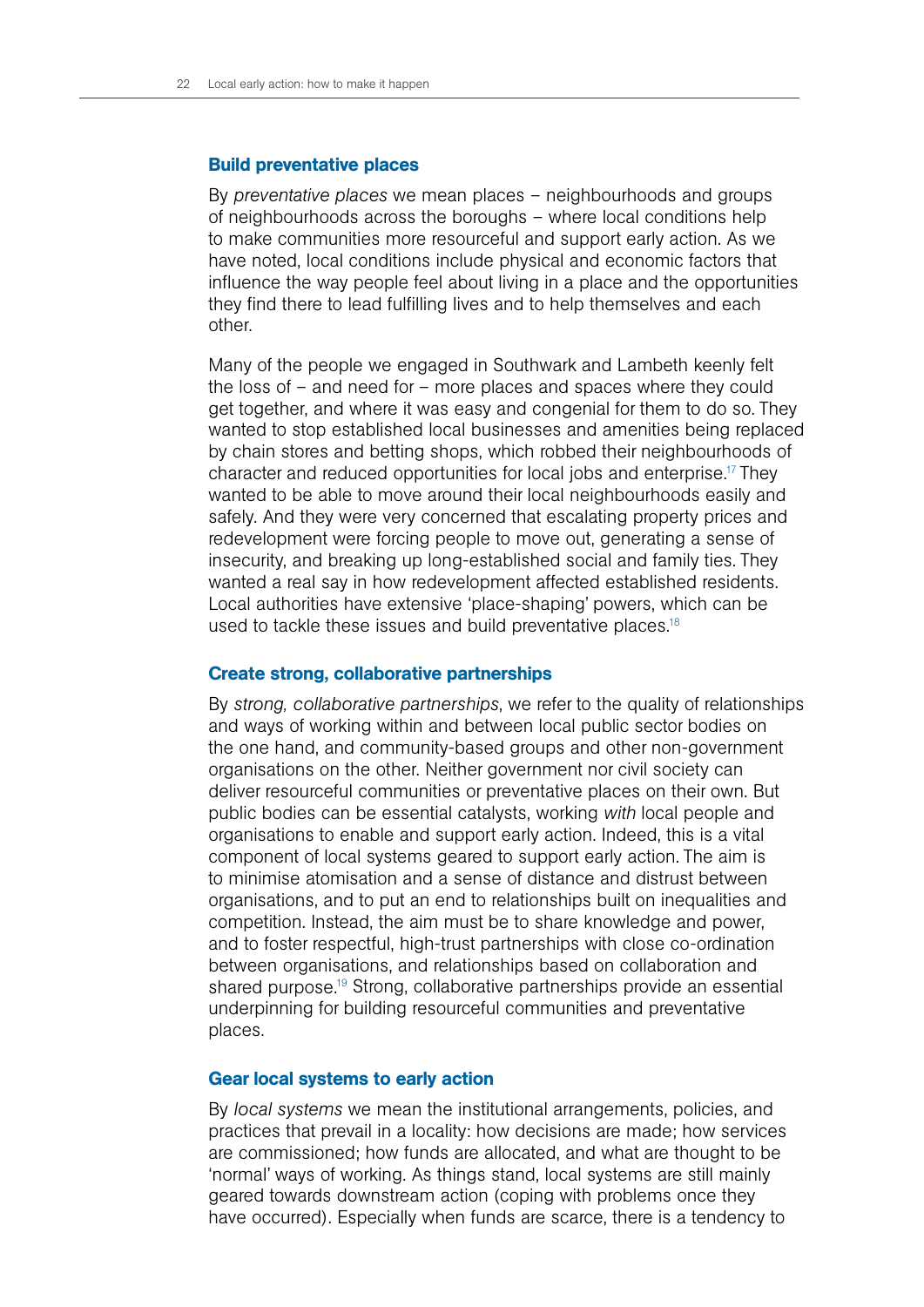narrow the focus of investment and action to the most acute needs of the most needy and vulnerable people. This is understandable, but it is the opposite of early action and ultimately counter-productive.

The aim now is not only to stimulate interest in early action and to encourage new ways of working, but also to make sure that these changes are thoroughly embedded, so that they become the new 'normal'. Without changed systems, policy and practice in Lambeth and Southwark will always revert to the default downstream position.

Changing local systems so that they are geared towards early action is no easy task.20 It requires shifts in culture and practice in local public sector organisations, including what they value and aim for, and how they set priorities and use their powers to achieve their goals. It is about how – and how far – they walk the talk of early action, so that they do all they can to build and support resourceful communities, preventative places, and strong, collaborative partnerships between civil society and the local state.

#### Find additional resources for early action

As we have noted, spending cuts act as a barrier to as well as a stimulus for early action. One reason they act as a barrier is because shifting to early action calls for some additional expenditure until savings can be generated by preventing problems that would otherwise call for public expenditure. It is difficult, in practical and political terms, to take increasingly scarce resources away from acute services. Therefore we consider it a priority to find additional resources, beyond local authority budgets, for investment in early action. We recommend ways of making more and better use of resources from charitable and business sources, by pooling budgets between public bodies, and by tapping into human and social assets in the community.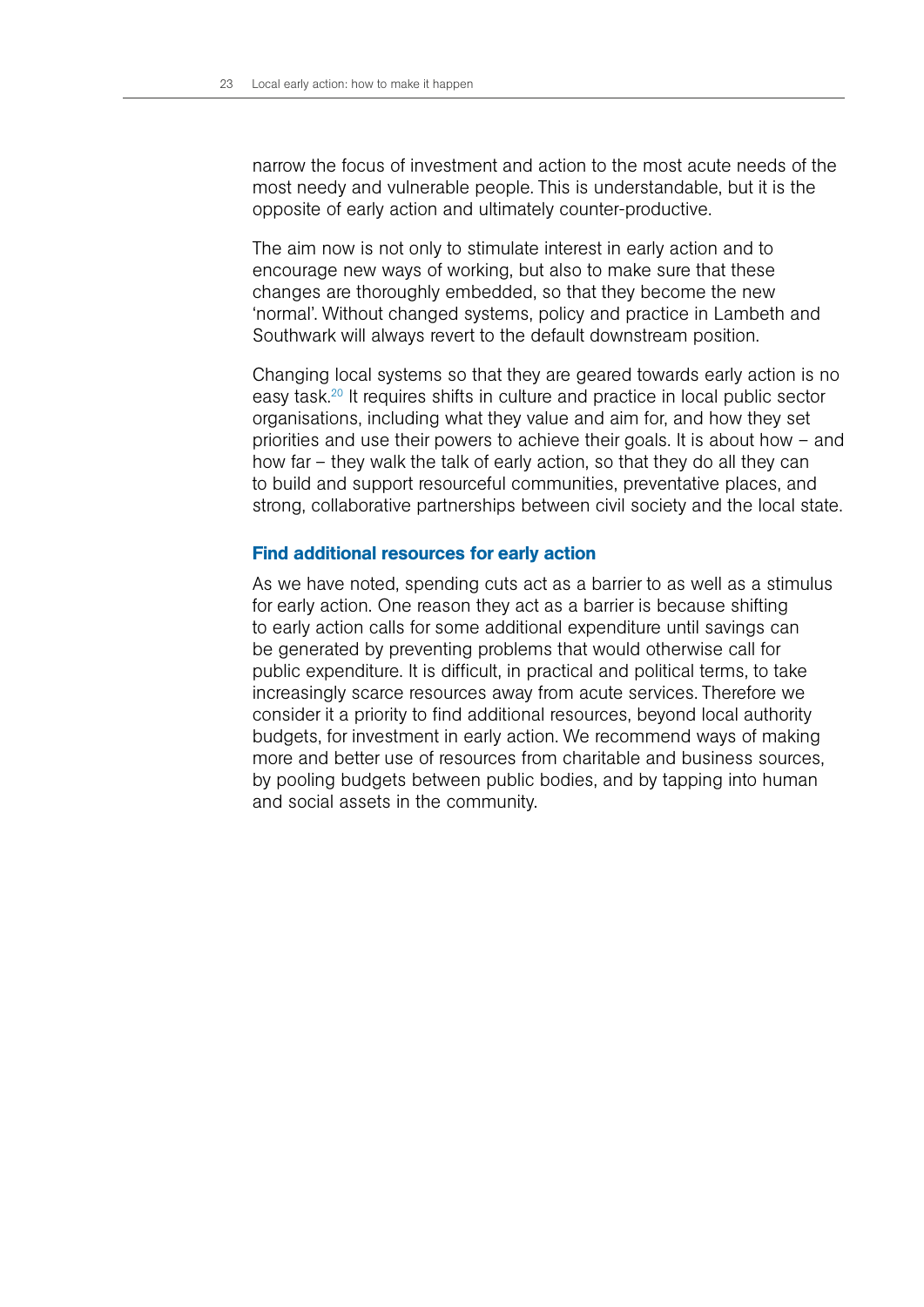#### Recommendations for change 5.

Effective early action depends on changing a range of inter-related processes and practices, rather than just launching new initiatives.

Our goals interact with dynamic effect, as we have noted, and there is no 'silver bullet' that will magically shift the balance. Our proposals build on insights that are familiar to many, and on good practice already underway in the two boroughs and in other parts of the country. To make a real difference, these must be brought together and strengthened, placed at the heart policy and practice in Southwark and Lambeth, and pursued forcefully over time.

Figure 4, on the following page, suggests a sequence in which each stage facilitates the next. However, our recommendations cannot be followed in strict chronological order. Action to change systems should not wait until resources are found, nor should action to change practice wait for systems to be geared to early action.

Where possible we show what can be done in practice by pointing to case studies drawn from Southwark and Lambeth and from elsewhere.

#### *Stage 1: Prepare the ground*

This stage covers essential preparations, already underway in Southwark and Lambeth.

# • Establish senior leadership and commitment

The shift towards early action will only happen if it is led at a senior level, with unequivocal commitment. Strategic leadership will rest with the Health and Wellbeing Boards, which must ensure that early action is – and remains – a central feature of the Joint Health and Wellbeing Strategies, which they have a statutory duty to produce. At the same time, Board members must be firmly committed to working together and to implementing the strategy within their areas of responsibility – linking up with schools and other educational institutions, voluntary and community sector (VCS) organisations, and others. The Department of Public Health, which spans both boroughs and whose core purpose is to prevent harm to health and wellbeing, must play a key role in driving the changes.

*Goals: Change systems; strong, collaborative partnerships.*

*Action by: Health and Wellbeing Board members and all senior leaders; Department of Public Health.*

*Timing: Current and continuing*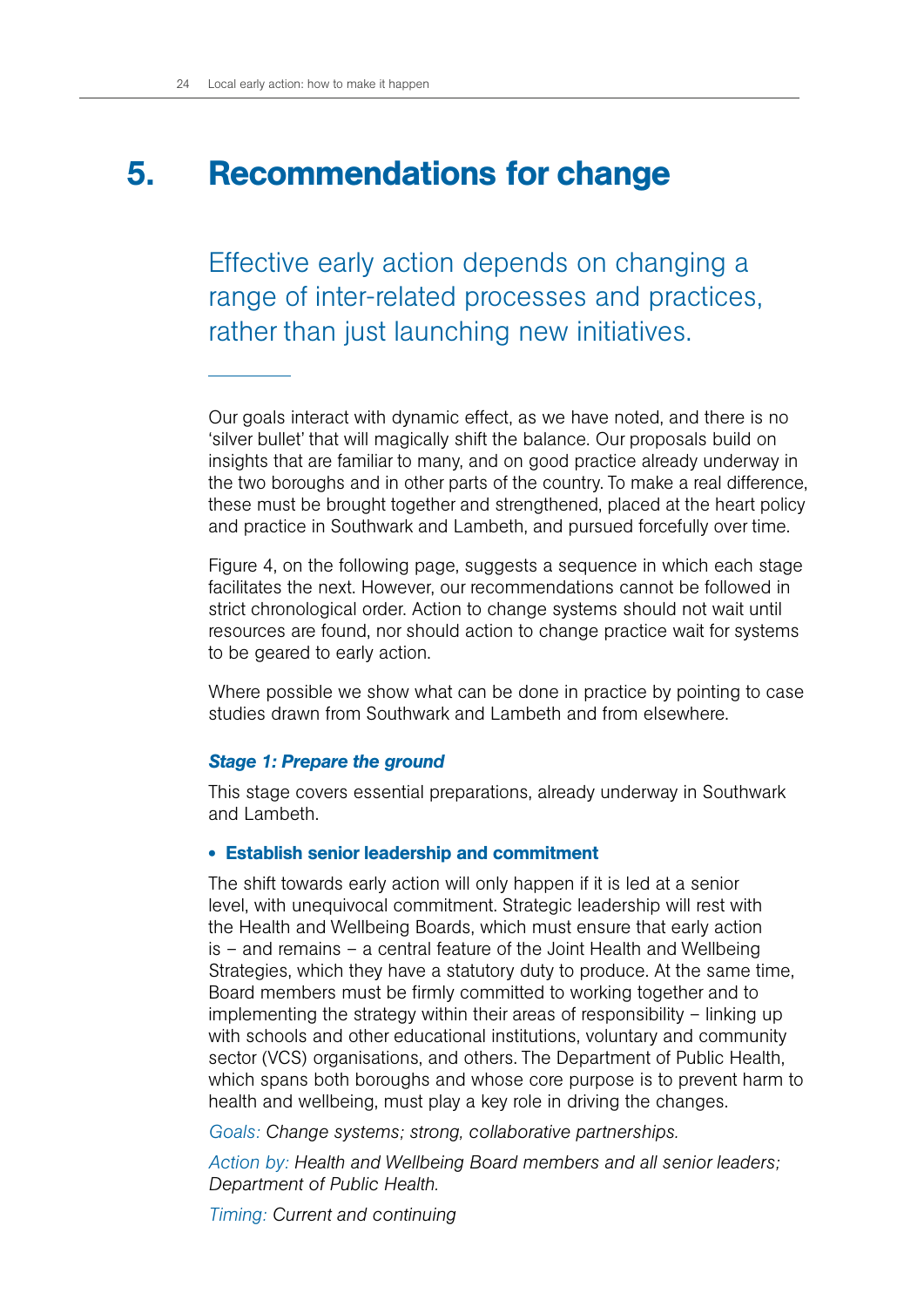# Figure 4: Theory of change: achieving early action in Southwark and Lambeth

#### Prepare the ground

#### Find resources

• Coordinate charitable funding for early

• Set up Change Fund

community returns

action

• Review and strengthen

#### Change systems

- Classify spending to distinguish early action from downstream coping
- Long-term plan for 5-10 years with specific milestones
- • Commit to shifting significant % of total spending each year to early action.
- Regular monitoring reporting with oversight by HWB and support from PH
- Transform commissioning; establish shared evaluation framework
- Assess assets as well as needs

#### Change practice

- Improve connections, knowledge-sharing and signposting between organisations
- Stronger partnerships and more integrated working
- More places and spaces for people to meet and act together
- • Planning and licensing powers, plus community returns from regeneration used to deliver more affordable housing and preventative places
- • Devolve more power to neighbourhoods. Promote and support local early action
- Apply principles of co-production to all activities; increase participatory budgeting
- Strengthen the VCS

# **OUTCOMES**

- Systems geared to early action, strong, collaborative partnerships, preventative places and resourceful communities
- Improved wellbeing for all

• Leaders committed to early action as a priority, with early action the central feature of HWBs' strategies and Public Health strongly focused on early action

- Assets mapped across both boroughs to inform strategy
- 

from regeneration. Pool budgets between

- organisations Tap into communitybased assets
- Strategic use of social finance e.g. Social Impact Bonds

Reduce

Monitor and evaluate changes

Share information and learning, build knowledge, communicate, disseminate

costly and avoidable problems

Build and sustain momentum towards early action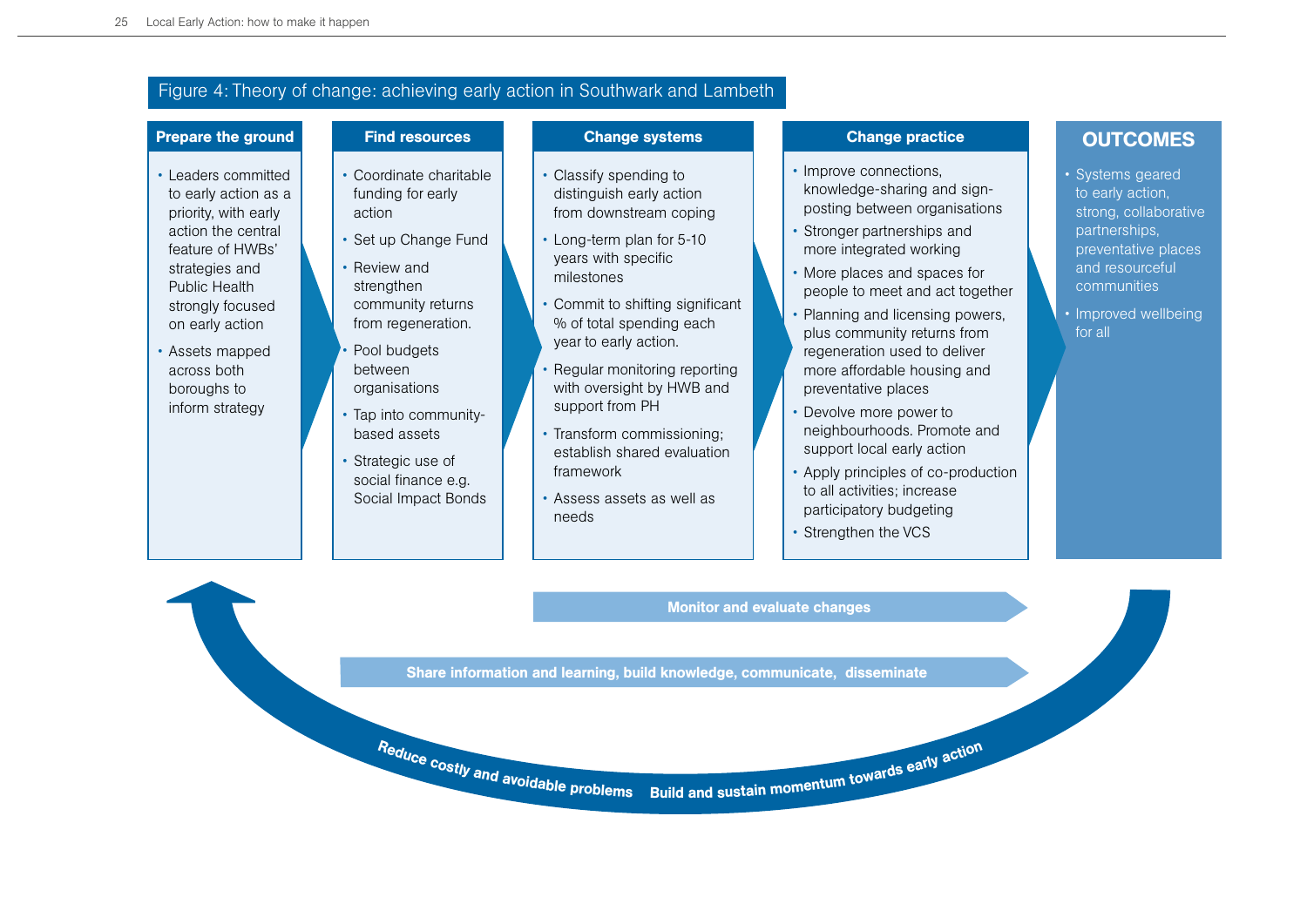#### Box 1: Assets in the community

These are physical, human, and social resources that are embedded in the everyday lives of every individual (e.g. public amenities such as schools and parks, as well as the wisdom, experience, knowledge, and skills of individuals) and in the relationships among them (e.g. love, empathy, responsibility, care, reciprocity, teaching, and learning). They are central and essential to society. They underpin the market economy by raising children; caring for people who are ill, frail and disabled; feeding families; maintaining households; and building and sustaining intimacies, friendships, social networks, and civil society.

#### • Map assets across both boroughs

Mapping assets involves identifying unpriced and unpaid-for human and social resources, which are abundant in every locality (Example 1), so that they can play their part in meeting needs and improving residents' quality of  $l$ ife $^{21}$ 

Recognising and valuing people as assets, not just treating their problems, has a preventative effect by drawing on their knowledge about what is needed to improve their lives, and by enabling them to feel valued and more positive about themselves. Asset-based approaches are already widespread in Southwark and Lambeth, wherever residents are treated with dignity and respect; where organisations working with them ask them to participate and contribute in kind; and where the starting point for deciding what to do is to find out what assets people already have, rather than what their needs and problems are. We recommend extending and consolidating this approach as an essential foundation for early action. Ideally, asset mapping involves not only understanding what local 'assets' are and where they can be found, but also building on and supporting efforts to develop and connect local assets and increase their use by local people. A good example is 3-D asset mapping by Pembroke House in Southwark (Example 1). We recommend supporting this kind of mapping across both boroughs.

#### Example 1: Mapping assets

Pembroke House, a community centre in Walworth, Southwark, has developed a 3-D approach to asset mapping. A trained community organiser goes from door to door in the neighbourhood, building face-to-face relationships with local residents and, in turn, providing opportunities for them to build relationships with each other. Within a few months, one resident had launched a Co-Dependents Anonymous meeting, while others had established a Community Fun Club, where young people and their families can eat, talk, and play together. This approach goes beyond identifying and valuing local assets: it helps people to tap into them so that they can help themselves and their neighbours. (*Case Study 1*)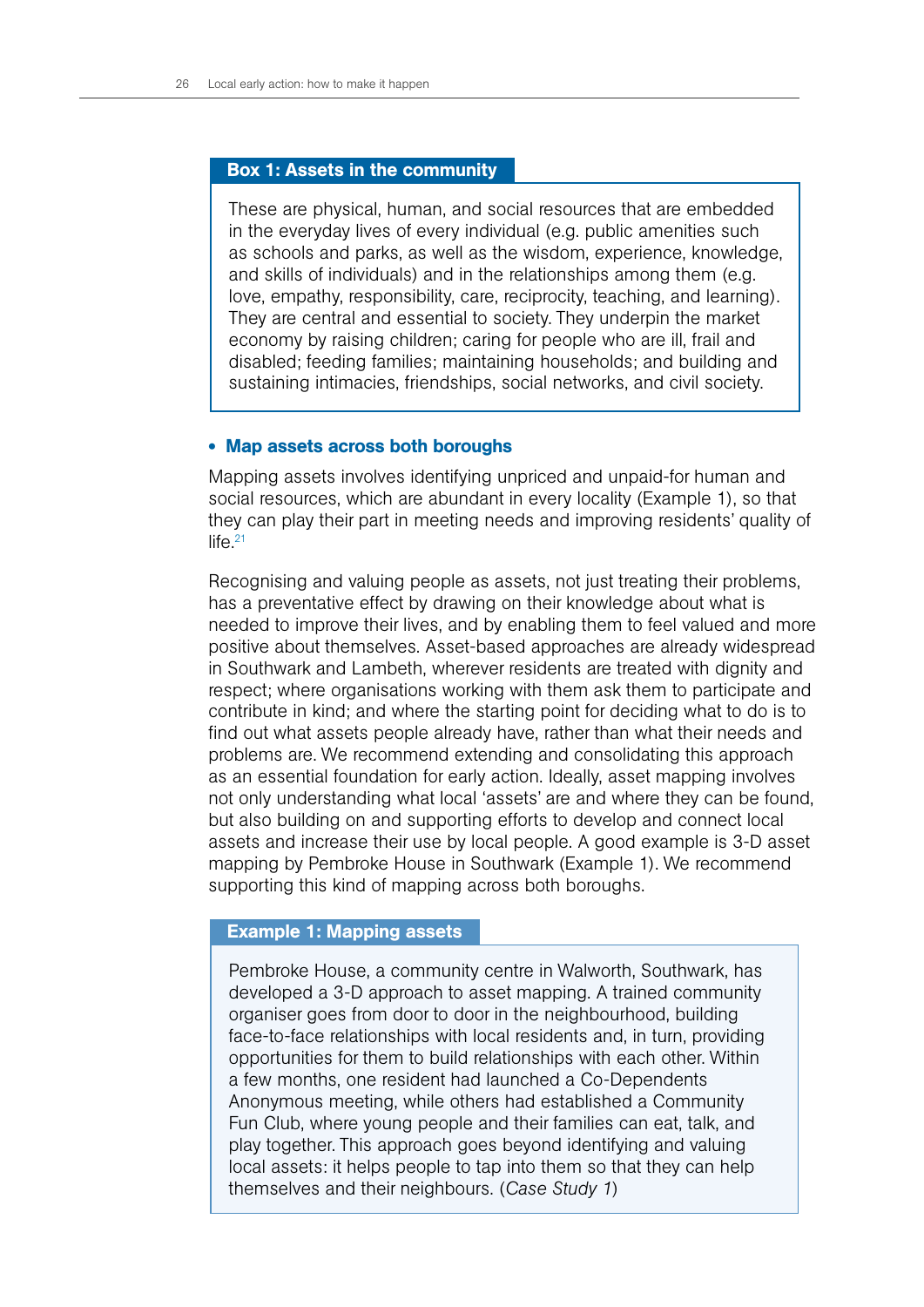*Goals: Gear systems to early action; strong, collaborative partnerships; preventative places; resourceful communities*

*Action by: Department of Public Health, community engagement teams, local VCS*

*Timing: Current and continuing*

### *Stage 2: Find resources*

We acknowledge that financial constraints can act as a severe barrier and that additional resources must be found to pump-prime the shift to early action. We therefore recommend ways of making more and better use of resources from charitable and business sources, pooling budgets between public bodies, and tapping into human and social assets in the community.

#### • Co-ordinate charitable funding for early action

At national level, the Early Action Funders Alliance pools resources from national grant-giving foundations to support early action (Example 3). There should be scope to apply this approach locally by co-ordinating independent funders across both boroughs to share knowledge about early action and work together to offer grants for activities that tackle problems more systemically and further upstream. We recommend convening a Southwark and Lambeth Funders' Summit to initiate the process.

*Goals: Change systems; strong collaborative partnerships; resourceful communities*

*Action by: Health and Wellbeing Board, local charitable donors*

*Timing: Year One and continuing*

#### • Set up a dedicated Change Fund to support systems change

This could be financed partly or wholly by a suitable local grant-giving foundation such as Guy's and St Thomas' Charity. Rather than encouraging a new round of initiatives, the Fund should be dedicated to stimulating profound changes in the way local systems are designed and operated.

#### Example 2: Co-ordinating funds for early action

In 2011, prompted by the EATF, a group of funders formed the Early Action Funders Alliance, which aims to make the public case for early action, help funders to embed it in their work, and ultimately help the shift towards early action. In 2015, the Big Lottery Fund, Comic Relief, and the Esmée Fairbairn Foundation announced up to £5.3 million of funding for three early action projects in Coventry, Norwich, and Hartlepool. The three projects are partnerships led by local voluntary sector organisations, working with statutory agencies, to develop and implement preventative initiatives in family support, young people's wellbeing and legal advice. (*Case Study 30*)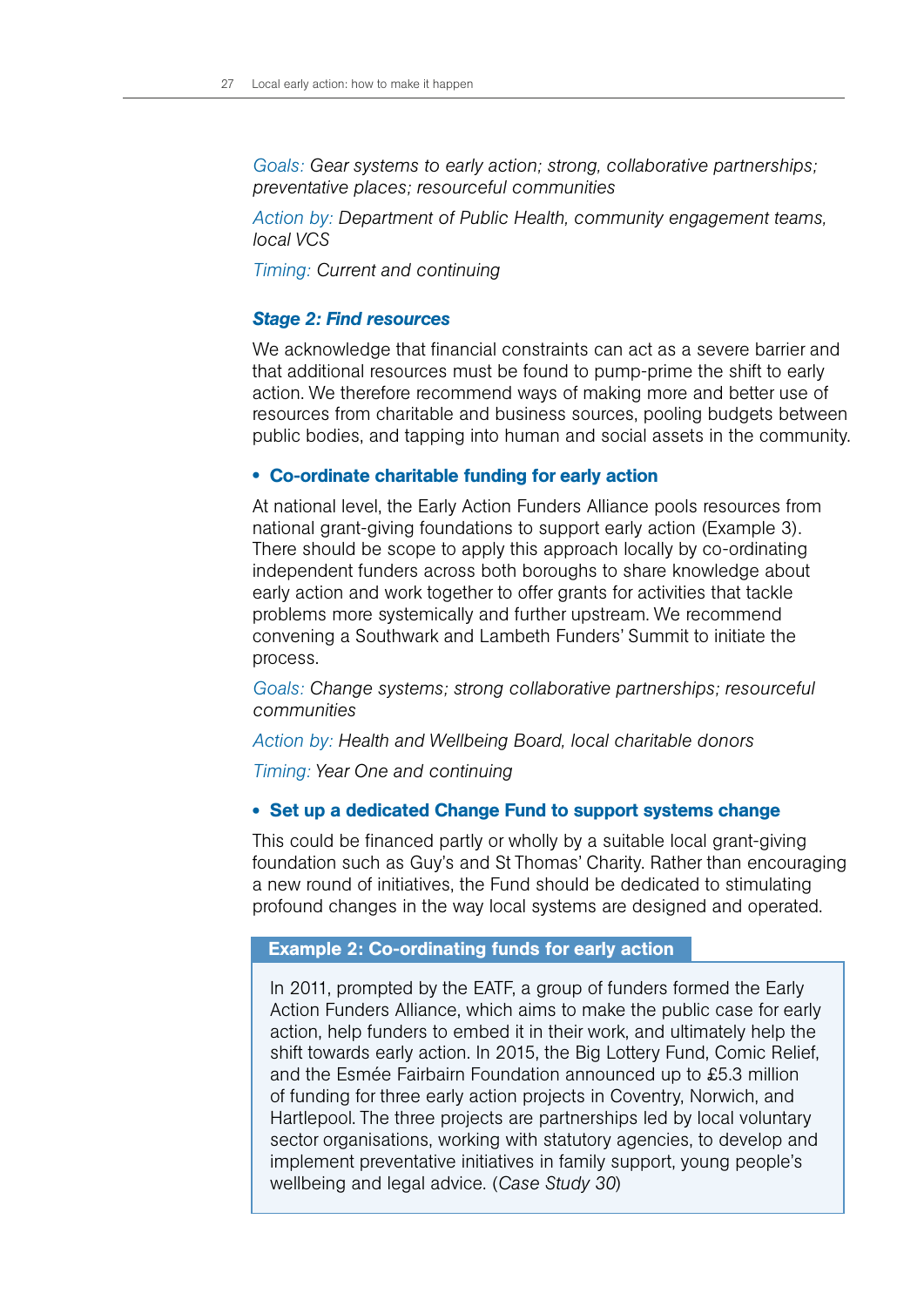# Example 3: Dedicated funding for systems change

In 2014, The Big Lottery awarded £36 million to the Lambeth Early Action Partnership (LEAP), which includes representatives from health, local authority, and voluntary sectors and aims to improve the lives of 10,000 babies born between 2015 and 2025. It takes an asset-based approach, aiming to use existing resources and energy within local communities, as well as the experience and expertise of parents in Lambeth, to empower other families and parents to give their children a better start in life. As a condition of the award, LEAP must achieve a 'systems change' in the way that its local health, public services, and voluntary sector work together in the long-term to improve outcomes for children across these areas. (*Case Study 3, see also p.35)*

It could do this by, for example, supporting staff training and spending classification exercises, making staff time available to plan and pilot new ways of working. One useful example is the Lambeth Early Action Partnership, supported by the Big Lottery, which has long-term systems change as an explicit goal (Example 3). Learning can also be drawn from the Scottish Early Action Change Fund, which is committed to change over a parliamentary term and has £500 million to help realise the Scottish government's ambition to make prevention a fundamental pillar of public service reform (Case Study 23).

#### *Goals: Change systems*

*Action by: Local charitable donors, Health and Wellbeing Boards*

*Timing: Year One*

#### • Review and strengthen community returns from regeneration

Regeneration and property development are a major source of additional funds for cash-strapped boroughs. These funds can be generated through the sale of land and public buildings for redevelopment; and through Section 106 negotiations and the Community Infrastructure Levy, which are intended to achieve benefits for the community as a result of development projects. Funds generated this way should be given the specific purpose of preventing problems, for example by providing more social and affordable housing, by improving the design of neighbourhoods and green spaces to make them more congenial and accessible, and by making it easier for people to get together.

*Goals: Change systems; preventative places; resourceful communities*

*Action by: Southwark and Lambeth Borough Councils*

*Timing: Current and continuing*

#### • Pool budgets between organisations and departments

Money spent on early action does not always produce savings or other benefits for the organisation that originally spent it. This can act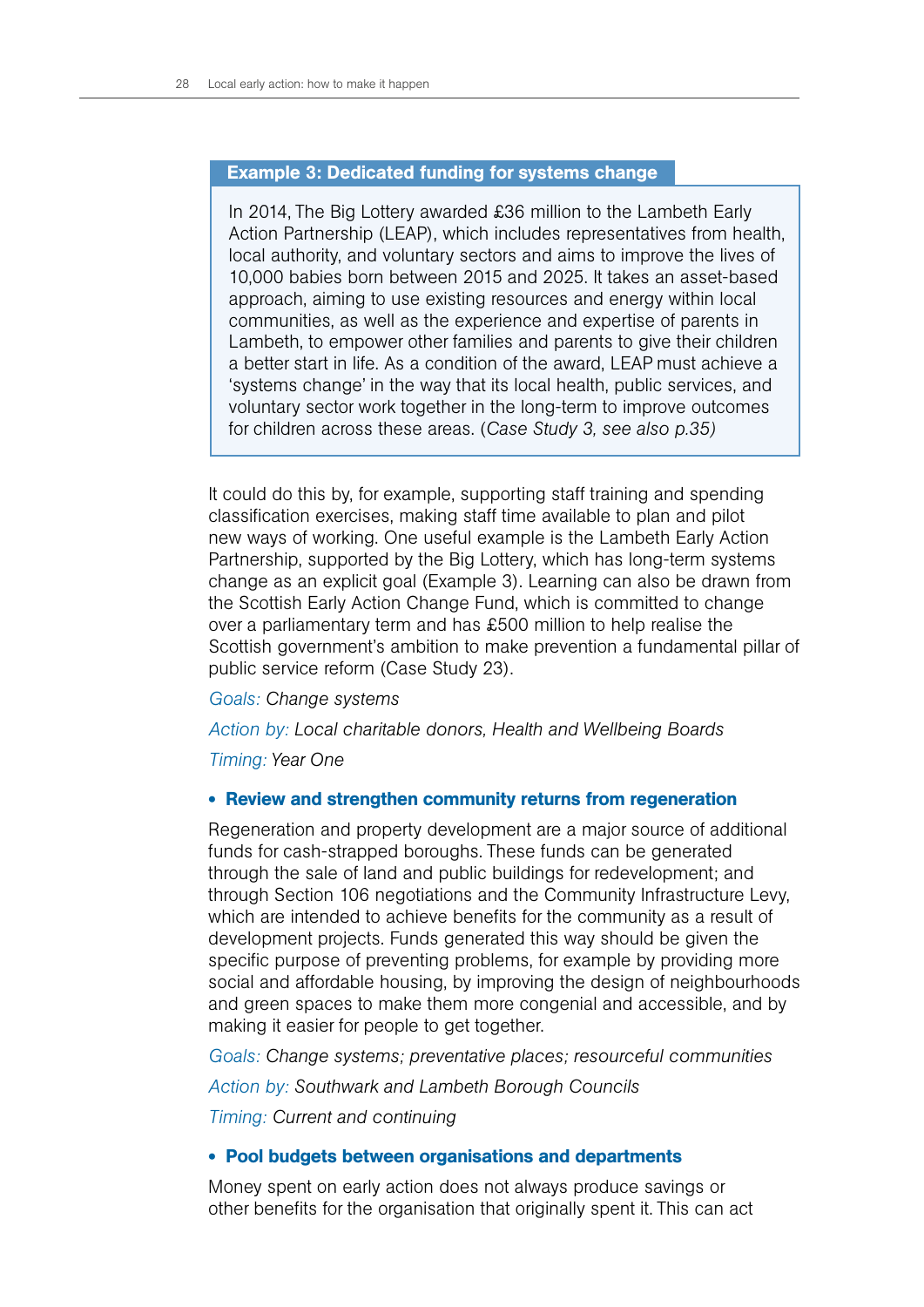#### Example 4: Pooling budgets

In Oldham budgets from the CCG, Public Health, and local housing associations were pooled for the borough's Warm Homes programme. This aimed at tackling the problem of fuel poverty in order to deliver substantial savings in service areas such as health and social care. Partners agreed that any subsequent savings should be reinvested to expand the scheme. Since 2012, the initial £200,000 investment by partner agencies has increased to £1.1 million, with over 1,000 people lifted out of fuel poverty. Although tackling fuel poverty is a relatively downstream intervention, the Oldham experience is a good example of how pooled budgeting and profit sharing can enable and incentivise cross-agency working and overcome the barrier to early action of investment by one agency yielding financial benefits to another. (*Case Study 27*)

as a disincentive for the spending body. Pooling budgets between departments and organisations can help to address the problem and to make resources go further, by consolidating and focusing existing funds, and sharing risks and rewards. Strengthening partnership working and pooling budgets between Southwark and Lambeth will help to achieve this effect. Beyond the two boroughs, there are useful examples of budget pooling and social profit sharing agreements in Birmingham and Oldham (Example 4). $22$ 

# *Goals: Change systems; strong, collaborative partnerships*

*Action by: Commissioners and service directors across the public sector in Southwark and Lambeth*

*Timing: Current and continuing*

#### • Tap in to community-based assets

There are significant opportunities to respond to budgetary constraints by unlocking human and social assets in the community (Box 1, p.26), by working more closely with VCS organisations, and by applying the principles of co-production. The example below shows how Surrey County Council responded to cuts, with notable results.

#### Example 5: Tapping into community resources

Surrey County Council decided in 2010 to change the way youth services were delivered. It redesigned its approach to young people's services, by commissioning for outcomes and co-production, working with young people and their families. This was found to have delivered 'outstanding' results. It serves as an example of how local public agencies can take a creative approach to confronting austerity and improve outcomes in the process. (*Case Study 26; see also p.45*)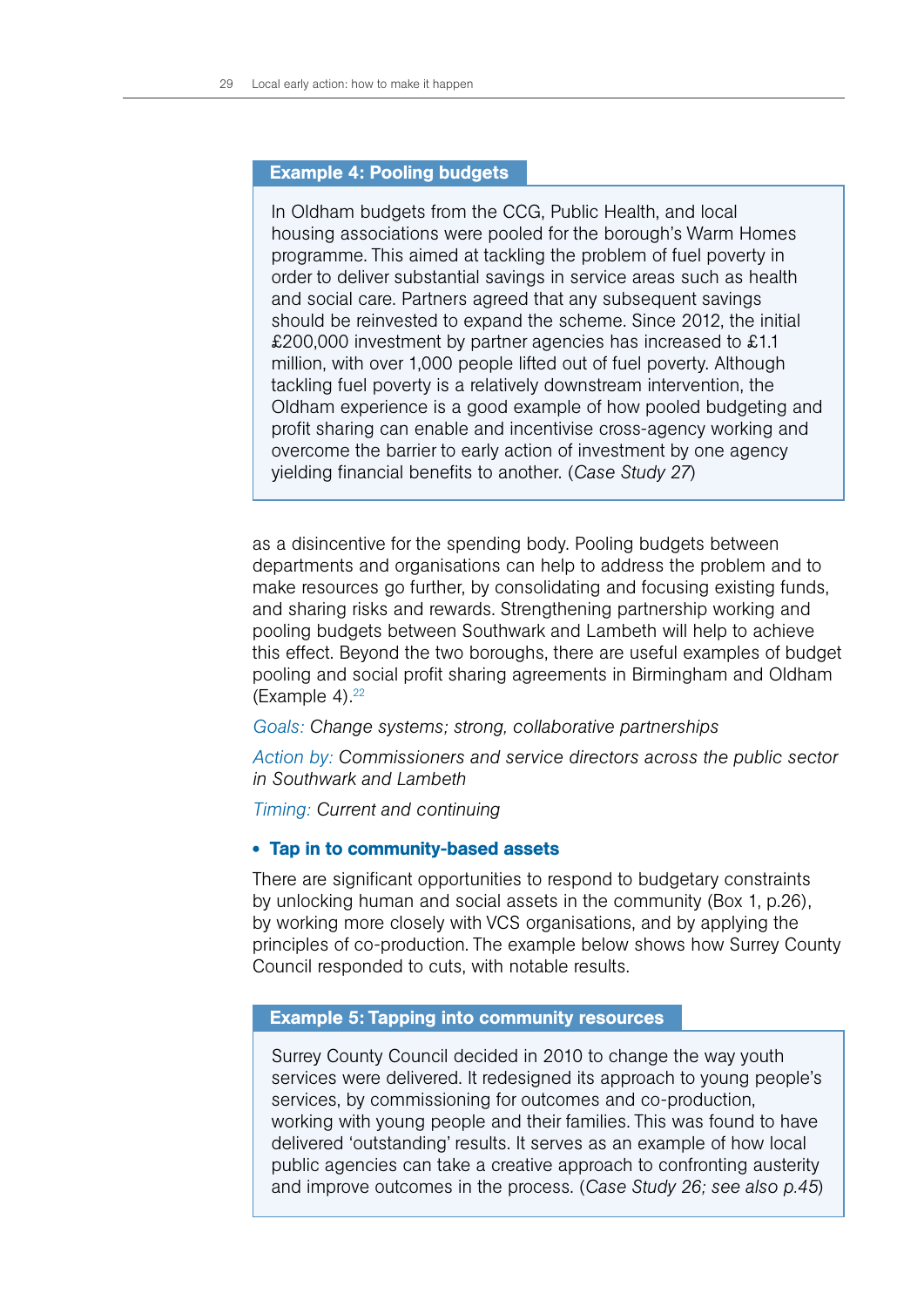*Goals: Change systems; Strong collaborative partnerships; Preventative places; Resourceful communities*

*Action by: Local voluntary organisations, public sector bodies in Lambeth and Southwark*

*Timing: Current and continuing*

# • Make strategic use of social finance models, including Social Impact Bonds

Social finance refers to efforts to produce market-based structures that offer flexibility and long-term funding, and encourage innovation to deliver maximum social impact.<sup>23</sup> For example, Social Impact Bonds (SIBs) involve raising investment from the private sector to finance service provision (usually by the VCS) (Example 6). The investor receives returns and payment upon meeting a set of clearly specified and measurable outcomes that are attributable to the service. SIBs are severely constrained by prospects of delayed returns, non-cashable savings, and the need for clear evidence about effectiveness and attribution in order to ensure that payments reflect real risk transfer and the delivery of social value. They may be useful, in certain limited conditions, as a tool for experimenting with new initiatives in the transition to early action.

*Goals: Strong, collaborative partnerships*

*Action by: Local voluntary organisations, public sector bodies in Lambeth and Southwark*

*Timing: As appropriate*

## Example 6: Social Impact Bonds

A Social Impact Bond (SIB) is a form of payment by results where funds are raised from a non-government source, which receives a return if the intervention is successful. The model can be used for preventive initiatives where the monetary value of the savings can be established, and thus a return provided to the investor. One of the first SIBs in the UK provided funds for an initiative in Peterborough, which aimed to reduce reoffending rates and which produced some positive results. It remains doubtful whether this method of funding offers better value for money than in-house provision or traditional contracting. It has some potential to raise funds for innovative and untested projects, which can, upon evaluation, broaden our knowledge of 'what works'. However, SIBs are only appropriate where results can be precisely measured in the short to medium term, so they are best suited for midstream and downstream initiatives – such as reducing reoffending. (*Case Study 25*)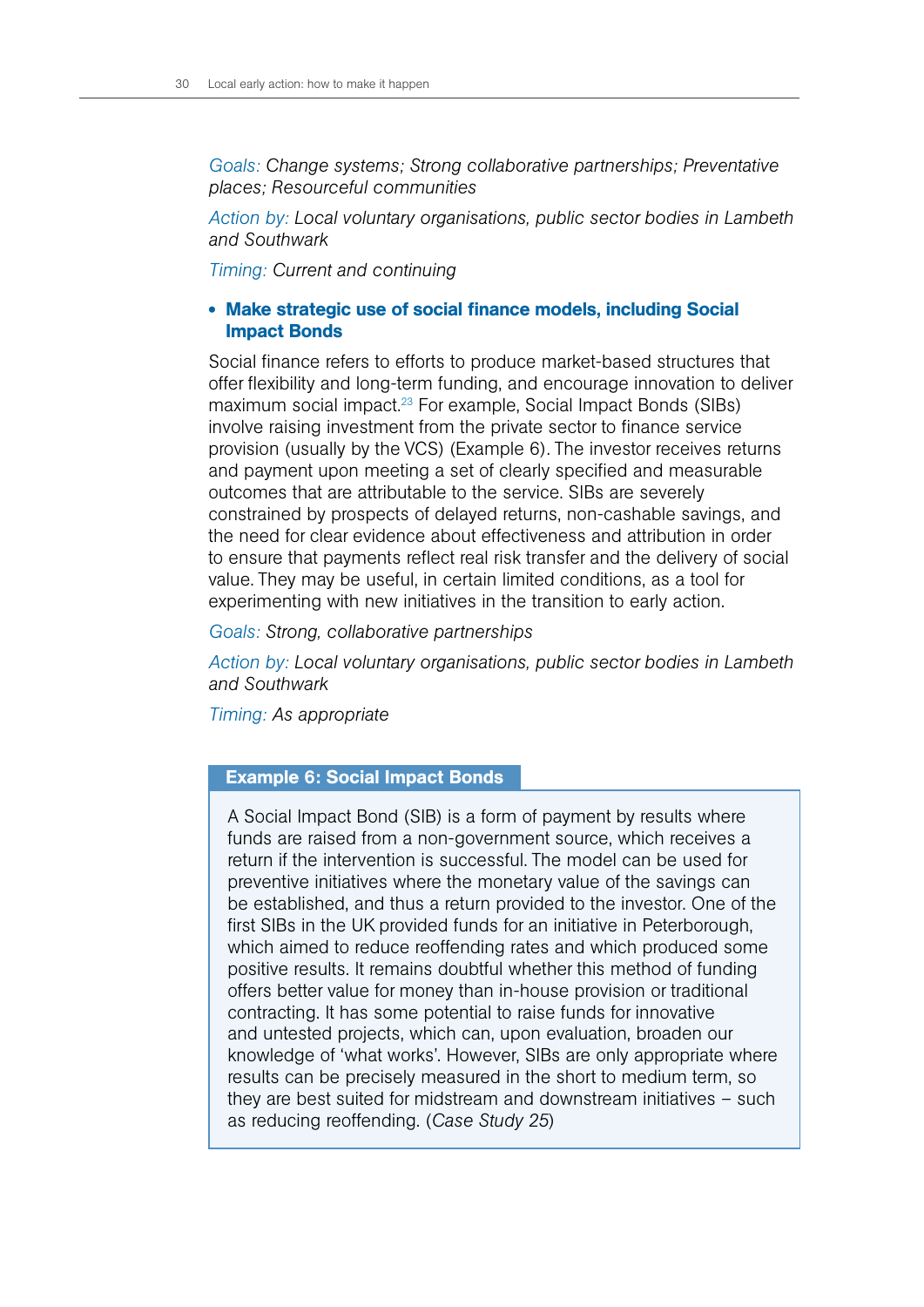#### *Stage 3: Change systems*

Achieving the shift to early action  $-$  and making it sustainable  $$ requires systemic change. Here our recommendations focus on understanding and shifting the balance of spending, on having a clear, long-term plan and arrangements for reporting and monitoring, on transforming the commissioning process and establishing a shared evaluation framework.

# • Classify spending to distinguish early action from downstream coping

Local Councils, CCGs, and others including VCS organisations and police authorities are in a much stronger position to support early action if they know whether the money they spend is allocated to coping with problems or to preventing them. Classifying spending in this way makes it possible to plan and scrutinise the transition to early action and to understand trade-offs between prevention and downstream services. This is an essential first step towards

# Figure 5: Classifying early action spending

#### Primary prevention

Preventing or minimising the risk of problems arising, usually through universal policies like health promotion or a vaccination programme.

#### Secondary prevention

Targeting individuals or groups at high risk or showing early signs of a particular problem to try to stop it occuring. For example, Family Nurse Partnerships, screening programmes, or the Reading Recovery Programme.

#### Tertiary prevention

Intervening once there is a problem, to stop it getting worse and redress the situation. For example work with 'troubled families' or to prevent reoffending.

#### Acute spending

Manages the impact of a strongly negative situation but does little or nothing to prevent the negative consequences or future reoccurence. For example, prison or acute hospital care.

Source: The Early Action Task Force. (2014). *How to Classify Early Action Spend*. Retrieved from http://www.community-links.org/downloads/ClassifyingEA.pdf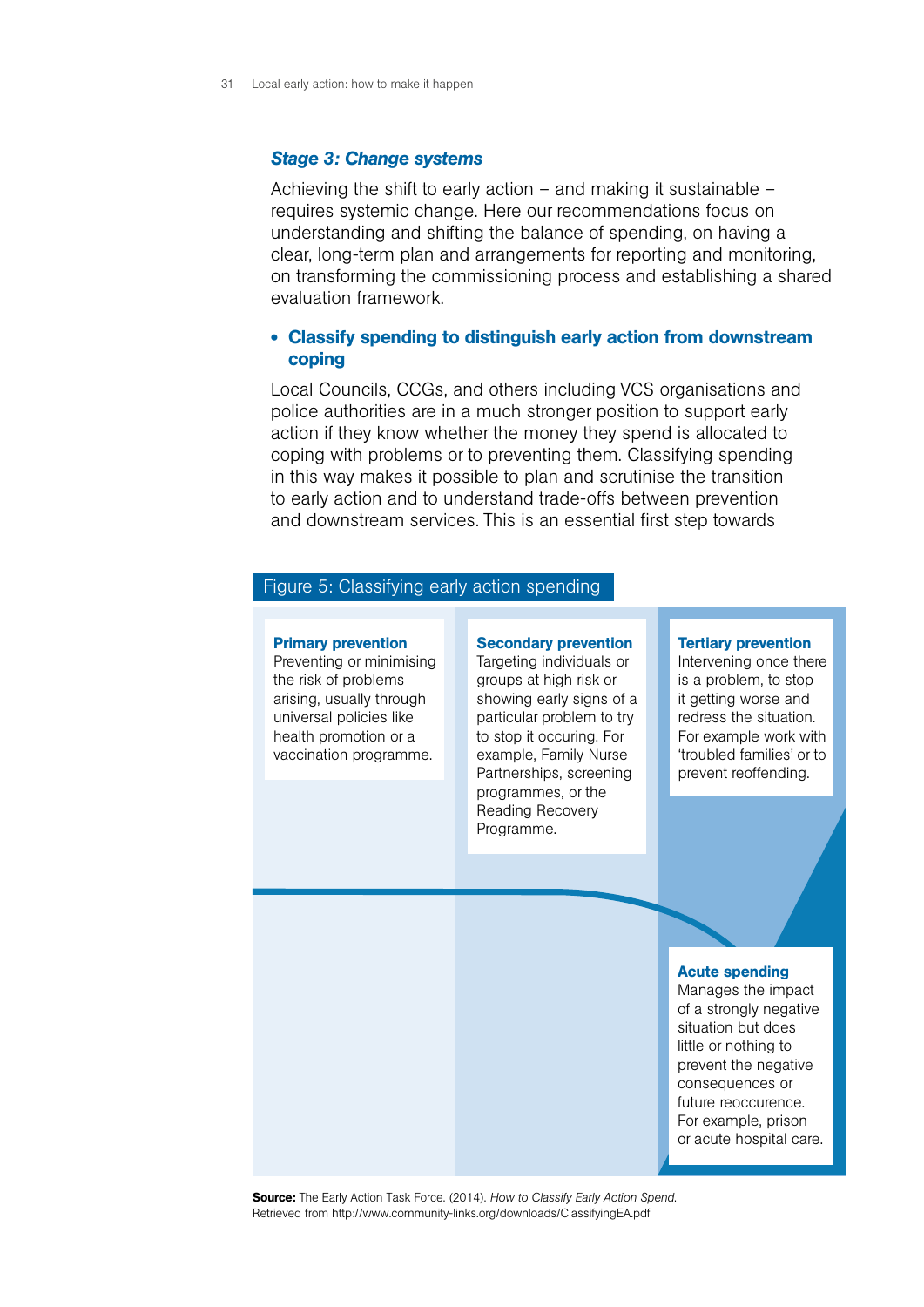shifting a proportion of spending each year to early action (Figure 5).  $24$ The distinction between spending on early and late action is not clearcut, and this should not be regarded as a scientific exercise but as a way of understanding, approximately, how money is allocated. The EATF calls it 'bucketing': loosely attributing expenditure so that money spent on preventing problems occurring or worsening can be roughly distinguished from money spent on picking up the pieces once things have gone wrong. This exercise should be conducted at regular intervals so that it is possible to trace how far the balance of expenditure is shifting upstream towards early action.

The EATF has provided initial guidelines to classification and has piloted this approach with members of the Early Action Funders Alliance.<sup>25</sup> It sets out four approximate categories of spending, as illustrated in Figure 5, and points out that the process does not have to be time consuming or overly complex.

If this exercise is carried out internally, it is 'an excellent way of introducing staff to the concept of early action and also harnesses staff's knowledge of the ways in which money is spent<sup>'.26</sup> Once completed, it can help to inform commissioning, grant allocation, and other budgetary decisions, including the budget challenge process. As the EATF argues, 'a robust definition of early action is needed to support these new spending rules; otherwise they would be open to abuse. We know this is very difficult, but even a flawed definition consistently applied would be a step forward.' 27

#### *Goals: Change systems*

*Action by: Led by Health and Wellbeing Board with relevant councillors and officials across the public sector*

*Timing: Year One and continuing* 

# • Establish a long-term plan, for 5–10 years, with specific milestones

This must be championed at the highest level in both boroughs and set out specific milestones. Inertia is the biggest barrier to preventing harm. Local systems too easily default to downstream coping.<sup>28</sup> So we strongly recommend that the leading decision-makers and budget holders in Southwark and Lambeth commit to a step-by-step transition to early action, so that it becomes the normal way of thinking, deciding, and taking action. Unless there is a clear pathway, championed at the highest level, little or nothing will change. The EATF has drawn up proposals for how such plans could be developed by national government, which could provide a route map for creating similar plans at local level.<sup>29</sup>

#### *Goals: Change systems*

*Action by: Led by Health and Wellbeing Board with relevant councillors and officials across the public sector*

*Timing: Year One and continuing*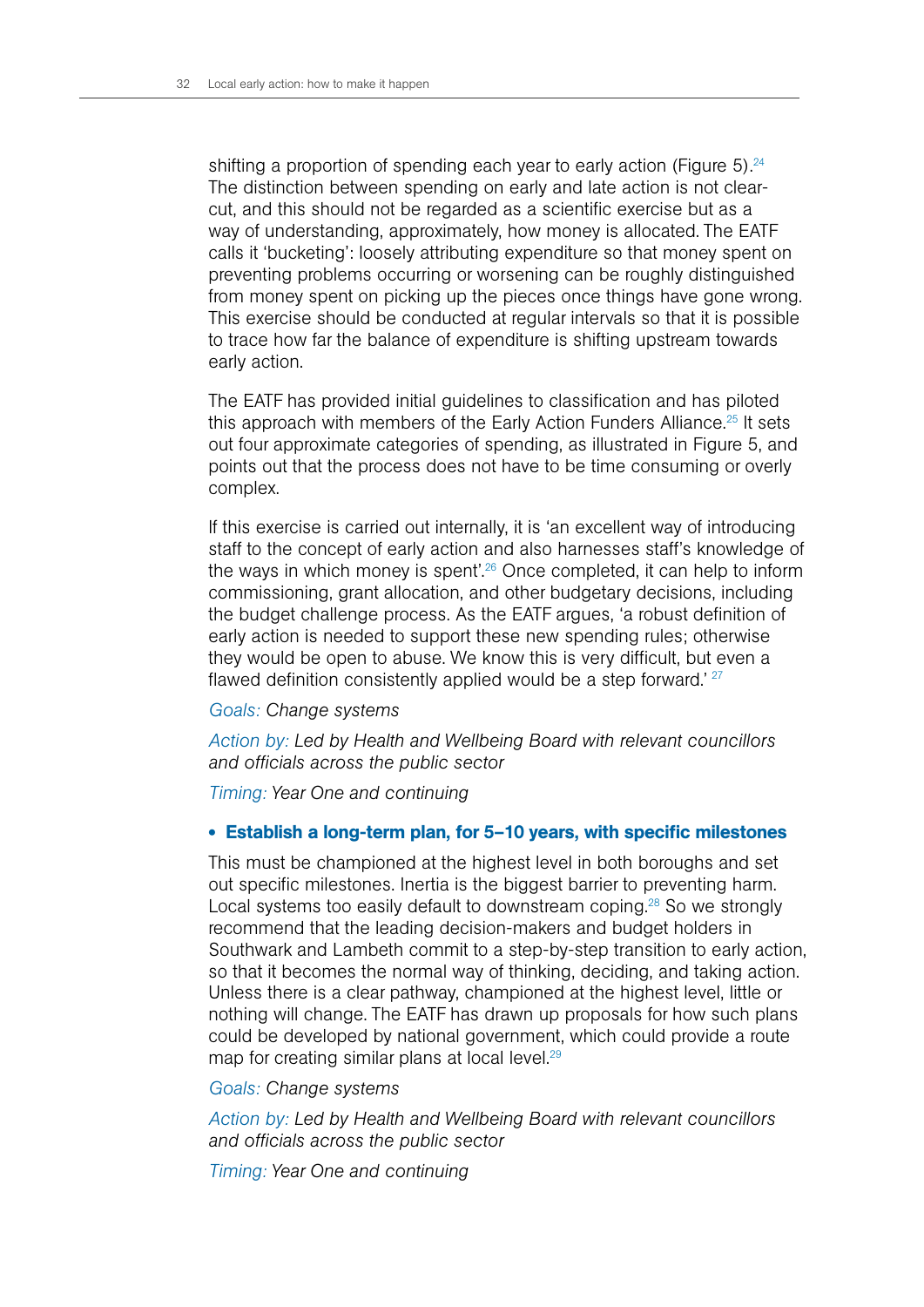## • Commit to shifting a significant % of total spending each year to early action

The only way to ensure a significant move towards early action is to commit to an incremental funding shift. We recommend that both boroughs commit to shifting at specific proportion of total spending each year towards early action, preferably near to 5% per annum. Once spending is classified to distinguish early and midstream action from downstream coping, it becomes possible to commit to shifting spending upstream.

#### *Goals: Change systems*

*Action by: Led by Health and Wellbeing Board with relevant councillors and officials across the public sector*

*Timing: Year One and continuing*

# • Establish clear oversight arrangements, with regular monitoring and reporting

To ensure that early action is embedded in systems for making decisions and allocating funds, there needs to be a mechanism for regular monitoring and reporting, to provide support and momentum for implementing early action. Rather than creating a new unit to oversee early action, this responsibility should rest with the Health and Wellbeing Boards, supported by Public Health across both boroughs. We recommend monitoring within a shared evaluation framework, with a clear schedule for regular and consistent reporting. In particular, we recommend that the Health and Wellbeing Boards produce annual progress reports, with the first taking place no later than November 2016, at a meeting that reconvenes the Early Action Commission.

### *Goals: Change systems*

*Action by: Led by Health and Wellbeing Board with relevant councillors and officials across the public sector and with research support from public health* 

*Timing: Year One and continuing*

#### • Transform the commissioning process to support early action

Commissioning can be a powerful vehicle for changing systems to promote early action, provided it is designed and deployed for the purpose, well-informed by evidence of what works, and conducted in partnership with local people. Commissioning is where decisions are made about how funds are allocated, how things are done, who does them, and what counts as success. As a starting point, we recommend that the process of deciding what services and other activities are required is conducted in partnership with local people, valuing their assets and pooling their experiential knowledge with the professional skills of commissioners (i.e. co-production, described below, p.43). This helps to focus commissioning on assets rather than needs, and on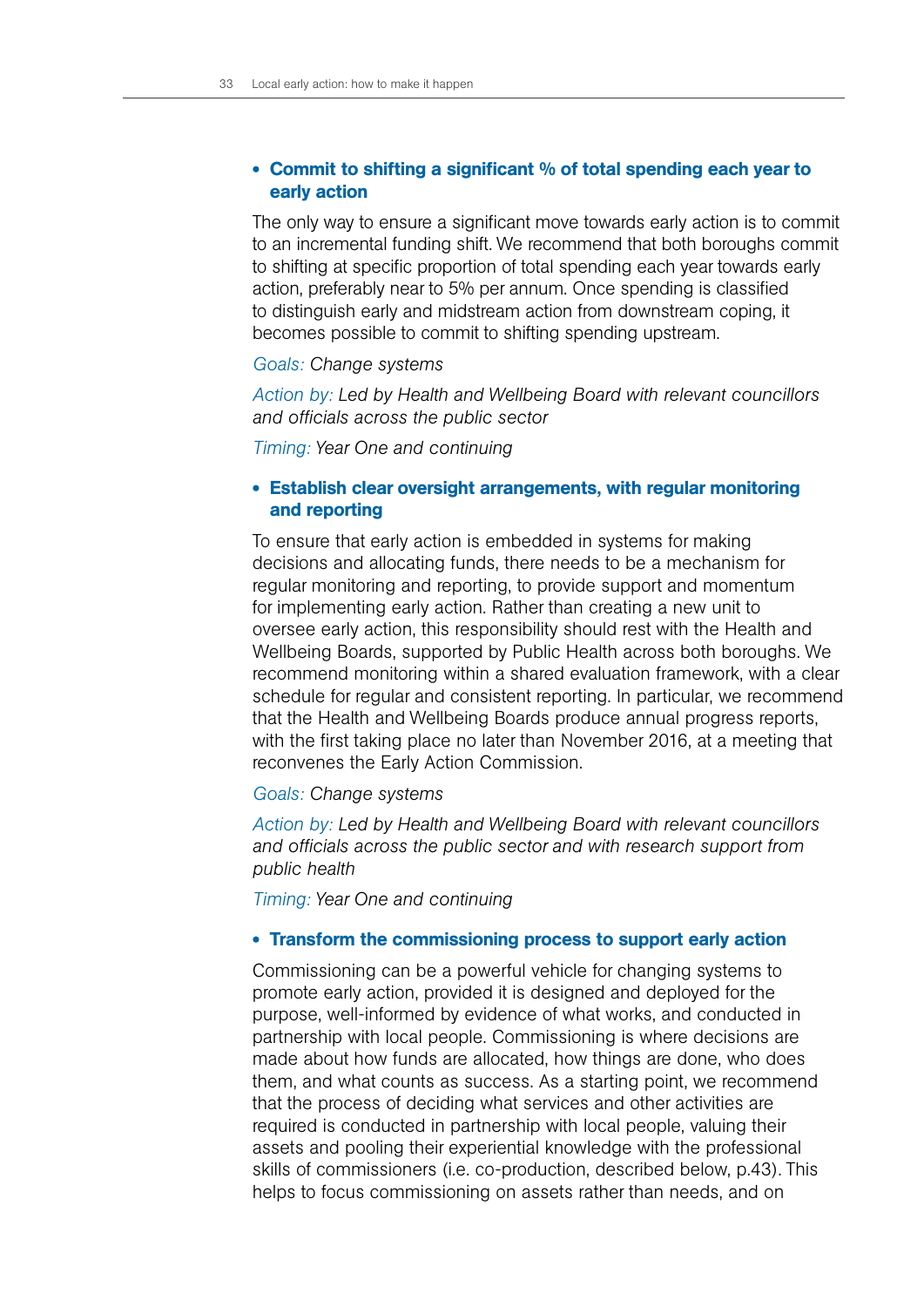#### Example 7: Commissioning for coproduction and outcomes

The Southwark and Lambeth Integrated Care (SLIC) programme launched in 2014, is made up of general practices, community healthcare, mental healthcare, local hospitals, and local authority social services, and aims to integrate and co-ordinate services in person-centred ways, and to enable people to take a more active and independent role in looking after their own health. It works with Lambeth's Citizens Board to mobilise a 'citizens' movement' that supports people to understand the need for services to change; to get involved in co-designing better local services; and to play a central role in co-producing better outcomes. (*Case Study 9*)

how to prevent problems rather than how to fix them.<sup>30</sup> Commissioning for outcomes rather than for specific outputs can help shift the focus towards early action, encouraging contractors to think imaginatively about changing systems rather than just services. It also gives commissioners and providers more freedom to innovate. Examples of implementing these recommendations are already underway in Southwark and Lambeth.

The aim is now to extend this approach to establish a new 'normal' for commissioning across both boroughs. Lambeth, Camden, and Cornwall local authorities, along with others, have worked with the New Economics Foundation to develop guidelines for effective outcomes-based commissioning.31

The commissioning process can be adapted to encourage collaboration, for example through alliance contracting, $32$  where a group of providers enter into a single arrangement with the commissioner to deliver services; all parties share risk and responsibility for meeting the agreed outcomes. This departs from the original intention of commissioning to encourage competition, which sets bidding organisations against one another and favours larger organisations over smaller ones.

It can also be stipulated through the commissioning process that contracted organisations demonstrate after a specified period (e.g. 3 years) how far problems have been prevented or diminished – possibly as a condition of securing continued funding

*Goals: Change systems; strong, collaborative partnerships; resourceful communities*

*Action by: Led by Health and Wellbeing Board with relevant councillors and officials across the public sector; VCS*

*Timing: Current and continuing*

#### • Develop a shared evaluation framework

Shared evaluation frameworks are for use by VCS grant-holders and contractors, as well as public sector bodies. They would establish a theory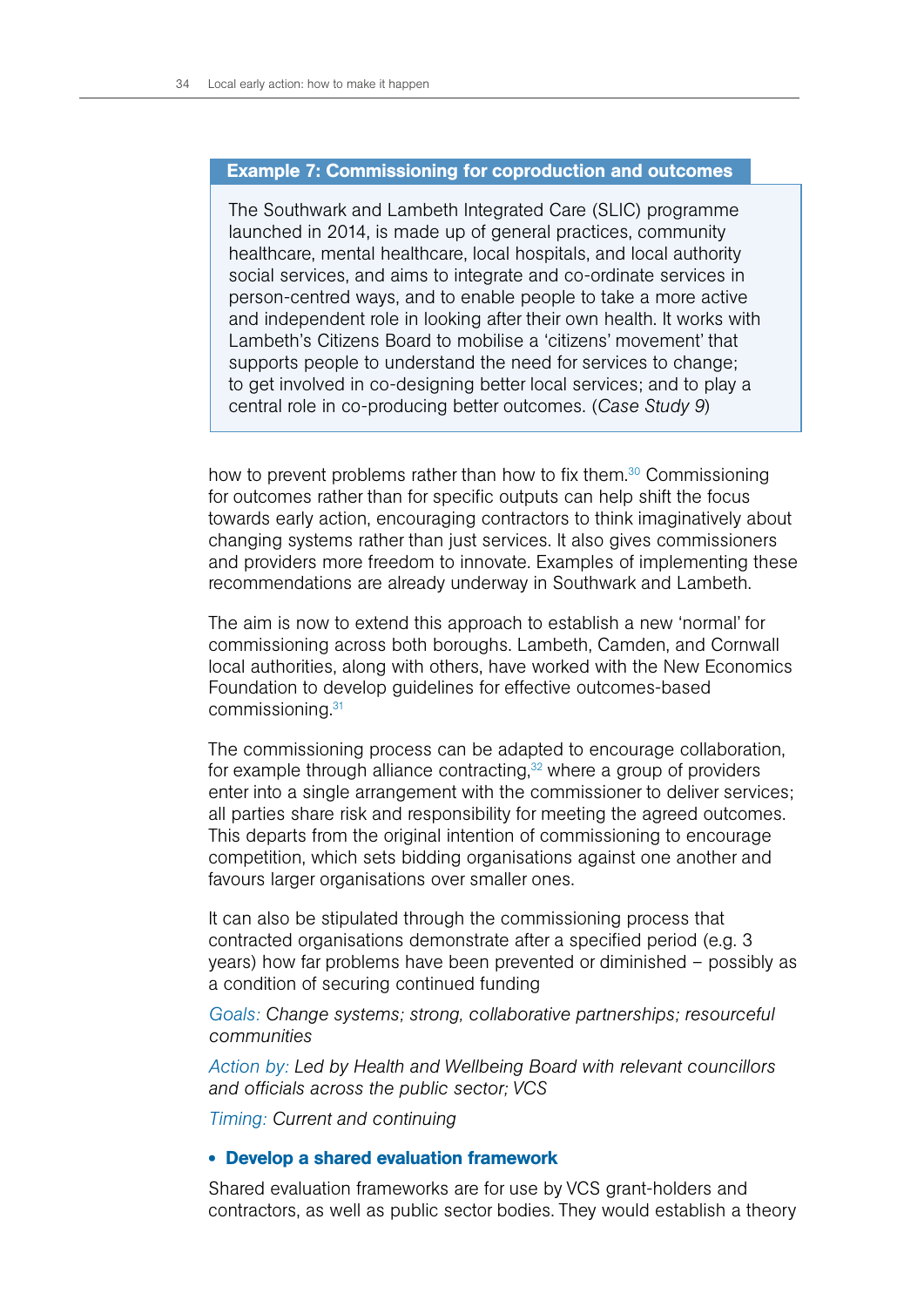#### Example 8: Fostering collaboration through commissioning

The Lambeth Living Well Partnership is made up of people who use services, carers, commissioners across NHS Lambeth CCG and Lambeth Council, voluntary and community sector, secondary care, and primary care. It aims to deliver services that avoid reliance on acute services by improving physical and mental health, increasing autonomy and participation in community life. It uses a co-production approach to commissioning as well as alliance contracting to build a consortium of providers. The alliance is not co-ordinated by a prime contractor or provider, and there are no subcontractual arrangements involved. All organisations are deemed equal partners and rely on governance arrangements to manage their relationships and service delivery. The intention is to formalise collaboration through the contract, as commissioners and providers within the alliance are legally bound together to deliver the specific contracted service, sharing risks and rewards accordingly. (*Case Study 4*)

# Example 9: Track and reward early action

The Big Lottery, which is funding of the Lambeth Early Action Partnership, calls on applicants to develop short (3-year), medium (7-year), and long (10-year) outcome frameworks, and to set out how their activities will meet those outcomes. Funding for each stage depends on meeting outcomes in the previous stage. The model could be adapted for use by public sector commissioners. (*Case Study 3; see also p.28*)

of change based on a shared understanding of early action, how it can be put into practice, and its potential impacts over the longer term (5–10 years) as well as over 1–3 years. It would provide a shared set of criteria for monitoring early action across the two boroughs. The LEAP initiative (Example 3, p.28) is a good example of a framework combining short-, medium- and long-term outcomes.

A shared framework should be designed in partnership with VCS organisations, and made easy to use for small organisations as well as others. Contracted organisations should be trained and supported, so that evaluation is not simply a burden (especially where smaller VCS organisations are concerned), and instead becomes a positive experience that helps them learn and improve the quality of their work.

Wellbeing indicators can be used to assess the impact of early action initiatives across the boroughs, steering local activity towards promoting wellbeing rather than fixing problems. The Local Government Association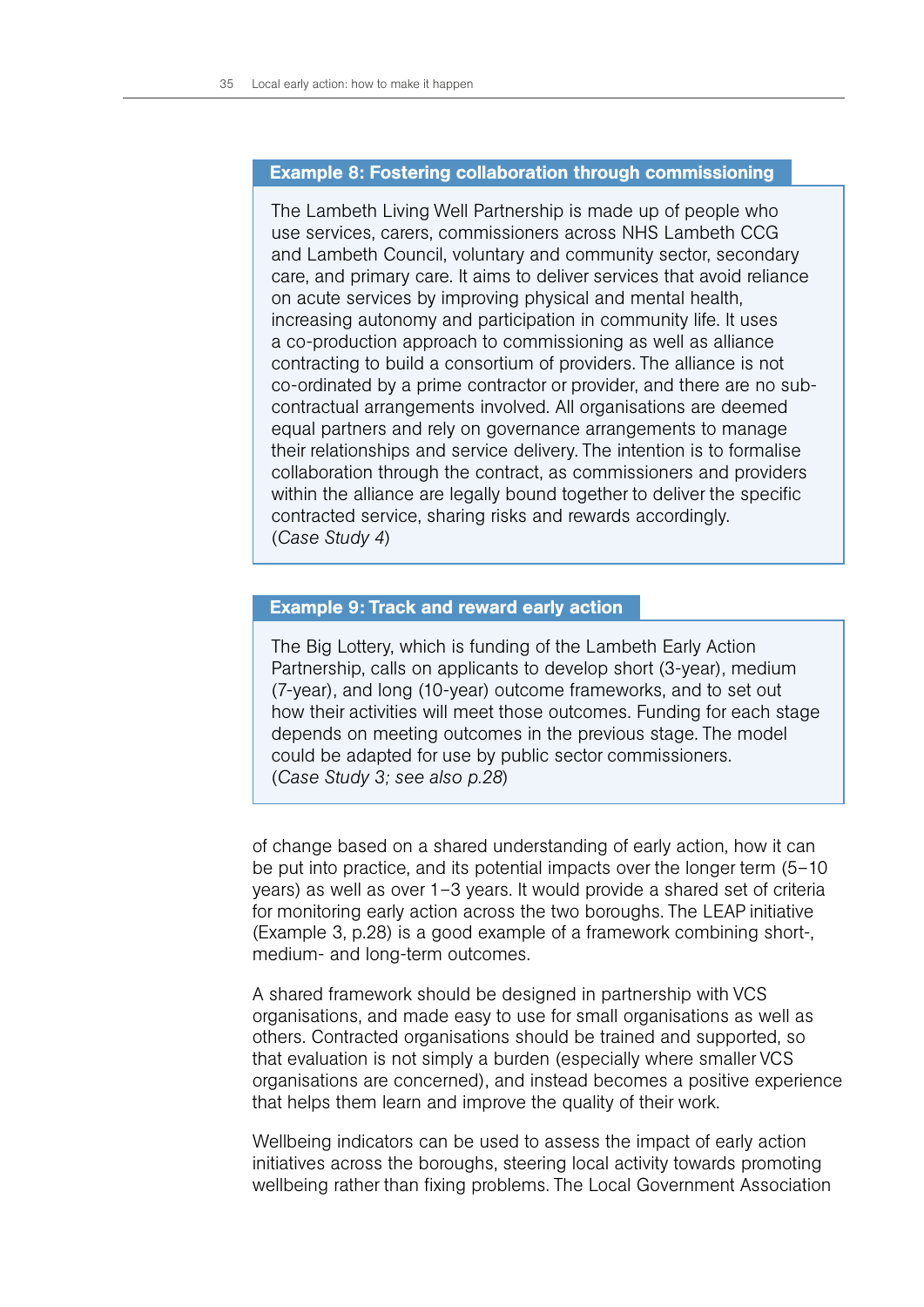has published a useful guide to developing wellbeing measures, which public authorities in Lambeth and Southwark could use to evaluate impact.<sup>33</sup> The Happy City initiative is currently working with cities such as Bristol in the UK to develop a survey instrument that can be used to measure the impact of initiatives and policies on the wellbeing of users and residents.<sup>34</sup> Similar projects are underway in Mannheim in Germany and Santa Monica in California, USA.

*Goals: Change systems; strong, collaborative partnerships* 

*Action by: Led by Public Health with relevant councillors and officials across the public sector* 

*Timing: Year One and continuing* 

#### • Assess community assets alongside needs

We recommend integrating asset assessment with the Joint Strategic Needs Assessment (JSNA). This involves changing the focus of data collection, which currently relates chiefly to immediate causes of illness, such as smoking and the use of alcohol. An upstream, asset-based approach would also collect data relating to the causes of health and wellbeing, to include (for example) questions about social networks and control. This would generate a more rounded view of the local community and help to give higher priority to early action. Wakefield Council has piloted such an approach, and found it a positive first step towards mobilising and connecting local assets to needs, and developing richer and more intelligent commissioning.

*Goals: Change systems; strong, collaborative partnerships; preventative places; resourceful communities*

*Action by: Led by Public Health with support from Health and Wellbeing Boards, local authority community engagement teams and VCS*

*Timing: Year One and continuing*

# Example 10: Assessing assets, not just needs

Wakefield Council in Yorkshire carried out a strategic assets assessment in 2010. This complemented its JSNA, which every local authority is required to produce every three years. The council saw this as a way of connecting assets more clearly to local needs and public services. It was seen to provide 'an innovative and rich understanding of both needs and assets' with the potential to develop a more appropriate commissioning framework. (*Case Study 24*)

# *Stage 4: Change practice*

With changed systems, it becomes possible to initiate and sustain changes in the way organisations behave and how they work with residents and with each other. Our recommendations focus on improving connectivity, strengthening partnerships, making places more preventative, and devolving more power to communities.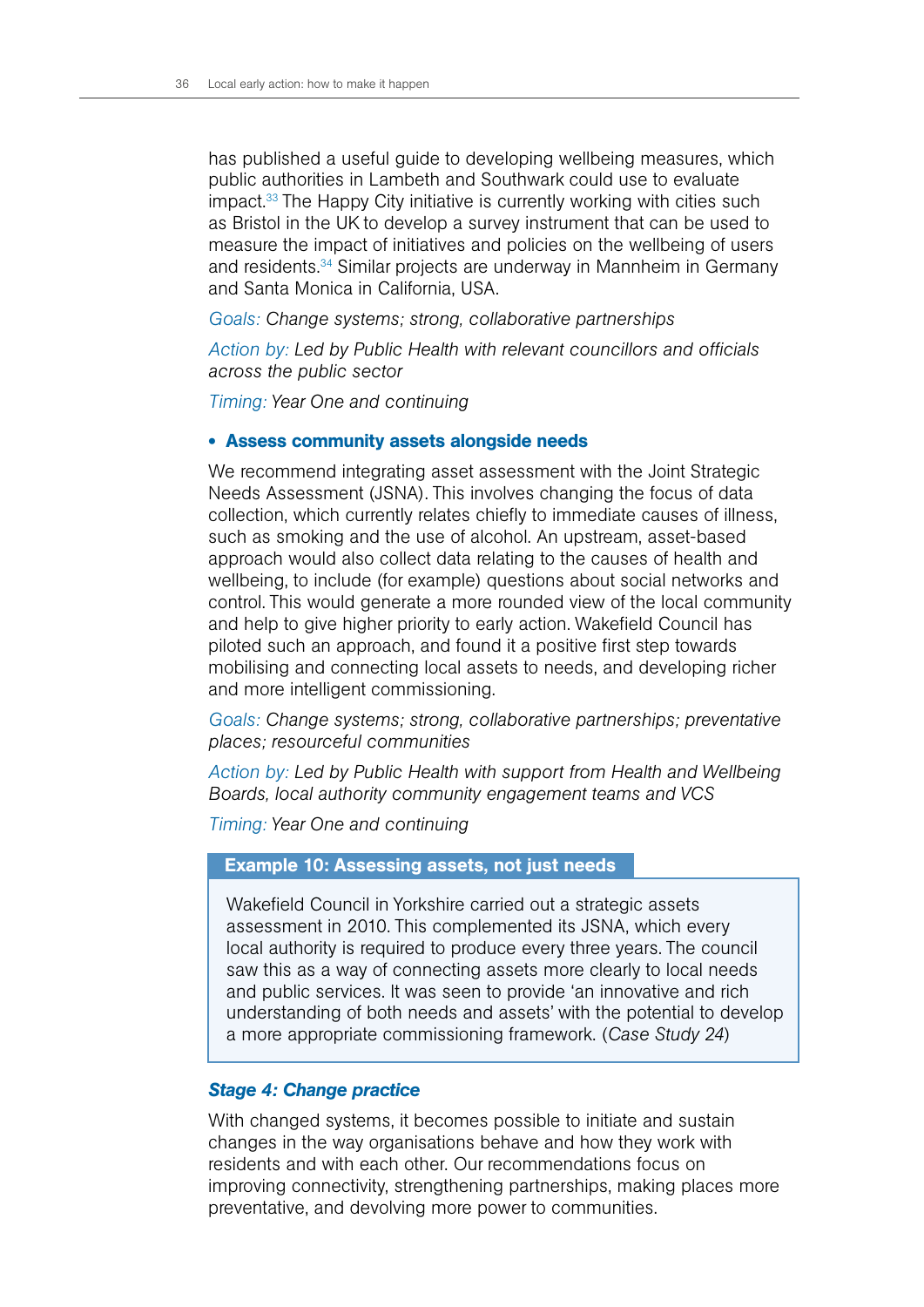#### • Improve connections, co-ordination, and knowledge-sharing

This involves linking up people and organisations, improving communications between them, and enabling them to exchange information, to build a shared sense of purpose and to complement rather than duplicate each other's efforts. A strong theme that emerged from our engagement with local people was they know little or nothing about what is going on that could help to improve their lives.<sup>35</sup> They want better ways of finding out what is happening and what different organisations are doing locally, and to let others know what they are doing, so that they can work together more effectively. Noticeboards, newsletters, and online channels for sharing information can all help to address this. In addition, VCS organisations and public sector professionals should co-

#### Example 11: Social prescribing

Social prescribing is increasingly popular with GPs across the country, including in Southwark and Lambeth. It links patients in primary care with non-medical sources of support available through the VCS. It aims to prevent problems getting worse, improve outcomes for patients, and reduce take up of NHS and social care services. In a Rotherham pilot scheme, for example, patients are referred by their GPs to a small team of five people from the voluntary sector, who work with the individual to identify their needs and then refer them on for further help, with options including: community based activities; information and advice services; befriending; and community transport. Social prescribing schemes in Rotherham and Dundee have been evaluated in their early stages and both have shown promising results. (*Case Study 16*)

#### Example 12: Making every contact count

Making Every Contact Count is a scheme that trains frontline staff to talk to people in their care about problems and services that fall beyond their remit. Staff meet residents every day, and can act as early signallers of issues where other agencies can help. For example, when making a routine contact, nurses can also talk to patients about issues such as smoking, healthy eating, parenting, debt, or employment, and provide basic advice or refer people to appropriate agencies for support. This approach is used by Safe and Independent Living (SAIL) in Southwark and Lambeth. Delivered in partnership with Age UK, the scheme has a list of activities and services offered by the local VCS. It works through a simple yesor-no questionnaire which can identify an older person's needs. Each question is associated with a partner agency, so a 'yes' to any question operates as a flag to bring that person to the attention of the relevant organisation. (*Case Studies 10 and 17*)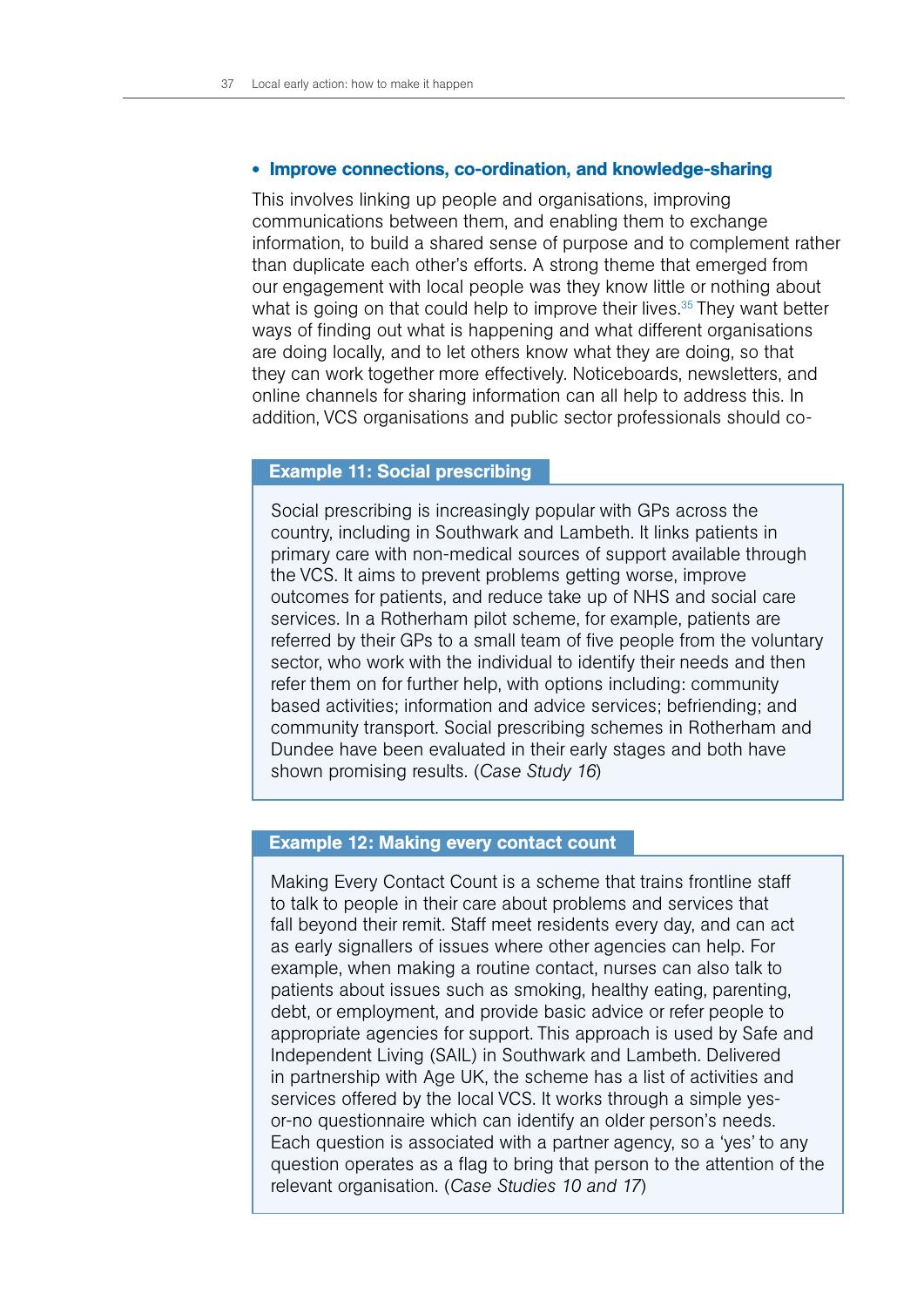ordinate and signpost their activities, so that people who may need help can be identified and directed between sectors, to services and/or other activities that can prevent problems getting worse. Examples of how this contributes to early action include social prescribing by GP practices and a scheme called Making Every Contact Count (Examples 11 and 12).

*Goals: Change systems; strong, collaborative partnerships; resourceful communities*

*Action by: Led by Health and Wellbeing Boards with relevant councillors and officials across the public sector and VCS*

*Timing: Current and continuing* 

# • Forge stronger partnerships and more integrated working

Stronger partnerships – one of the four goals for early action identified by this Commission – can be promoted through improved informationsharing and through the commissioning process, as well as by the financial benefits of pooling budgets (see earlier recommendations). Integrated working between health and social care, now government policy, should be an important stimulus for early action, and is already underway in Southwark and Lambeth. Schools and childcare centres also have a crucial contribution to make as partners in early action. This is because they often act as community hubs, where people coalesce and also have a variety of amenities such as playing fields, room-space as well as highly qualified staff. We recommend closer collaboration between the two boroughs, in these and other sectors, to strengthen the momentum towards early action.

#### *Goals: Strong, collaborative partnerships*

*Action by: Led by Health and Wellbeing Board with relevant bodies and officials across the public sector* 

*Timing: Current and continuing* 

#### Example 13: Integrated working

The SLIC programme aims to join up care provision services and agencies to improve the health of people in Lambeth and Southwark. Launched in 2014, SLIC was one of the first major schemes of integrated care in the UK. It includes general practices, community healthcare services, mental healthcare services, local hospitals, and social services, and aims to integrate and co-ordinate services in person-centred ways, in order to allow people to take a more active role in their own health. SLIC also aims to enable joint commissioning through pooling health and social care budgets, and forms an important part of Southwark and Lambeth's 'Better Care Fund' plan – the NHS's national programme to integrate health and social care. SLIC works with Lambeth's Citizens Board to activate a 'citizens' movement' to support change and co-produce better outcomes. (*Case Study 9*)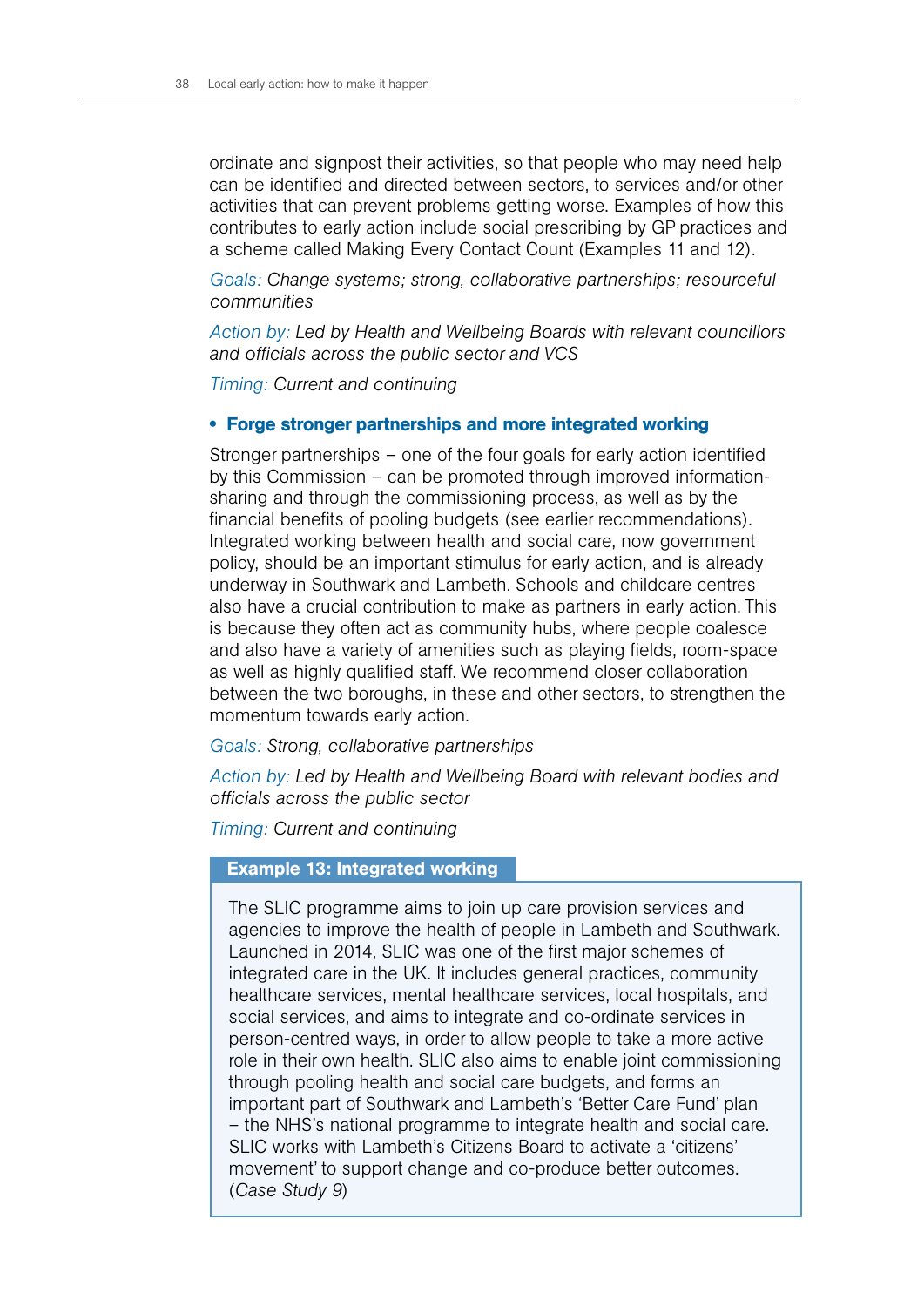#### • Create and support more spaces for people to get together

People in Southwark and Lambeth told us they wanted more opportunities to use parks, open spaces, schools, underused public buildings, and empty properties for meeting each other, building networks, and doing things together. Hubs and meeting spaces that are inviting and accessible – often at a very local level – are a crucial means for people to take more control in their communities. Local councils and their partners should take stock of existing places and spaces to find out how they are used, how often they are used, and by whom, and link up with local residents and groups to explore what could make them more accessible, inclusive and useful. They should review rules and regulations to remove unnecessary barriers to local activities and use of public spaces by VCS organisations. As far as possible, they should enable local people to take control over such spaces.

*Goals: Strong, collaborative partnerships; preventive places; resourceful communities*

#### *Action by: Local public sector bodies and VCS*

*Timing: Current and continuing*

# Example 14: Encouraging more use of public spaces

Pop up Parks creates vibrant spaces in urban environments that encourage children and families to spend more time being playful, creative, and active outside the home. It also influences permanent change of outdoor spaces. Working with designers and architects, Pop up Parks is working to change how the city is planned to support play and interaction. In 2015, it was a winner of the Knee High Design Challenge, a partnership between Guy's and Thomas' Charity and Lambeth and Southwark councils, which supports organisations with new ideas for improving the health and wellbeing of children under five. It received a grant of £41,000 to use public spaces for pop-up parks where children and families can spend more time playing out of doors. Although such spaces are temporary, the initiative has the broader aim of encouraging communities to use public spaces more creatively. (*Case Study 13*)

#### • Make more use of 'place-shaping' powers to support early action

The quality of local places can be highly influential in causing or preventing harm, by the impact they have on people's day-to-day experience and by how far they offer opportunities for people to help themselves and each other. Local authorities and their partners can use their powers and influence – their place-shaping role – to considerable effect, determining whether and how far local places contribute to early action and prevention (Box 2).<sup>36</sup>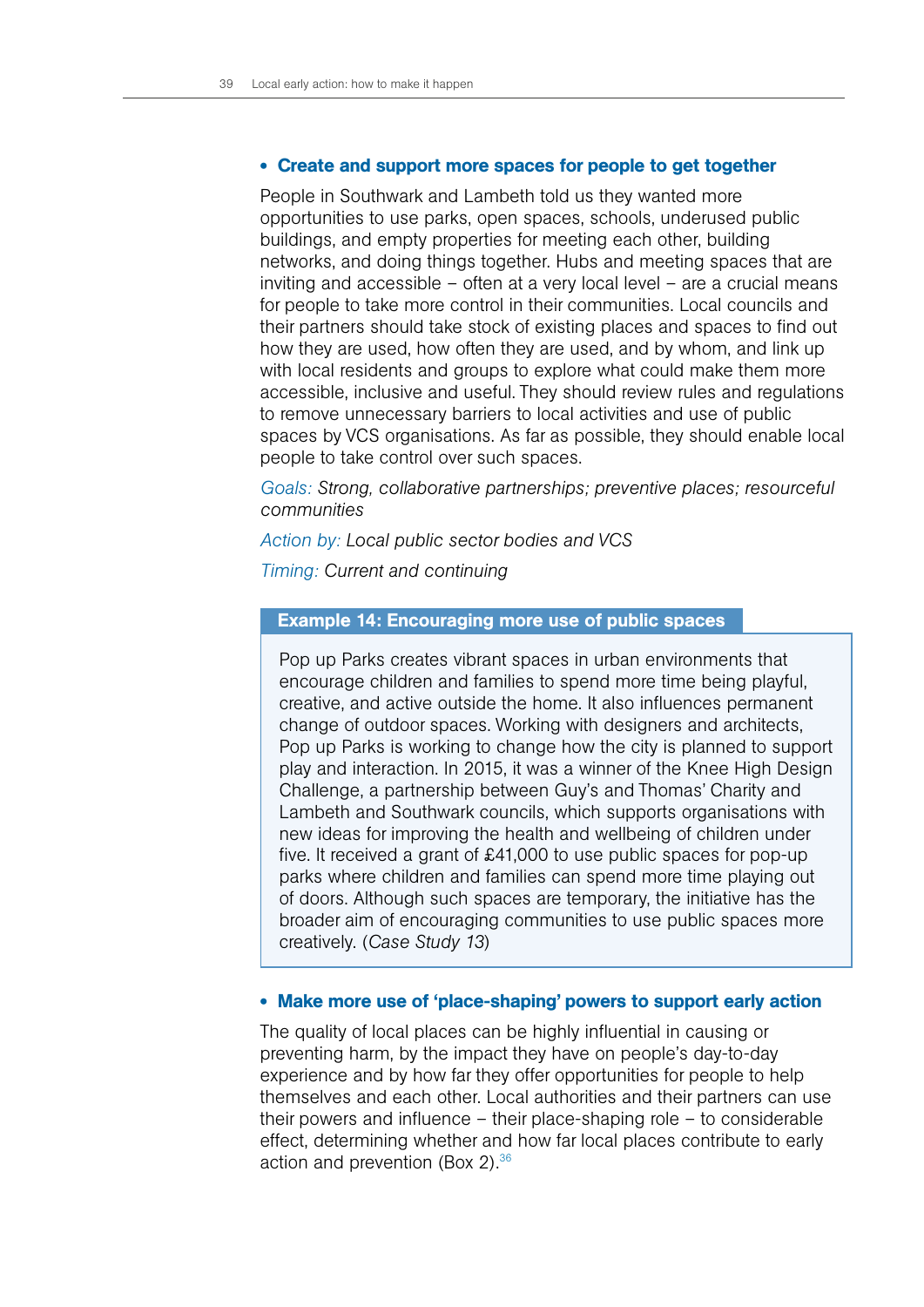# Box 2: Place-shaping

Place-shaping means 'using powers and influence creatively to promote the well-being of a community and its citizens'. It is a central role of local government and includes building and shaping local identity; representing the community; regulating harmful and disruptive behaviours; maintaining the cohesiveness of the community and supporting debate within it, ensuring smaller voices are heard; helping to resolve disagreements; working to make the local economy more successful while being sensitive to pressures on the environment; understanding local needs and preferences and making sure that the right services are provided to local people; and working with other bodies to response to complex challenges such as natural disasters and other emergencies. *Lyons Inquiry into Local Government, 2007*

Public bodies in Southwark and Lambeth should take stock of their placeshaping powers and make the best possible use of them – transparently and consistently over time – to create local conditions that help to prevent problems arising. This should be done in partnership with residents and VCS organisations, building on existing good practice in the two boroughs. As we have noted (p.28), councils should press for more ambitious returns from private development, using Section 106 powers and the Community Infrastructure Levy. It should also be possible to engage local residents more closely and consistently in decisions about community returns, and how affordable housing, infrastructure improvements, and other benefits are allocated to communities. These funds should be directed to improving the quality of neighbourhoods and increasing affordable homes, to prevent problems (such as homelessness, lack of exercise and social isolation) that would otherwise trigger demand for curative services. In addition, more concerted use should be made of licensing powers, through such means as cumulative impact policies, supplementary planning documents, and choice editing controls, to restrict the number and clustering of establishments deemed bad for public health – such as fast food takeaways, gambling establishments, and licensed premises (Examples 15 and 16).

#### Example 15: Making high streets healthier

Southwark Healthy High Streets was a scheme that brought together a group of local government departments including public health, planning, licensing, trading standards, and transport, which worked with local communities to consider how Southwark's high streets could help make people's lives healthier. It imposed restrictions on fast food and licensed outlets, betting shops, and pay-day loan companies; promoted active travel through high street design, including good cycling infrastructure, bike hire, and walking opportunities; and helped local residents to make more use of underused public spaces. (*Case Study 2*)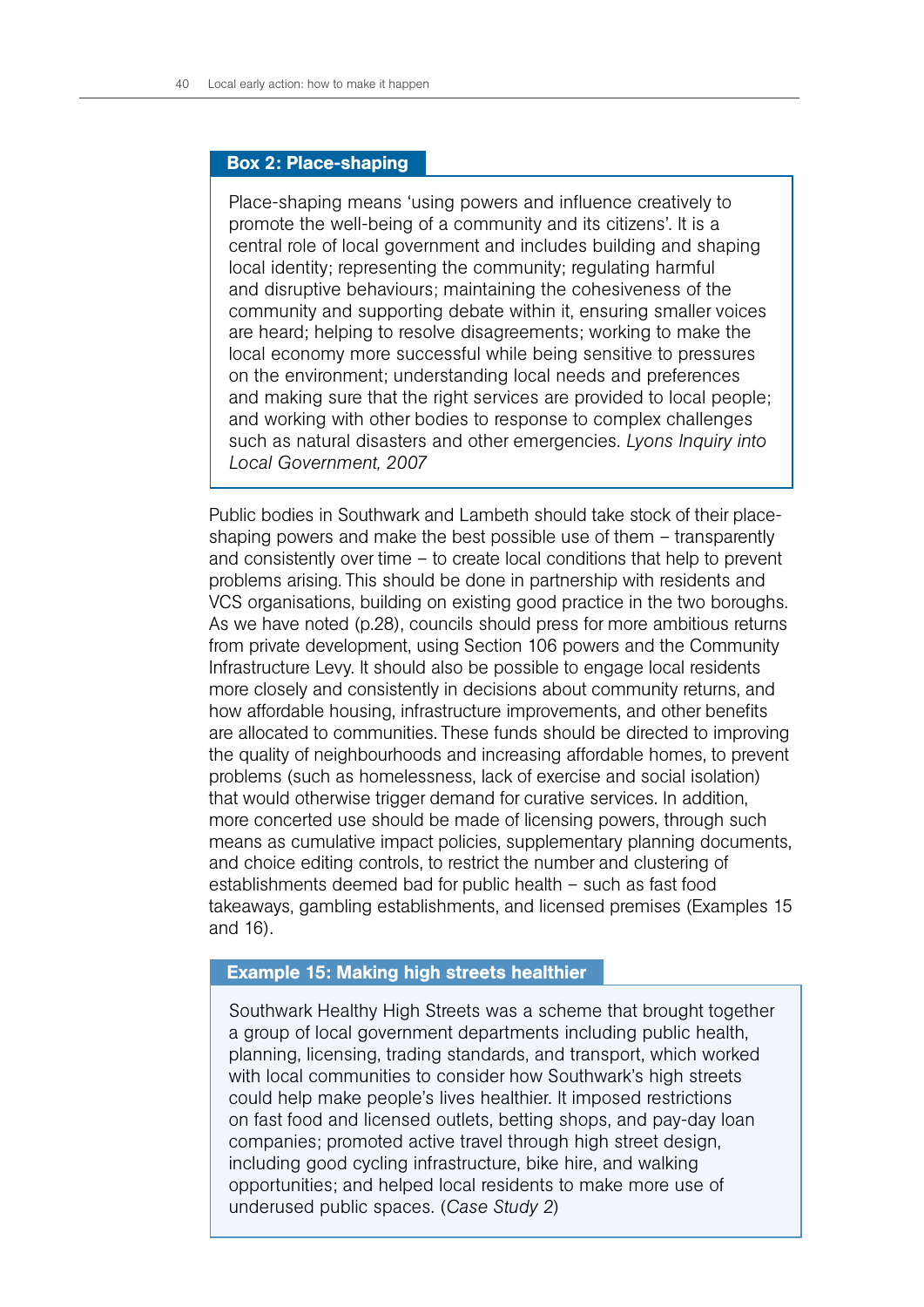*Goals: Preventive places; Resourceful communities Action by: Local authorities, VCS Timing: Current and continuing*

# Example 16: Restricting hot food takeaways

Local residents in Waltham Forest, north London, expressed concerns that proliferating hot food takeaway (HFT) outlets were endangering children's health. Waltham Forest council used its place shaping powers to take preventive action, drawing on research by London Metropolitan University which confirmed the negative impact on children's health. It established a corporate steering group to ensure existing HFT businesses operated as responsibly as possible and imposed restrictions on opening new outlets in areas frequented by children (schools, youth facilities, or parks), refusing new planning applications. The council has also increased enforcement of environmental health and waste regulations relating to hot food takeaways. (*Case Study 20*)

# Example 17: Residents increase control of the local food economy

The Lambeth Food Partnership promotes the production and consumption of healthy and sustainable local food. Its vision is for 'all Lambeth residents to have the knowledge, passion and skills to grow, buy, cook and enjoy food with their family, friends and community'. The partnership, supported by the council, develops programmes to meet the aims of the Lambeth Food strategy, including improving access to good food, encouraging healthier diets, supporting participation in food communities, eating more sustainably, tackling food waste, growing more food, and supporting food businesses. It aims to build on local assets, encourage wide participation, and give residents more control over the local food economy, with the capacity to transform it. (*Case Study 5*)

# • Devolve more power to neighbourhoods

Residents are often best placed to decide what would improve the quality of their lives and stop things going wrong; they always have useful knowledge to contribute. So enabling them to take more control over what happens locally is likely to lead to more effective measures and better outcomes for residents.37 It is well established by public health research that feeling in control is also a factor that contributes directly to wellbeing and reduces risks to health.<sup>38</sup>

A major issue identified through our engagement with local people was a sense of powerlessness in the face of change. Individuals seldom had experience of controlling decisions or actions that affected their own lives. When nothing they say or do makes any difference, they have little motivation to try to change things for the better. Conversely, having some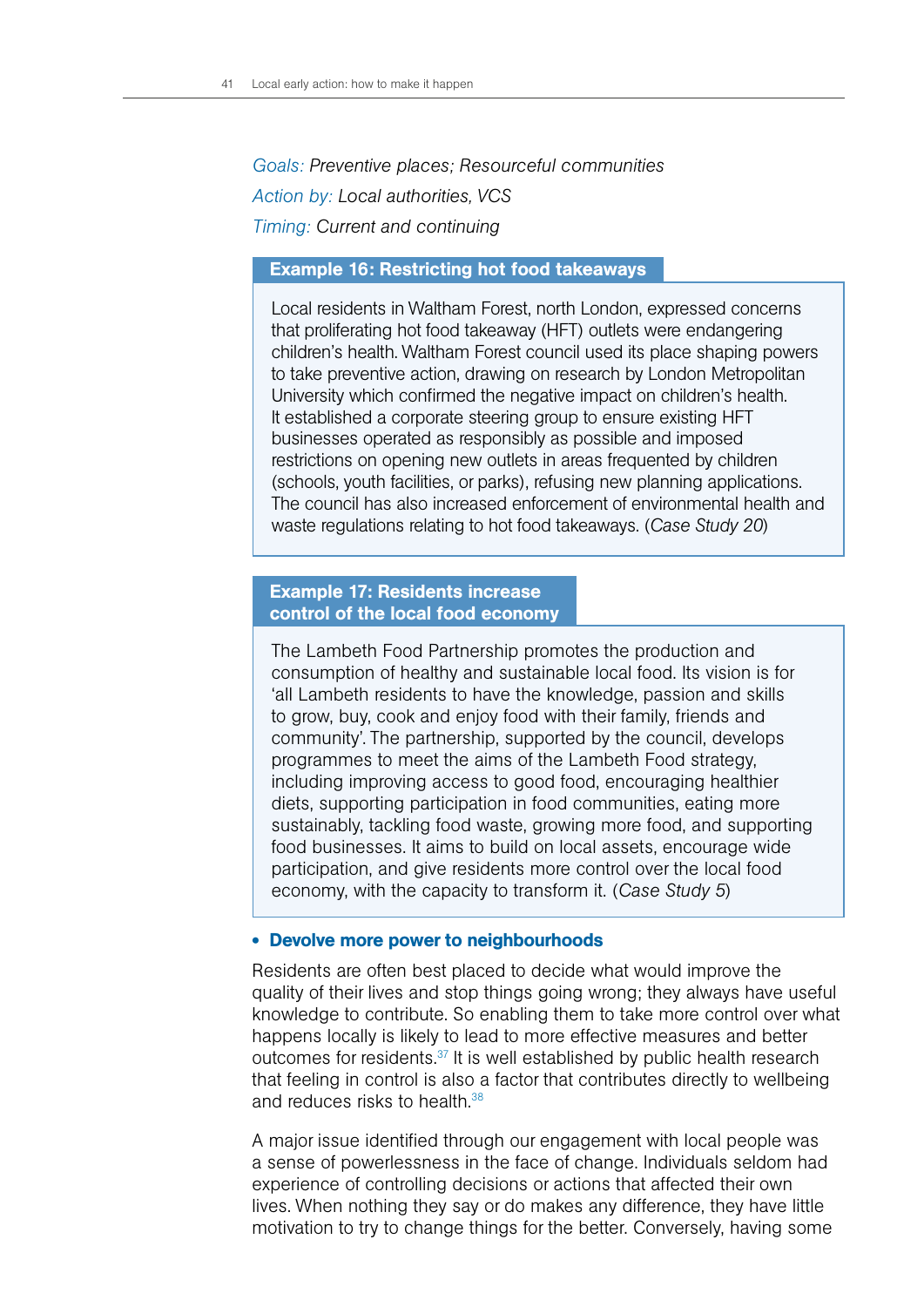positive experience of making changes (in the private or public sphere) can give people a sense of control and self-worth, which in turn generates hope, determination and efficacy. Communities are resourceful if they are full of people who are able to exercise control – as individuals and with others – over what happens to them.

One way to enable residents to feel more in control is to ensure that they participate fully in decisions and actions that affect their lives. Local councils and their partners should look for ways of devolving more power and resources to communities and community groups, and for transferring community assets to residents, realising the ideal of 'double devolution', where power 'goes from local government down to local people, providing a critical role for individuals and neighbourhoods, often through the voluntary sector'.<sup>39</sup> This is not about abandoning communities to look after themselves, but about devolving power to where it can be exercised most effectively and recognising the preventative benefits of enhancing local control.

*Goals: Resourceful communities*

*Action by: Health and Wellbeing Boards with councils and officials*

*Timing: Year One and continuing*

# • Promote and support local early action

Devolving power and resources (and participatory budgeting) will enable local groups and residents to identify specific ways in which early action can be taken locally to prevent problems occurring or getting worse. There is an important role for Health and Wellbeing Boards and their constituent bodies to support local initiatives and to draw out lessons (based on a shared evaluation framework) that can stimulate similar action elsewhere and contribute to wider, systemic changes. Some of our case studies show what could be achieved by applying this 'social acupuncture' approach to local early action. For example, the integration of asset mapping into JSNAs by Wakefield Council (Case Study 24) has the potential to deliver a series of positive effects in terms of changing broader systems and culture.40 By raising awareness of local assets amongst commissioners these were attuned to opportunities to develop and deepen co-production. Moreover, asset mapping and engagement with communities also opened up opportunities for residents to connect and learn from each other, in ways that build resourcefulness. Other examples include: Community development by Pembroke House in Walworth (Case Study 1); Lambeth Early Action Partnership (Case Study 3); Knee High Design Challenge (Case Study 13); Community wealth building in Preston (Case Study 21); and Commissioning of youth services in Surrey (Case Study 26.)

*Goals: Strong, collaborative partnerships; preventive places; resourceful communities*

*Action by: Health and Wellbeing Boards with associated organisations and officials; VCS*

*Timing: Current and continuing*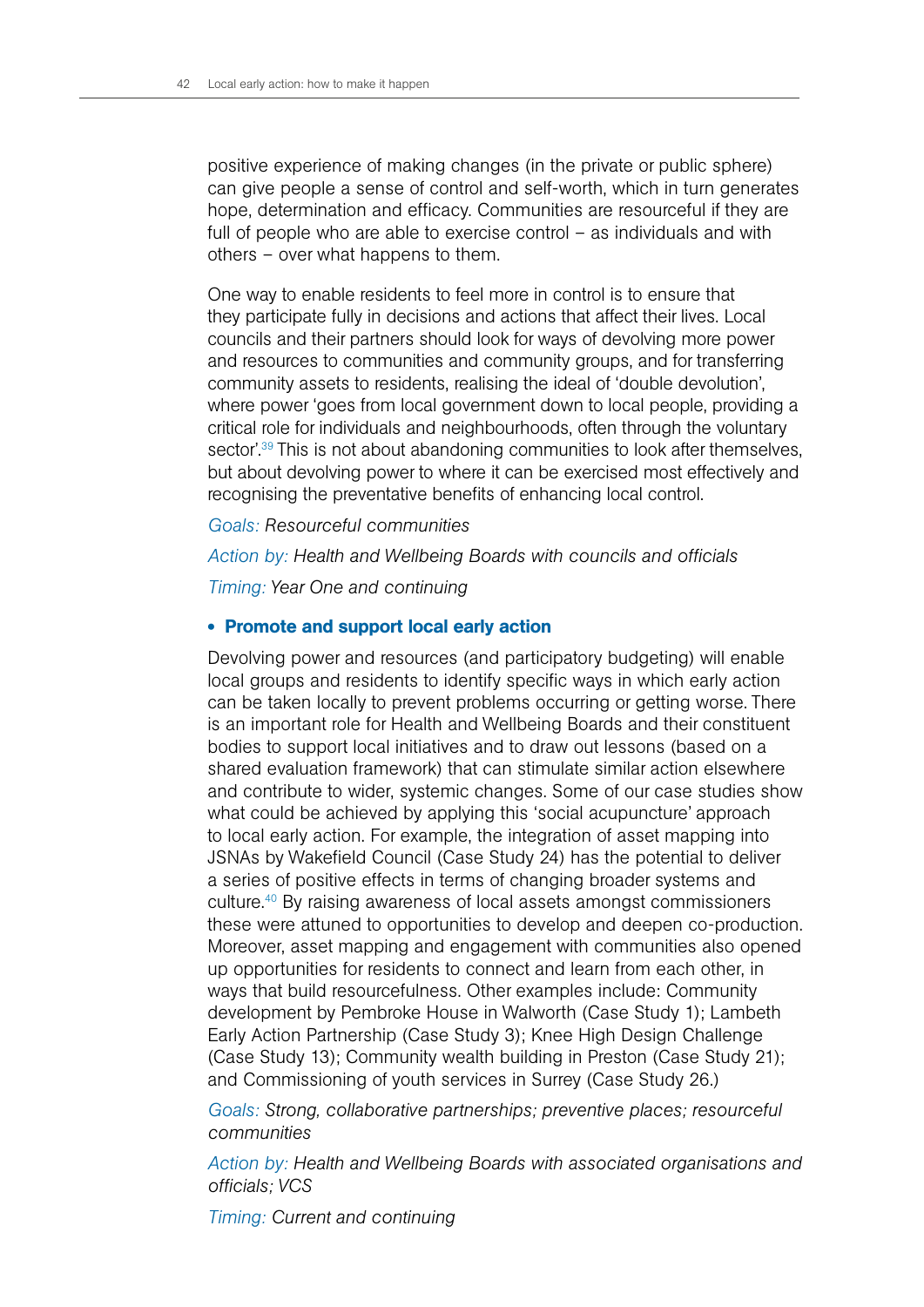# Example 18: Participatory budgeting (1)

Udecide gives people in Newcastle the power to decide how to spend a pot of money so it can make the biggest difference to their lives. It engages communities in identifying their needs, discussing and agreeing priorities, and deciding about granting funding to address those needs. In each case, a steering group is recruited which plans and prepares the later phases. People who are expected to benefit from the money being spent are engaged to define issues and explore solutions, which are converted into costed project proposals, which are then voted on by the communities involved. Projects are monitored and evaluated, with learning fed back to inform new initiatives. (*Case Study 29*)

# Example 19: Participatory budgeting (2)

Since 2010, East Devon District Council has adopted a policy of using participatory budgeting to spend funds raised as community returns from private development (Recommendation 5). To date, more than £1,000,000 of public funds has been allocated for sports and play facilities in new developments throughout the District. For the future, East Devon council aims to allocate these resources to a broader range of facilities such as community buildings, roads and hospitals. (*Case Study 29*)

# • Increase participatory budgeting

Participatory budgeting (PB) is one way of enabling people to feel more in control. It aims to deepen public engagement in government by devolving control over how public funds are spent. Although PB can be designed in many ways, a central feature is that it engages and empowers citizens in democratic deliberation and decision-making about how public money should be spent. Following the first PB in Porto Alegre, Brazil, which was regarded as successful in reducing corruption and redressing local poverty,41 the PB process has been adopted in more than 1,500 localities around the world.42 In the UK, PB initiatives have handled relatively small budgets and have been limited to marginal issues, although there are some examples of good practice.<sup>43</sup>

*Goals: Strong, collaborative partnerships; preventative places; resourceful communities*

*Action by: Health and Wellbeing Boards with associated organisations and VCS*

*Timing: Year One and continuing*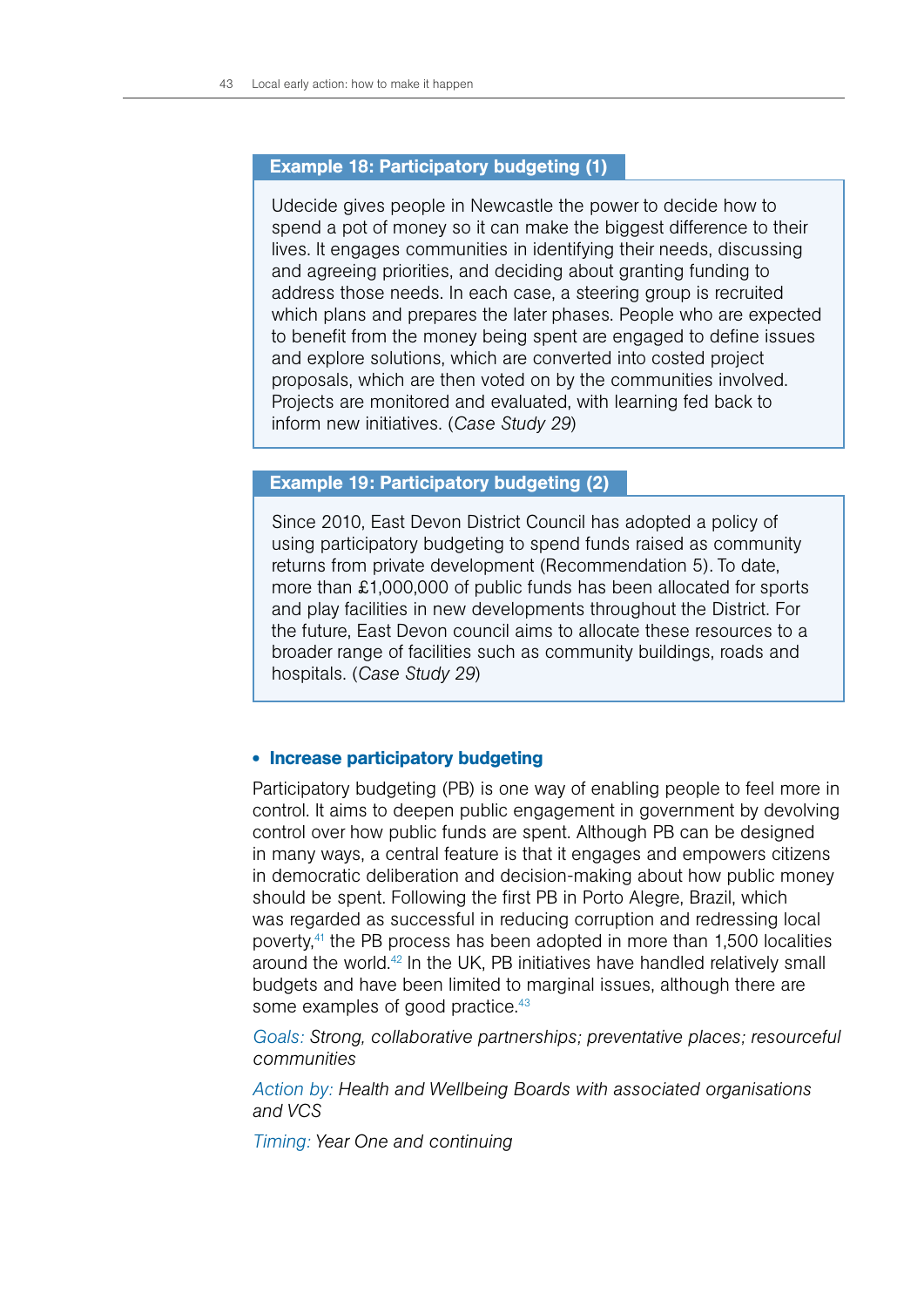#### • Promote and apply the principles of co-production

This embodies the idea of asset-based development and translates it into practical ways of preventing problems and meeting local needs (Box 3).44 Co-production values people and enables them to contribute, rather than having things done to or for them. There is a wealth of evidence, especially in the area of health and wellbeing, showing the effectiveness of co-production in identifying and tackling problems at an early stage, in tapping into assets in the community and in generating resourcefulness among people involved in the process.<sup>45,46</sup>

#### Box 3: Principles of co-production

Co-production is a model of public service design and/or delivery that is based on collaboration between public officials and community representatives. NEF has defined it as consisting of six elements:

- 1. Building on people's existing capabilities: altering the delivery model of public services from a deficit approach to one that provides opportunities to recognise and grow people's capabilities and actively support them to put these abilities to use at an individual and community level.
- 2. Reciprocity and mutuality: offering people a range of incentives to engage which enable them to work in reciprocal relationships with professionals and with each other, where there are mutual responsibilities and expectations.
- **3. Peer support networks:** engaging peer and personal networks alongside professionals as the best way of transferring knowledge.
- 4. Blurring distinctions: removing the distinction between professionals and recipients, and between producers and consumers of services, by reconfiguring the way services are developed and delivered.
- **5. Facilitating rather than delivering:** enabling public service agencies to become catalysts and facilitators rather than central providers themselves.
- **6. Assets:** transforming the perception of people from passive recipients of services and burdens on the system into one where they are equal partners in designing and delivering services.

The principles of co-production are already applied in a number of programmes and initiatives and feature in the forward planning of both local authorities. We recommend that co-production becomes the standard way of getting things done. It can be introduced through the commissioning process (p33) or adopted through choice by voluntary and community organisations and public sector bodies. Positive local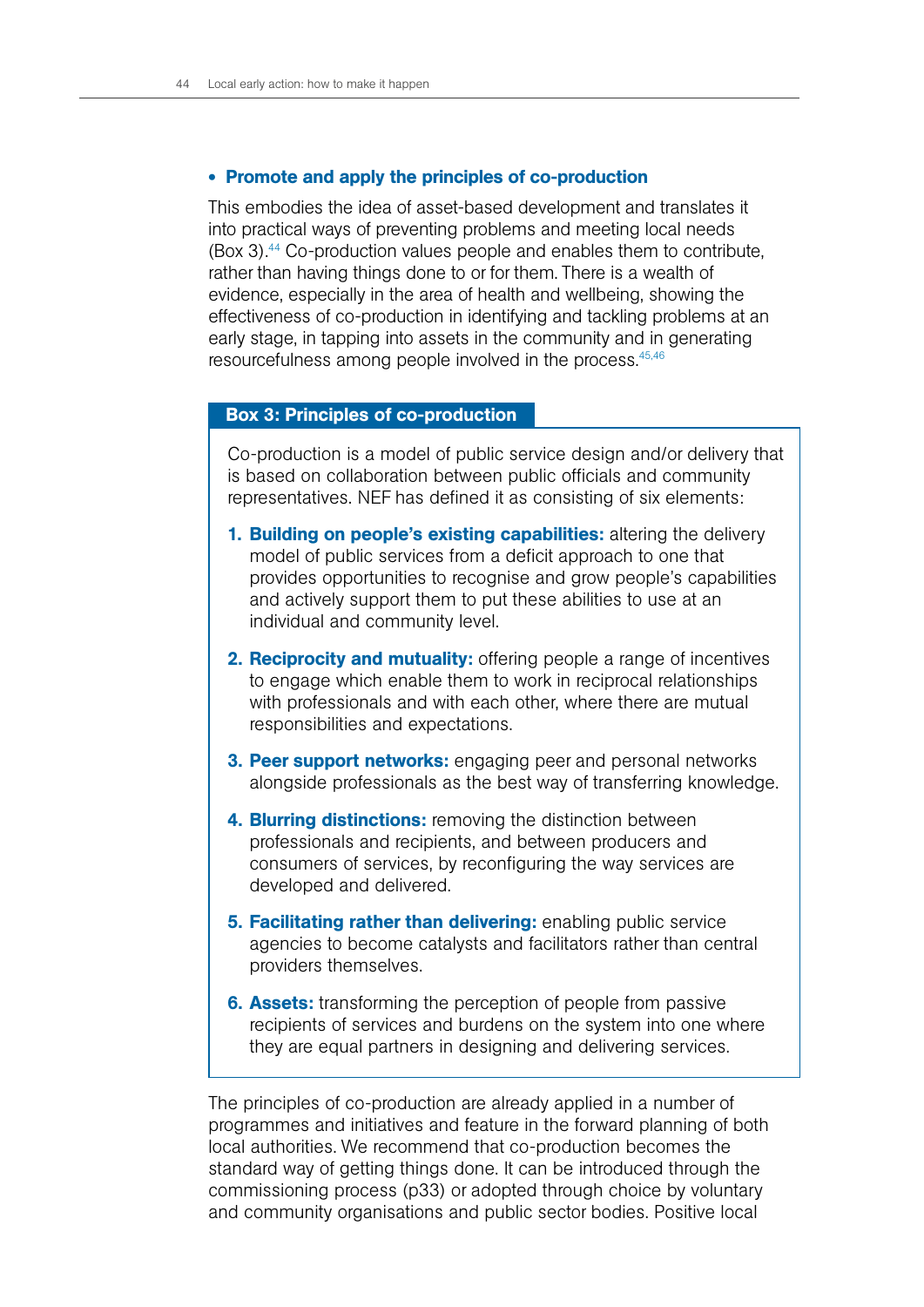examples include the Paxton Green Time Bank in Southwark and young people's services in Lambeth.

*Goals: System change; strong, collaborative partnerships; resourceful communities*

*Action by: Health and Wellbeing Boards with associated organisations and officials across the public and voluntary sectors*

*Timing: Current and continuing*

#### Example 20: Time-banking

Paxton Green, a large GP practice in Lambeth, set up a time bank in 2008, which embodies the principles of co-production. It aims to help people to help themselves and each other, to generate and support social networks, and to meet non-clinical needs that could otherwise lead to mental or physical ill-health. It now has more than 200 active members, who help each other out with everything from making phone calls to sharing meals and giving lifts to the shops. The currency is not money but time and everyone's time is equally valued: one hour is worth one time credit that can be exchanged through the time bank. (*Case Study 6*)

# Example 21: Co-producing services for young people

In 2013, the youth services team in Lambeth worked with a group of young people to co-produce a service for young offenders, with a budget of £20,000. They used a method of appreciative inquiry to identify young people's abilities and aspirations for the future, which then informed a set of outcomes against which a service would be commissioned. The winning bid was for a talent show, which young people would be a part of organising and delivering across Lambeth. This was not the commissioning manager's first choice, but was selected because of the leadership space it created for young people. This approach to commissioning can contribute to prevention because by including service users as well as professionals in defining service aims it can pick up and address existing or incipient problems and needs that might be missed otherwise. (*Case Study 8; see also p29*)

# • Strengthen the focus and funding of the VCS in Southwark and Lambeth

As one of our four main goals we recommend building strong, collaborative partnerships between organisations and sectors across the boroughs – and the strength of these partnerships depends on a secure, vibrant, and inventive voluntary and community sector. In the current economic climate, however, as public funds are increasingly scarce, many VCS organisations are under severe financial pressure, which leads them to narrow their focus to coping with acute problems and undermines their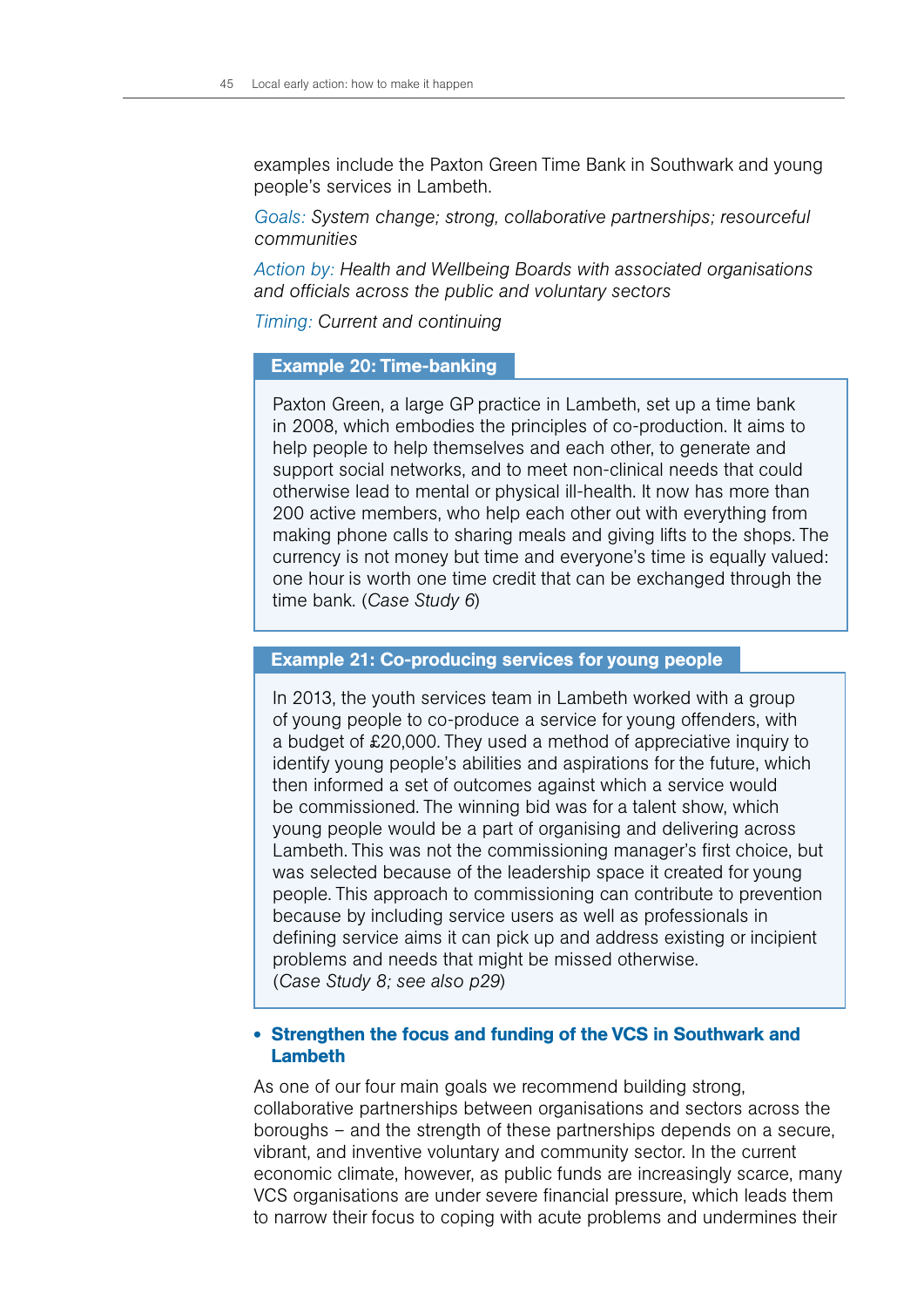# Example 22: Inclusion and participation in the voluntary and community sector

Lambeth's Mosaic Clubhouse is a co-operative organisation that aims to provide support and opportunities for people living with mental health problems. Staff and members work together, doing everything from administration to preparing meals and gardening. This helps members to develop new skills, develop friendships and networks, and find employment. In 2012, Lambeth Council contracted the Clubhouse, in collaboration with Southwark MIND, to provide a mental health information centre, accessible via walk-in, email and telephone. This has allowed Mosaic to build its inclusive, participatory approach and to strengthen partnerships. (*Case Study 7*)

creative potential. Strengthening their focus on upstream measures and building better access to non-government funding is therefore a vital part of the early action agenda.

A number of the recommendations we have set out will, if followed, help to strengthen the VCS in Southwark and Lambeth. These include coordinating charitable funding for early action; more support for smaller VCS organisations to tender for local contracts; better co-ordination and more sharing of information, and more spaces for people to get together. In addition we recommend promoting inclusion and participation in the VCS. Some local groups are more inclined than others to take an inclusive and participatory approach to their work, while others adopt a more traditional approach by delivering services to people in need. We recommend encouraging and supporting all VCS organisations to be inclusive and participatory, even if their main activity is service delivery. Commissioning (p.33) is one vehicle for this. It is also possible to encourage inclusion and participation through relationships built around hubs and through events that bring VCS organisations together to share knowledge and experience, and to learn from each other.

*Goals: Strong, collaborative partnerships; resourceful communities*

*Action by: Health and Wellbeing board with public organisations and officials across the public and voluntary sector*

*Timing: Current and continuing*

#### Summary of recommendations and goals

Table 2 summarises our recommendations and indicates in each case how – approximately – they can help achieve one or more of our four goals.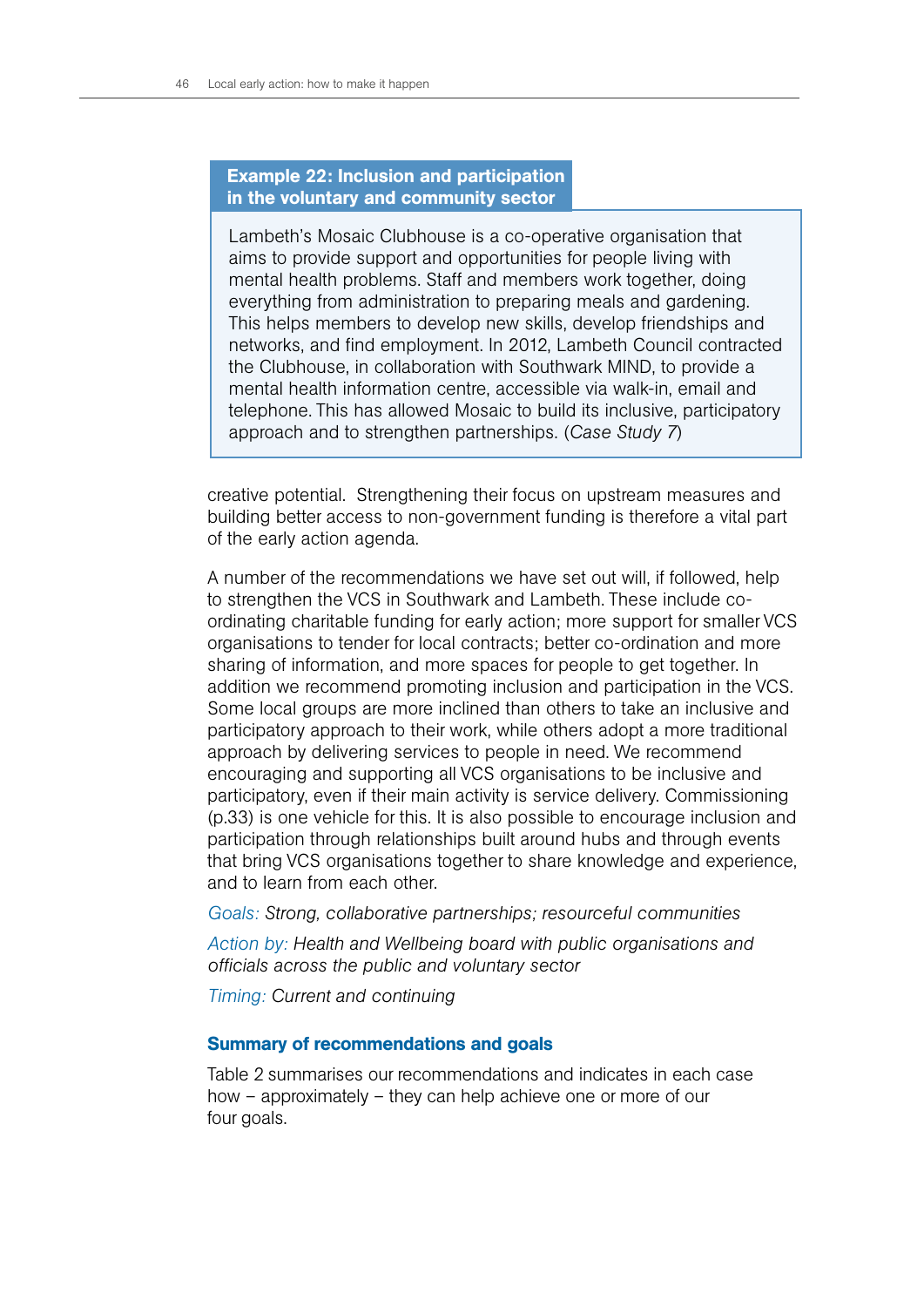| <b>Recommendations</b>                                       | <b>Goals</b>                    |                                          |                               |                                   |
|--------------------------------------------------------------|---------------------------------|------------------------------------------|-------------------------------|-----------------------------------|
|                                                              | <b>Change</b><br><b>systems</b> | Strong,<br>collaborative<br>partnerships | <b>Preventative</b><br>places | <b>Resourceful</b><br>communities |
| <b>Stage 1: Prepare the ground</b>                           |                                 |                                          |                               |                                   |
| <b>Establish leadership and commitment</b>                   |                                 |                                          |                               |                                   |
| Map assets across both boroughs                              |                                 |                                          |                               |                                   |
| <b>Stage 2: Find resources</b>                               |                                 |                                          |                               |                                   |
| Co-ordinate charitable funding for early<br>action           |                                 |                                          |                               |                                   |
| Set up a dedicated Change Fund                               |                                 |                                          |                               |                                   |
| <b>Maximise community returns from</b><br>regeneration       |                                 |                                          |                               |                                   |
| Pool budgets between organisations and<br>departments        |                                 |                                          |                               |                                   |
| <b>Tap into community assets</b>                             |                                 |                                          |                               |                                   |
| <b>Strategic use of social impact bonds</b>                  |                                 |                                          |                               |                                   |
| <b>Stage 3: Change systems</b>                               |                                 |                                          |                               |                                   |
| <b>Classify spending to distinguish</b><br>early action      |                                 |                                          |                               |                                   |
| Establish a long-term plan with specific<br>milestones       |                                 |                                          |                               |                                   |
| Commit to a yearly budget shift towards<br>early action      |                                 |                                          |                               |                                   |
| <b>Establish regular monitoring and reporting</b>            |                                 |                                          |                               |                                   |
| <b>Transform the commissioning process</b>                   |                                 |                                          |                               |                                   |
| Develop a shared evaluation framework                        |                                 |                                          |                               |                                   |
| <b>Assess community assets alongside needs</b>               |                                 |                                          |                               |                                   |
| <b>Stage 4: Change practice</b>                              |                                 |                                          |                               |                                   |
| Improve connections, co-ordination,<br>and knowledge-sharing |                                 |                                          |                               |                                   |
| Form stronger partnerships,<br>more integrated working       |                                 |                                          |                               |                                   |
| Dedicate more spaces for people to get<br>together           |                                 |                                          |                               |                                   |
| Use place-shaping to support early action                    |                                 |                                          |                               |                                   |
| Devolve more power to neighbourhoods                         |                                 |                                          |                               |                                   |
| Promote and support local early action                       |                                 |                                          |                               |                                   |
| <b>Increase participatory budgeting</b>                      |                                 |                                          |                               |                                   |
| Promote and apply the principles<br>of co-production         |                                 |                                          |                               |                                   |
| Strengthen the focus and funding of the<br><b>VCS</b>        |                                 |                                          |                               |                                   |

# Table 2. Summary of recommendations and goals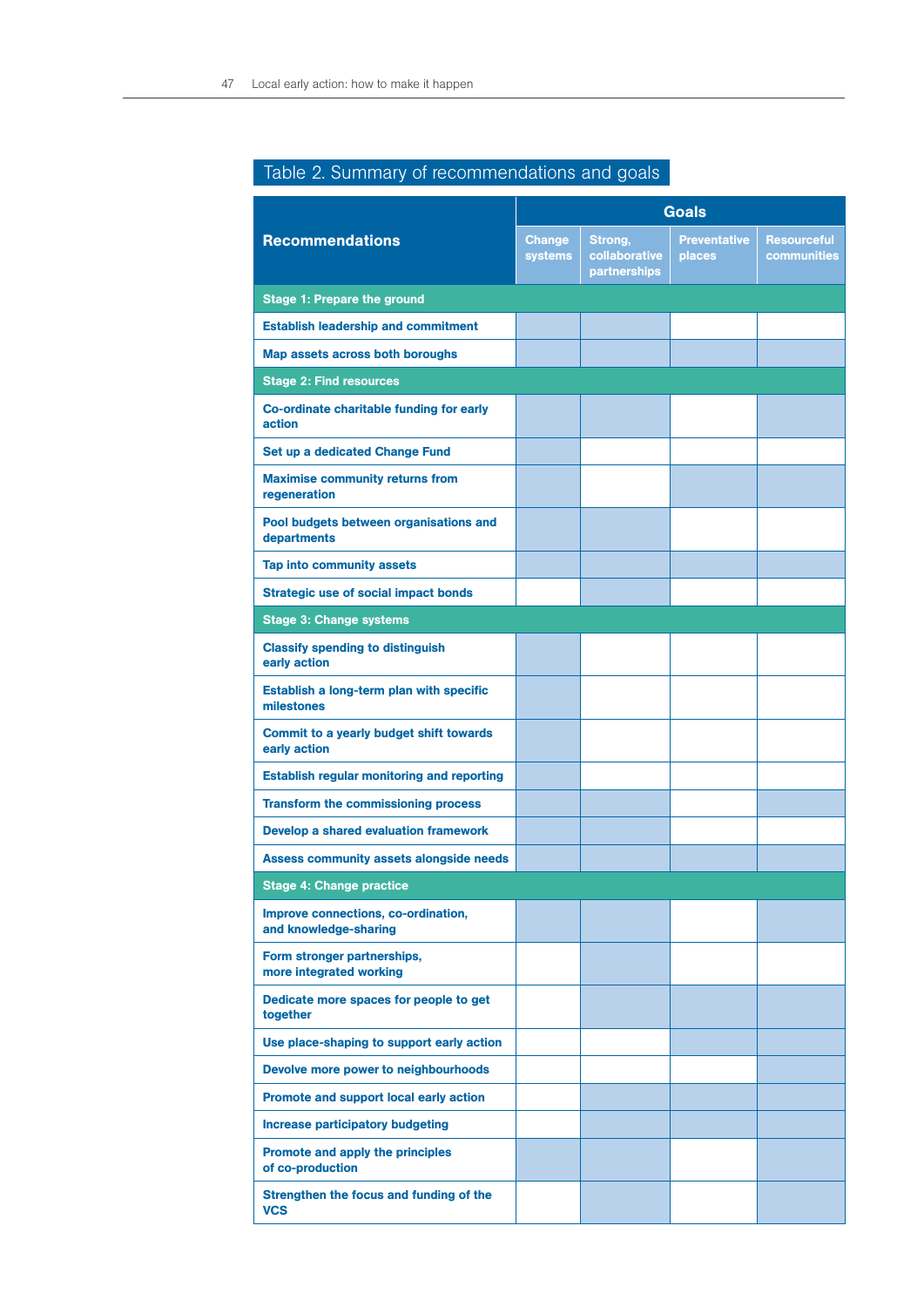# **Conclusion**

Early action matters because it helps to improve the quality of people's lives and because it delivers better results without demanding more public money.

We have drawn up recommendations that we believe will help Southwark and Lambeth to make a significant shift towards early action. But to make sure that happens, the recommendations must be pursued together and consistently over time. It is all about changing systems, not just adopting one-off initiatives.

Building on the work of the Early Action Task Force, we have set out a local agenda for early action. We hope the approach we have outlined will be helpful to not only to Southwark and Lambeth but to other councils and Health and Wellbeing Boards who want to move in this direction.

As a Commission we will take a close interest in what happens next in Southwark and Lambeth – and we hope to return to review progress after the first year.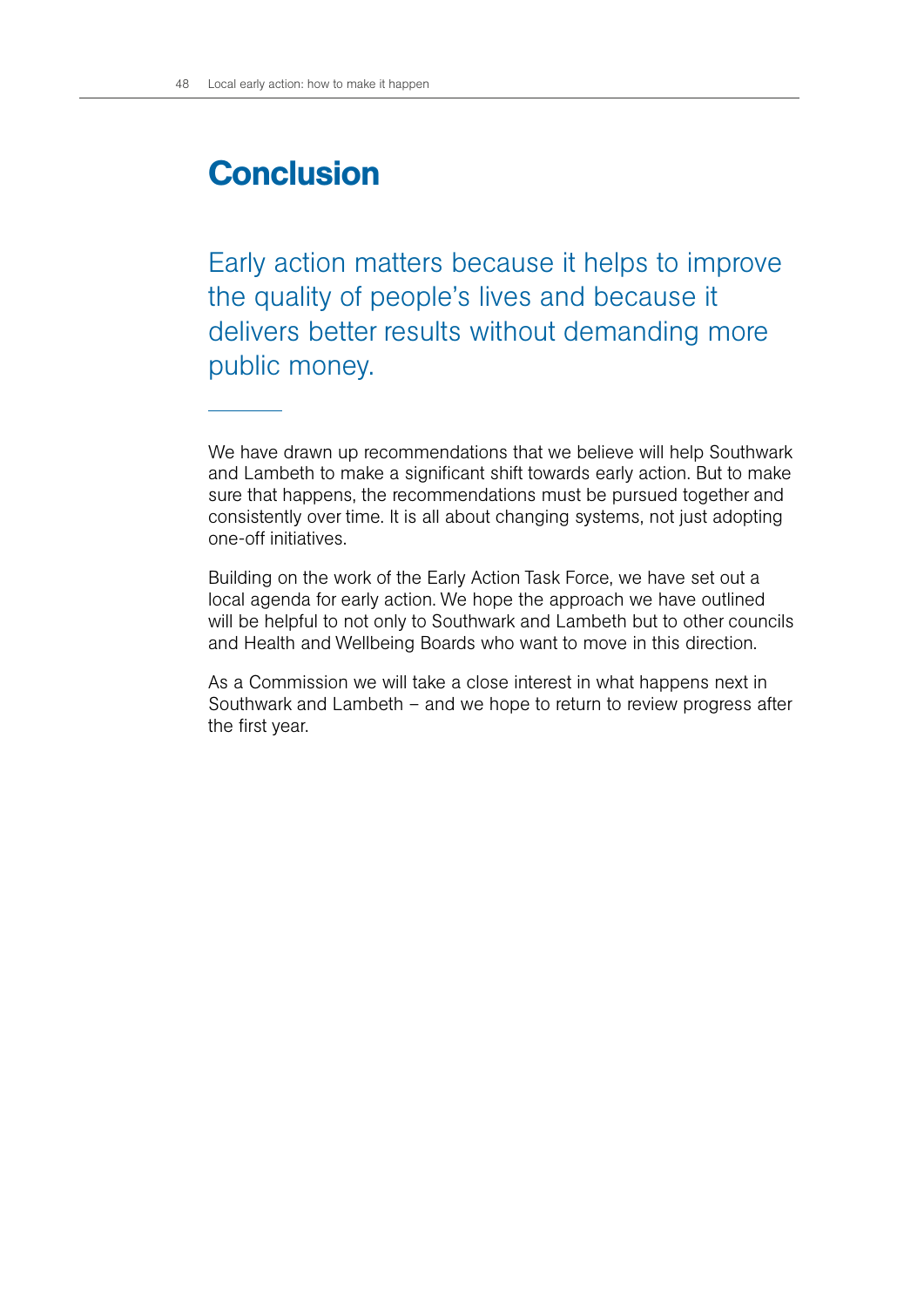# Case studies

This section sets out case studies of good practice to support our recommendations for prevention and early action.

They are drawn from Southwark and Lambeth individually, from projects shared by the two boroughs, and from further afield. They show that things can be done differently to help achieve early action and prevent harm. Not many have been fully evaluated: we indicate where this has happened. Together, they should be seen as an illustration of what is possible, rather than as a definitive evidence base.

# Southwark case studies

*Case Study 1: Community development by Pembroke House in Walworth*  Pembroke House is a community centre in Walworth that has recently adopted an innovative asset-based community development approach to engaging local residents. In an attempt to reach deeper into, and activate, the local community, Pembroke House complemented asset-mapping exercises by hiring a trained community organiser. Resourced by United St Saviour's Charity and a government grant, this community organiser is tasked with building 'face-to-face' relationships with local residents and, in turn, providing opportunities for these residents to build relationships with one another. In the first few months, the organiser held more than 300 individual conversations with local residents, exploring their needs, priorities, and concerns with a view to supporting them to take action with others who have similar ideas. This produced some swift results. An individual living opposite the community centre initiated a new Co-Dependents Anonymous meeting, while residents who were concerned that there was not enough local youth provision took it upon themselves to establish a bi-weekly ' community fun club' for young people and their families to eat, talk, and play together. This was born out of a series of meetings of local residents. First, parents and other concerned adults met to discuss options for new local youth programmes. Recognising that there were no young people at the meeting, however, they invited their children to join the discussion. At this second meeting, the families enjoyed the opportunity to be together so much that they began meeting on a regular basis. Between sessions a core group of volunteers young and old – meet to plan the following week's activities.

Organisers at Pembroke House see this approach to community development as a first step in strengthening the local social fabric to develop local residents' resourcefulness and ability to organise and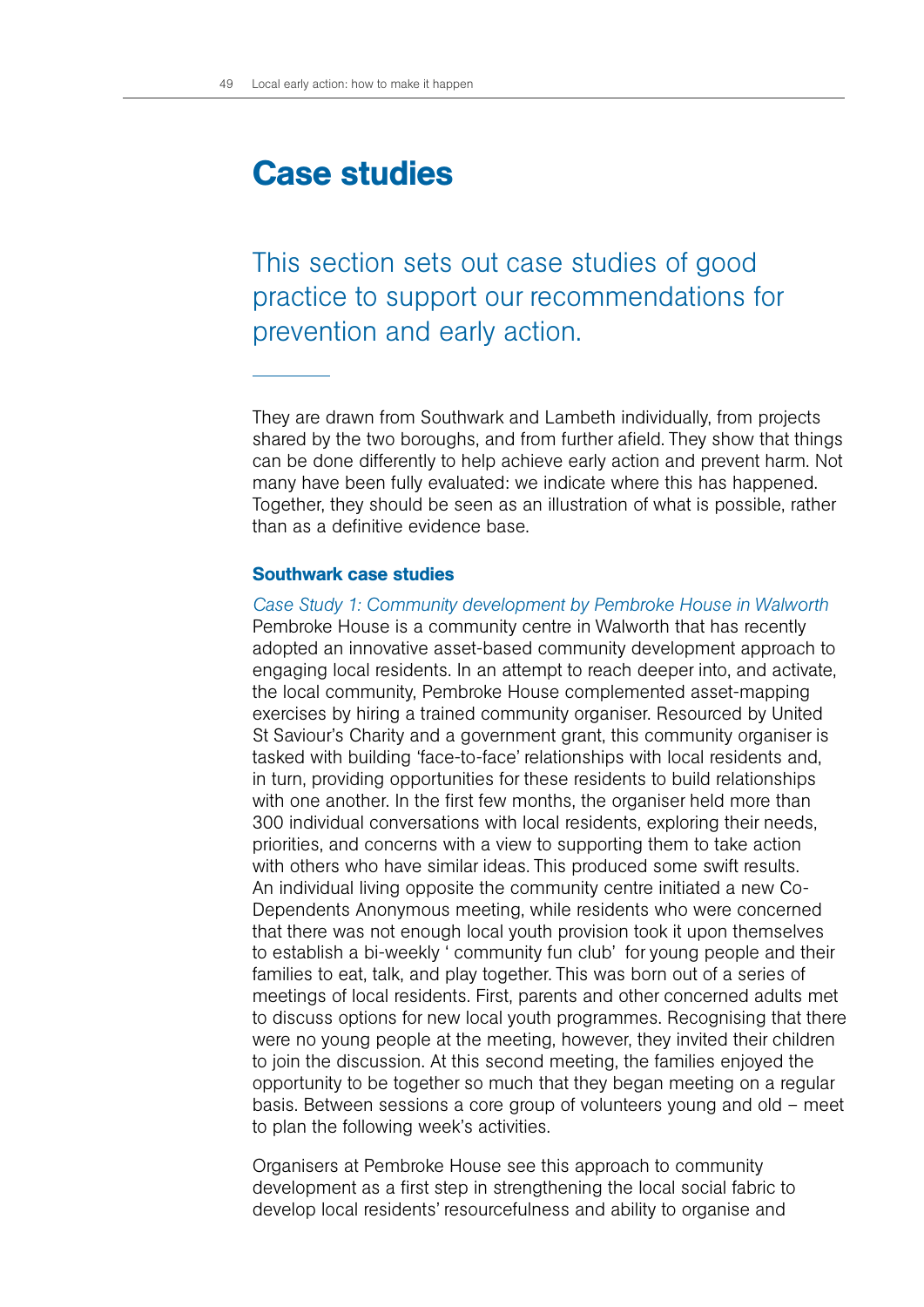engage in collective action. They show that asset-based community development has potential to improve the lives of people, and how the public sector can play an enabling and supportive role.

#### *Case Study 2: Southwark Healthy High Streets (SHHS)*

SHHS aims to bring together public health, planning, licensing, trading standards, and transport, as well as work with local communities, to explore ways of changing Southwark's high streets to help make people's lives healthier. Its key objectives include promoting a healthier eating and living environment through restrictions on the number and distribution of fast food and licensed outlets, betting shops, and pay day loan companies; promoting active travel through high street design – including a good cycling infrastructure, bike hire, and walking opportunities; supporting communities to make use of underused public spaces; and supporting the high street revitalisation programme in Southwark.

These work-streams are a good example of upstream ambitions because they look at the high street holistically. SHHS illustrates place-shaping ambitions in that it moves beyond an understanding of problems arising from decisions of individuals, to the local conditions that shape their behaviours and choices. It is also an example of partnership working and building on assets: the initiative brings together and co-ordinates people and organisations from different sectors and provides funds for community organisations to develop and implement ideas for healthy high streets. As such, SHHS place-shapes by bringing together the regulatory power of local bodies (e.g. in restricting certain shops) and creativity of the community through funding local initiatives.

#### Lambeth case studies

# *Case Study 3: Big Lottery's 'A Better Start' Funding Model and the Lambeth Early Action Partnership*

The Big Lottery's 'A Better Start' programme offers £215 million for distribution to applicants wanting to develop innovative approaches to early action. The programme aims to improve child development in three areas – communication and language development, social and emotional development and diet, nutrition, and systems change – and to encourage partnership working to design early years interventions that deliver over a 10-year timeframe. Last year (2014), a Lambeth-based partnership, including representatives from health, local government, and the voluntary sector, was awarded £36 million to improve the lives of 10,000 babies projected to be born between 2015 and 2025. $47$  At the heart of the bid was an asset-based approach that aimed to use existing resources and energy within local communities, as well as the experience and expertise of parents in Lambeth, to empower other families and parents to give their children a better start in life. Funded initiatives must achieve a 'systems change' in the way that local health, public services, and the voluntary sector work together in the long term to improve outcomes for children across these areas. In their guidance, The Big Lottery outlines examples of short-term (3 years), medium-term (7 years) and long-term (10 years) outcomes.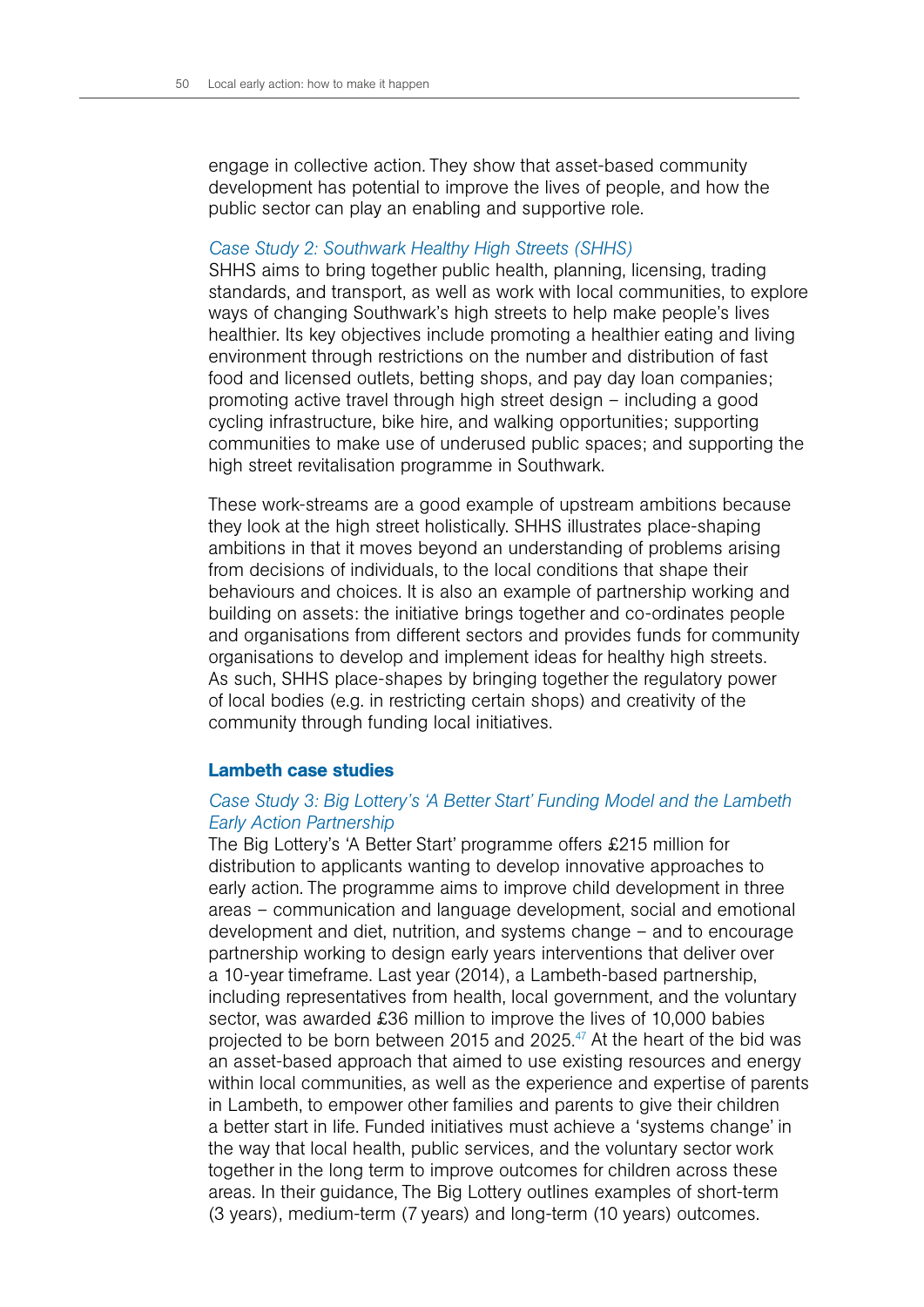The theory is that the projects undertaken as part of LEAP will offer sufficient value to release cash savings from 'acute' services which can then be used to mainstream the funding for the LEAP projects. Given the financial pressures this means the total project has to become selffunding over ten years and also generate additional cash savings. All projects are subject to evaluation and monitoring to determine whether they deliver their projected outcomes – and are closed down if they fail to do so after a period of time. This drives systemic change and depends on two things in particular: investment of funds with which to experiment, take risks, and evaluate; and a process for closing down unsuccessful projects.

#### *Case Study 4: Lambeth Living Well Partnership*

The Lambeth Living Well Partnership is a collaborative formed to radically improve the outcomes experienced by people with severe and enduring mental health problems. It is made up of people who use services, carers, commissioners across NHS Lambeth Clinical Commissioning Group and Lambeth Council, the voluntary and community sector, and secondary care and primary care. It aims to deliver services that avoid reliance on acute services by improving physical and mental health, and increasing autonomy and participation in community life. Commissioning is focused on coproduction and outcomes, with services users, providers, and commissioners defining needs and priorities for services to address. A process known as 'alliance contracting' has been used to pool the capabilities of small local providers, forming an alliance to deliver an evolving service offer defined by people with relevant lived experience. The use of alliance contracting has been important in moving beyond competition by enabling commissioners to incentivise collaboration between providers, each of whom has a unique contribution to make. The project has resulted in a 50% per month average reduction in referrals to secondary care, as well as a 60% increase in people being supported who were not known to secondary services – meaning that previously unmet need is being tackled. The success of this approach is inspiring replication to other service areas.

#### *Case Study 5: Lambeth Food Partnership*

The Lambeth Food Partnership works towards promoting the production and consumption of healthy and sustainable local food, and includes the council, GP food coops, an organisation known as Incredible Edible, and a range of community groups and individual residents. These are incentivised and supported to establish local food enterprises, and especially food cooperatives. The partnership develops a series of work programmes intended to meet outcomes of the Lambeth Food Strategy, including improving access to good food, encouraging healthier diets, supporting participation in food communities; eating more sustainably, tackling food waste, growing more food, and supporting food businesses

The partnership runs a series of projects aligned to these objectives. One is the Lambeth Food Flagship, funded by the Greater London Authority (GLA), which aims to address obesity and diabetes, engender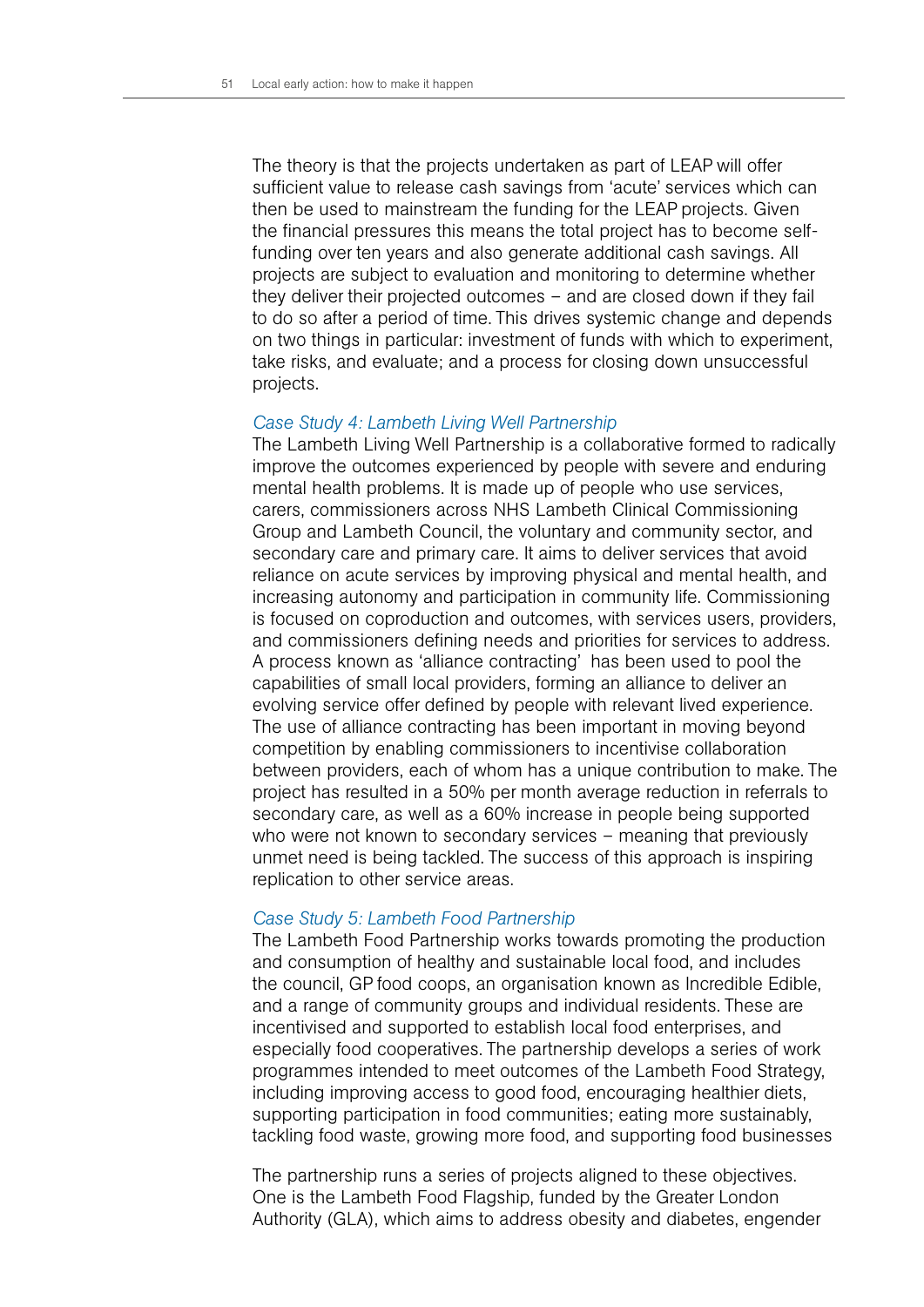a 'systematic shift towards prevention', develop a community-led food growing infrastructure, and promote a vibrant local food culture to improve general health and well-being. Another is the CREATE project, which aims to encourage the development of local food-start-ups. The initiative as a whole is an example of positive multi-sector collaboration, as well as asset-based working. It takes a whole-systems approach that not only looks at individual nutrition but also at wider determinants of health. Many of the activities and community groups involved seek to create links between food and other areas such as nature, sport, mental health, the local economy, and education. The partnerships explicitly aim to build upon local assets and the capacities of residents in ways that can generate social capital and resilience. By seeking to fashion an alternative local food economy, it has an important influence on place.

#### *Case Study 6: Paxton Green Time Bank*

Paxton Green is one of the largest GP practices in South East London, which uses time banking as a way to complement clinical services with peer support and skill sharing. People who live in the area, whether they are registered patients or not, can get involved in the mutual exchange of activities that are delivered by members of the time bank. These range from simply providing transport to health and other services, to a variety of social and cultural activities – all depending on the skills and desires of members. Time banking generates connections between residents and helps to enrich the social fabric of a community, so that people become less isolated and less dependent on state services. The approach is no panacea: it relies on people's participation and people can let each other down – sometimes seriously. But when successful, it can transform people's lives for the better and in doing so prevent problems from arising. There is much evidence suggesting that community-based approaches such as time banking improve people's self-confidence and wellbeing – thus avoiding ill health and social harm.<sup>48</sup>

#### *Case Study 7: Mosaic Clubhouse*

Lambeth's Mosaic Clubhouse is a co-operative organisation that aims to provide support and opportunities for people living with mental health problems. Professional staff work alongside members to run all aspects of the organisation, from administration to preparing meals and gardening. In this way, the Mosaic Clubhouse takes an asset-based approach to working with members, which seeks to unlock their capacity and enable them to develop new skills that can lead to a fuller and more independent life. The aim is to help people with mental health problems to re-integrate in society and employment through participating in the Club, develop friendships and enhance family connections. Mosaic is part of a world-wide network of clubhouses and is evaluated every two years by members and staff from the network to continue its clubhouse status – which it has maintained since 1996. In 2012, Lambeth Council contracted the clubhouse, in collaboration with Southwark MIND, to provide a mental health information centre, accessible via walk-in, email, and telephone. This has allowed Mosaic to develop connections with public sector agencies and increase its partnership working. Local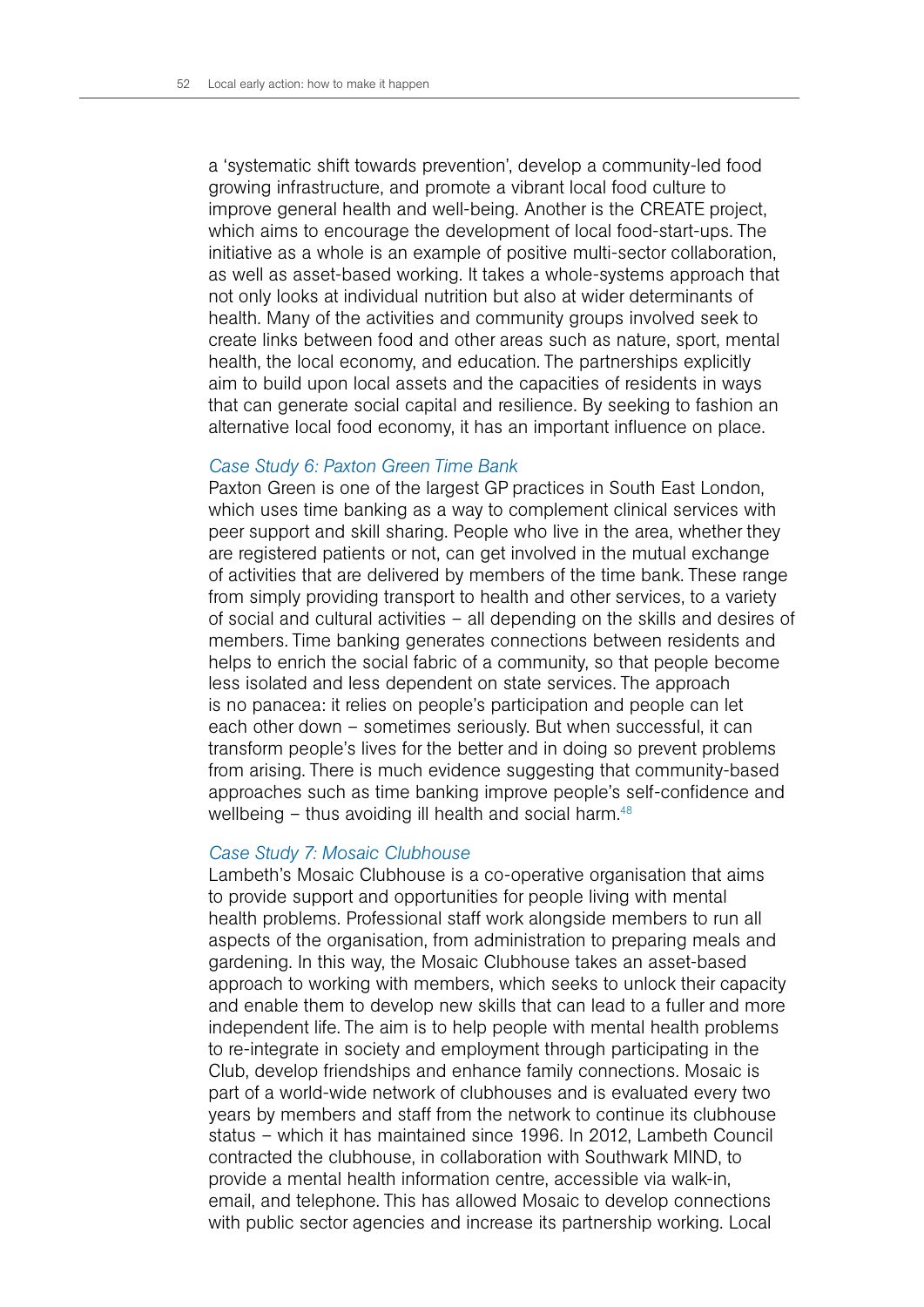education providers now allow the clubhouse to run range of courses and offer supported employment opportunities to members.

#### *Case Study 8: Co-produced commissioning*

In 2013, Lambeth decided to use a co-produced approach to commissioning a service for young offenders. This was a response to criticisms that commissioning processes did not involve service users sufficiently and therefore missed out on a valuable source of expertise. A group of young people and commissioners was assembled and, following a method of appreciative inquiry, the aspirations and abilities of both groups were explored. The process began by considering individual aspirations and abstracting from these in group discussions to develop a vision of what an improved Lambeth would look like in five years' time and how this could be achieved. This was used to develop a set of outcomes against which a £20,000 service was commissioned. The young people then interviewed the organisations which had responded to the service specification and shortlisted preferred providers. The winning bid was for a talent show that the young people would help to organise and deliver across Lambeth. This was not the commissioning manager's first choice, but was selected because of the leadership space it created for young people. This co-produced approach to commissioning combines the professional knowledge of commissioners with the experiential knowledge of service users. This means commissioning is better-informed and able to address a wider range of existing or incipient problems.

#### Southwark and Lambeth case studies

#### *Case Study 9: Southwark and Lambeth Integrated Care*

The Southwark and Lambeth Integrated Care (SLIC) programme aims to join up care services and agencies in ways that help to improve the health of people in Lambeth and Southwark. Launched in 2014, SLIC was one of the first major integrated care schemes in the UK. The programme includes general practices, community healthcare services, mental healthcare services, local hospitals, and social services, and aims to integrate and co-ordinate the services offered by each in person-centred ways, enabling people to take a more active role in their own health. SLIC also aims to enable joint commissioning through pooling health and social care budgets, and forms an important part of Southwark and Lambeth's 'Better Care Fund' plan – the NHS's national programme to integrate health and social care. SLIC works with Lambeth's Citizens Board to mobilise a 'citizens' movement' to raise awareness about why services need to change, to get more people involved in co-designing better local services, and to play a central role in co-producing better outcomes.

#### *Case Study 10: Safe and Independent Living*

In Lambeth and Southwark, Safe and Independent Living (SAIL) is a social prescribing scheme delivered in partnership with Age UK. It aims to build and maintain a list of activities and services offered by the local voluntary and community sector (VCS). SAIL works through a simple yes-or-no questionnaire, which acts as a guide for anyone working in the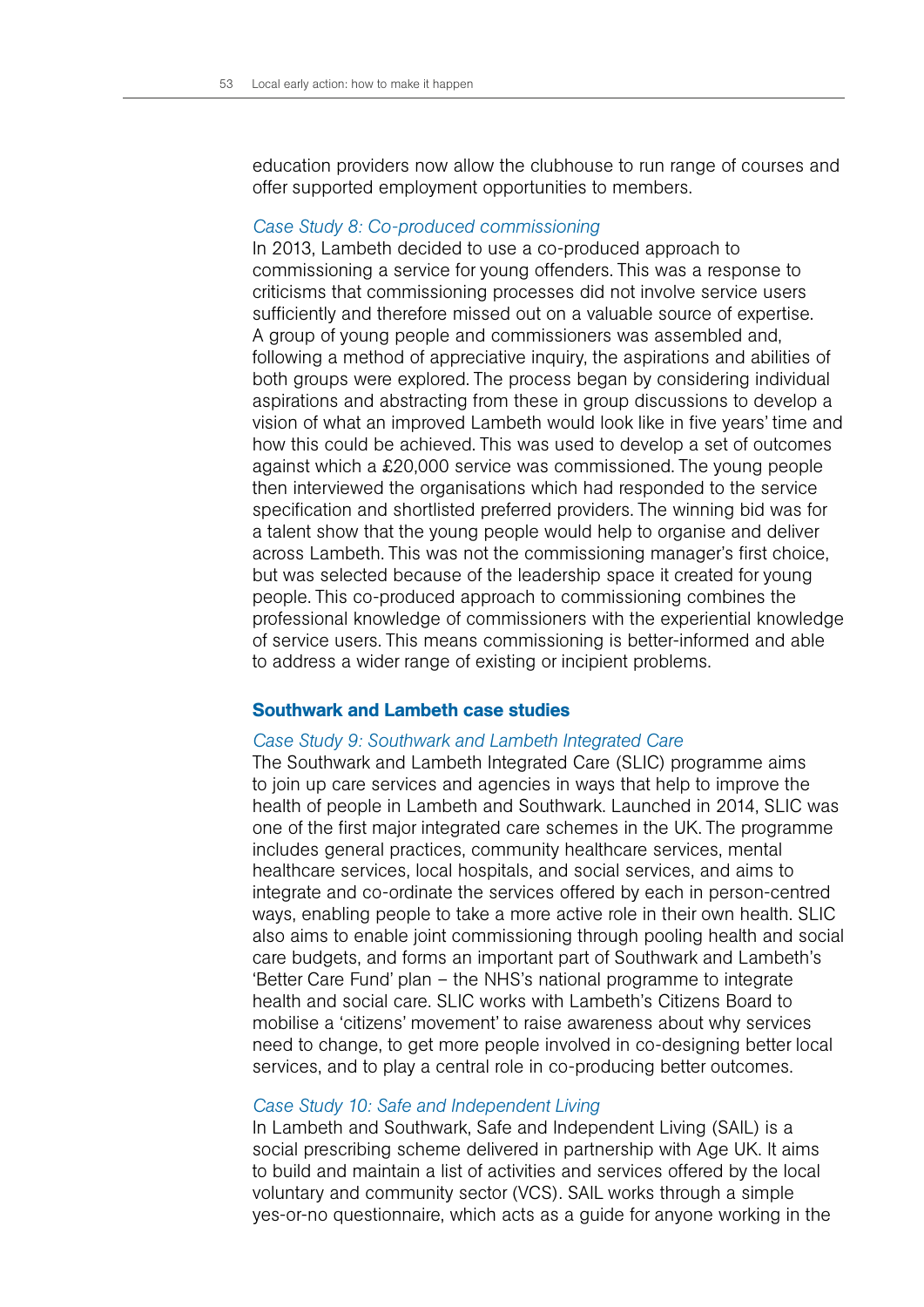community to quickly identify an older person's needs. Each question is associated with a partner agency, so a 'yes' to any question operates as a flag to bring that person to the attention of that particular organisation. All partner agencies have agreed to accept all referrals through SAIL and to contact the client within two weeks of being notified. Age UK acts as the hub for the scheme across both boroughs, receiving completed SAIL questionnaires, forwarding them to the appropriate partner agency within 24 hours of receipt, and following up the referral with the older person to ensure their needs are met. In this way, SAIL integrates health activities and services offered by the public and voluntary sectors. It is a good example of how partnership working can contribute to early action through signposting and communication.

#### *Case Study 11: Local care networks*

Local care networks (LCNs) integrate health and wellbeing services and activities provided by the public and voluntary sectors in order to shift from a clinical to a more holistic and person-centred approach to local health. At the time of writing, LCNs are being implemented in Lambeth and Southwark. They encourage greater collaboration between GP practices and form the basis for integration between primary care and other services – particularly community nursing and social care and elderly and early years services. LCNs are an example of ambitions for improved asset-based and partnership working in health. They also aim to embed approaches recommended in this report within their service delivery such as 'every contact counts', social prescribing, pooled budgeting across public agencies, and co-production. The networks are expected to increase personal resilience and reduce dependency on downstream services. Much energy across both boroughs is being focused on developing LCNs. Although it is too early for evidence of success, they have real promise as a vehicle for early action.

#### *Case Study 12: Local Area Co-ordination*

Local Area Co-ordination (LAC) is an asset-based approach to empowering people with disabilities and other needs, improving their lives, and preventing them from developing worsened conditions. Local workers – known as Local Area Coordinators – act as a single point of contact for people with disabilities and their families in a defined area. Their role is to enable people to develop their own skills and capabilities, to help them access existing local resources and networks and, where these do not exist, work to build them. Co-ordinators work as capacity builders and sign-posters, and help to integrate public services with voluntary and community activity in ways that are shaped around the needs and aspirations of people who use these services. Crucially, the starting point is to identify with the individual what they can do to improve their own wellbeing and achieve their own aspirations with support from within their local community. In Lambeth, the model already forms part of the Living Well Partnership's plans to personalise recovery and support plans for those suffering from mental and physical disability. This approach is an important feature of plans to develop Local Care Networks (Case Study 11) in both boroughs.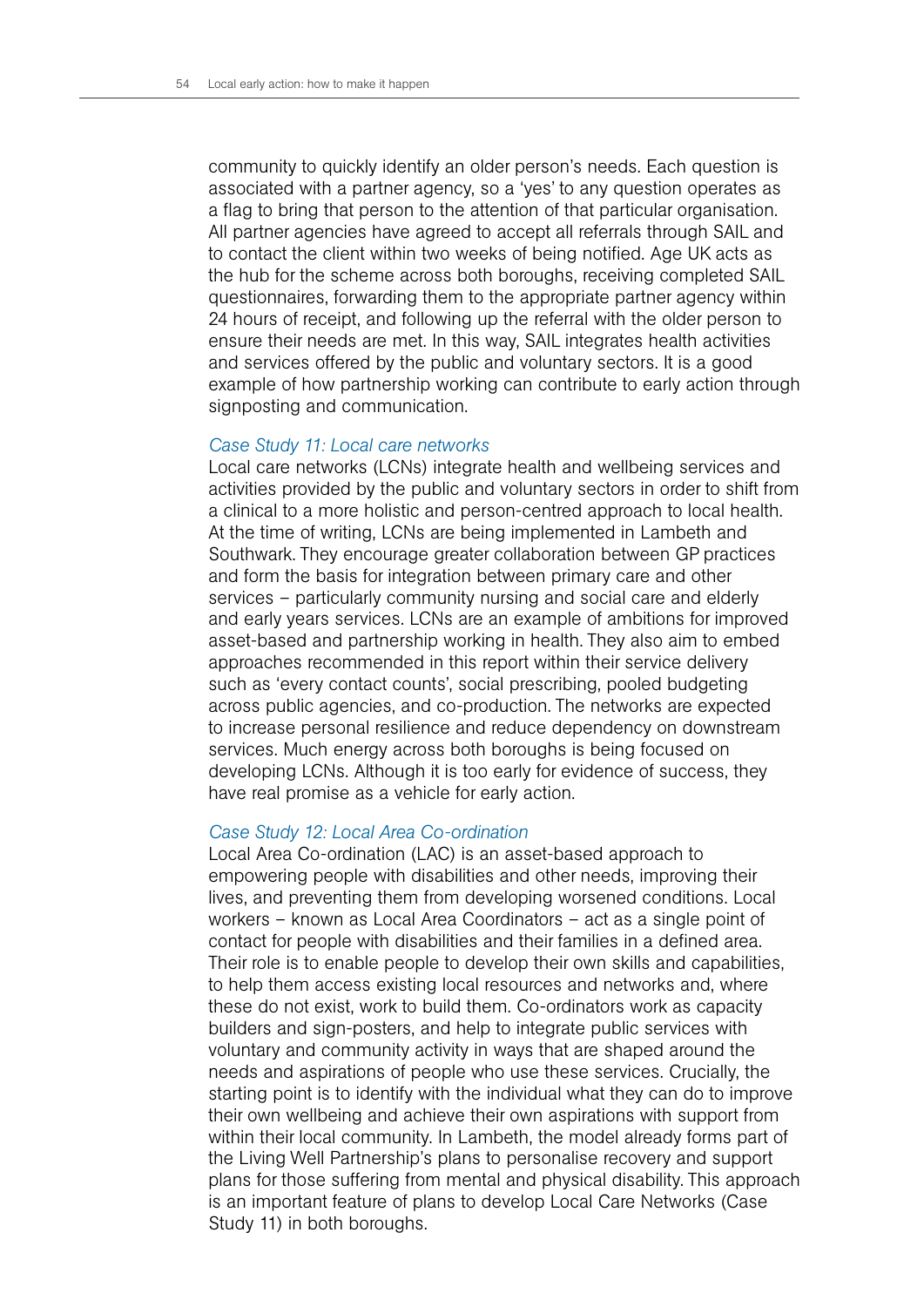The process was pioneered in Australia, where it focused on people with disabilities and special needs. In the UK it has been most fully developed in Middlesbrough, where it has included people with lower-level needs.49 Because it seeks to build on people's strengths and to develop community capacity, it can help to prevent people from developing more complex needs. The LAC model yielded impressive results in Australia, where it was seen to have delivered a 30% reduction in costs by keeping people from using more acute services.<sup>50</sup> The greater universality of coverage in Middlesbrough could multiply these savings, by picking up a wider range of people with multiple low-level challenges before they trigger demand for acute services.<sup>51</sup> It has been recommended that Local Area Co-ordination be rolled out throughout the UK.

#### *Case Study 13: Knee High Design Challenge*

The Knee High Design Challenge is a partnership between Guy's and St Thomas' charity and Lambeth and Southwark Councils. It sets out to find, fund, and support people with new ideas for raising the health and wellbeing of children under five. The programme aims to address problems that public health has failed to address by reducing inequalities in children's development when they start school. It offers an opportunity for local people, whether residents, social workers, parents or others, to propose ideas and provides support to turn these into investable ventures. Children and families are involved at every stage in the development and testing of new products, services, and initiatives that are beginning to be used throughout Southwark and Lambeth. Launched in 2013, the initiative received 190 initial applications, out of which 25 'design teams' were funded with £1000 each to further develop their ideas. After testing ideas with families, six teams receive a larger grant (£41,000) to deliver the project and develop a sustainable business model. Since the autumn of 2014 these six project teams have been developing projects. One example is the 'pop up parks' project, which arose from the Design Challenge. This seeks to engage local communities in the creative use of open public spaces to design and install temporary park facilities where children and families can spend time playing. Although 'pop-ups' usually last for one day, the aim of the initiative is to transform attitudes to urban public spaces and make greater use of them.

#### Case studies outside Lambeth and Southwark

# *Case Study 14: KeyRing*

The KeyRing initiative is a peer support network for vulnerable adults. The UK has 105 local networks, each made up of nine members and one dedicated volunteer, all living within a 10-15 minute walk of each other. Members of the network and the volunteer navigator offer mutual support and link each other with other networks and activities.<sup>52</sup> The volunteer acts as the main hub for the network and follows principles of community development which seek to build and enhance the relationships and resources within a community. Peer support networks like KeyRing have existed for a while and 'soft' evidence (based on user surveys and interviews) suggests that they have a significant positive impact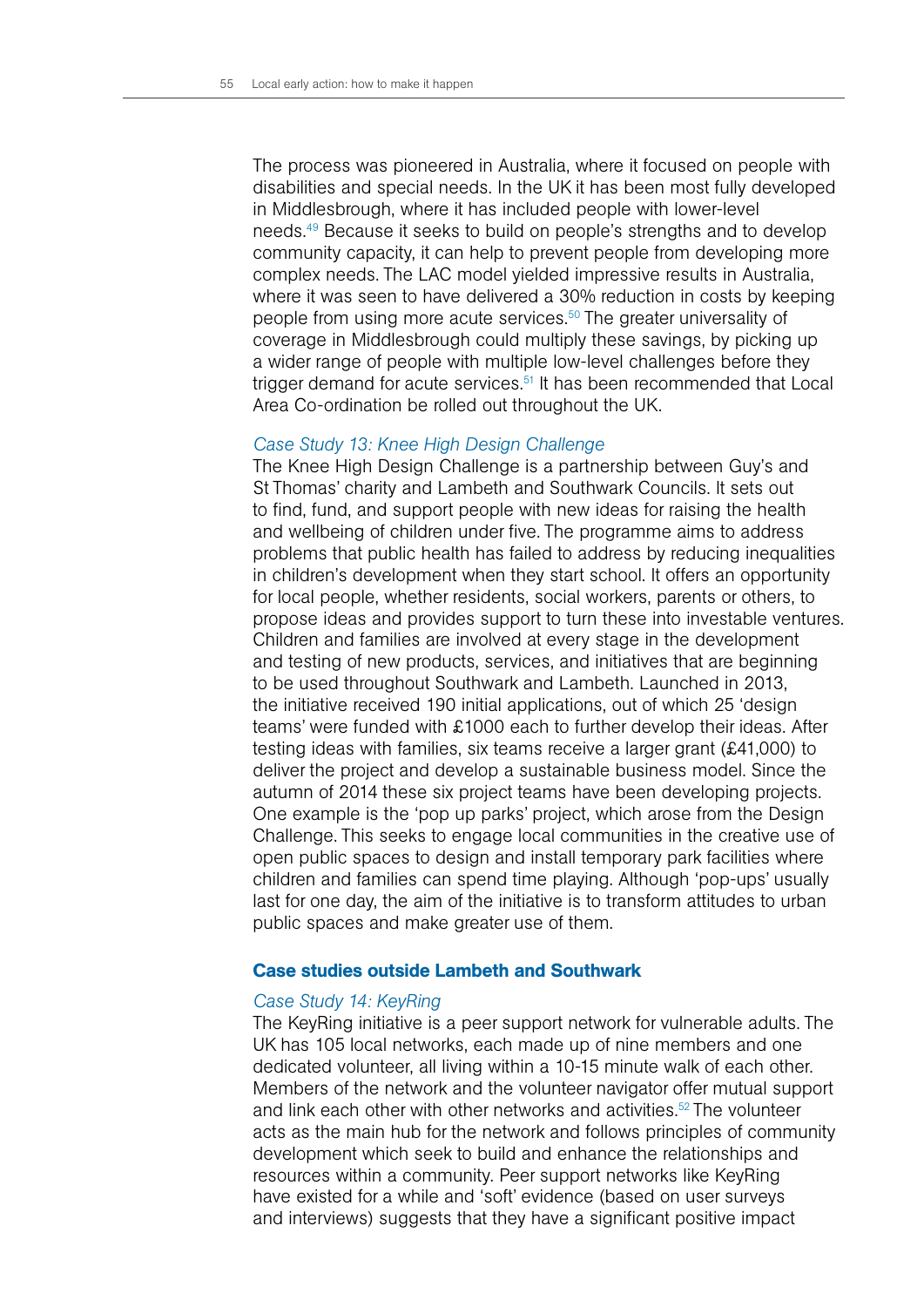on people's quality of life. Research by the Department of Health also suggests that KeyRing can deliver savings for the public purse by avoiding reliance on acute services.<sup>53</sup>

#### *Case Study 15: Richmond Users Independent Living Scheme (RUILS)*

RUILS is a peer-to-peer support network for older people, as well as those with learning difficulties and mental health challenges. It was set up to increase users' involvement in running services – tapping into the skills, knowledge and expertise of their members. In the peer-to-peer scheme, buddies act as one-to-one coaches, helping the person they support to overcome challenges and/or achieve a goal that is important to them. RUILS makes it clear that peer supporters are not there to take over or act as advocates; their role is facilitative. Where members of the network have personal budgets, RUILS helps them to pool them, to increase their purchasing power. It helps them to expand and strengthen social networks by bringing people together around activities that they enjoy.

#### *Case Study 16: Social Prescribing in the UK*

Social prescribing provides non-medical treatments for illnesses, based on activities and amenities that are on offer in local communities. There is increasing evidence, especially in mental health, that this approach provides an early and effective response to mental distress.54 For this reason, social prescribing is being increasingly adopted by GP practices across the UK. Recent evaluations in Rotherham suggest that social prescribing has great potential to reduce admissions to emergency services, and that social outcomes are also significantly improved.<sup>55,56</sup> In Rotherham, patients are referred by their GPs to a small team of five people (from the voluntary sector), which works with the individual to identify their needs and then refers them to local services, including community-based activities, information and advice services, befriending, and community transport. The programme also gives grants to build capacity by supporting community-based activity (social prescription services) amongst local CVS groups.

#### *Case Study 17: Making Every Contact Count (MECC)*

MECC is a cross-agency initiative that trains staff to inform users about problems and services that fall within the remit of other agencies. Thousands of frontline staff working across all services meet residents every day, and can act as early signallers of issues that are beyond the scope of the service they provide. For example, staff talk to the people who use their services about issues such as smoking, healthy eating, parenting, debt, or employment; they then provide basic advice or refer people to appropriate agencies for support. By sharing this kind of information between public and voluntary agencies, problems can be picked up a lot earlier and action taken that can avoid needs becoming more complex. An evaluation is underway in Salford, where the local MECC scheme has been opened to include the local NHS and the council as well as the third sector. This approach has also been adopted in Croydon, helping community development workers to draw in and develop local assets.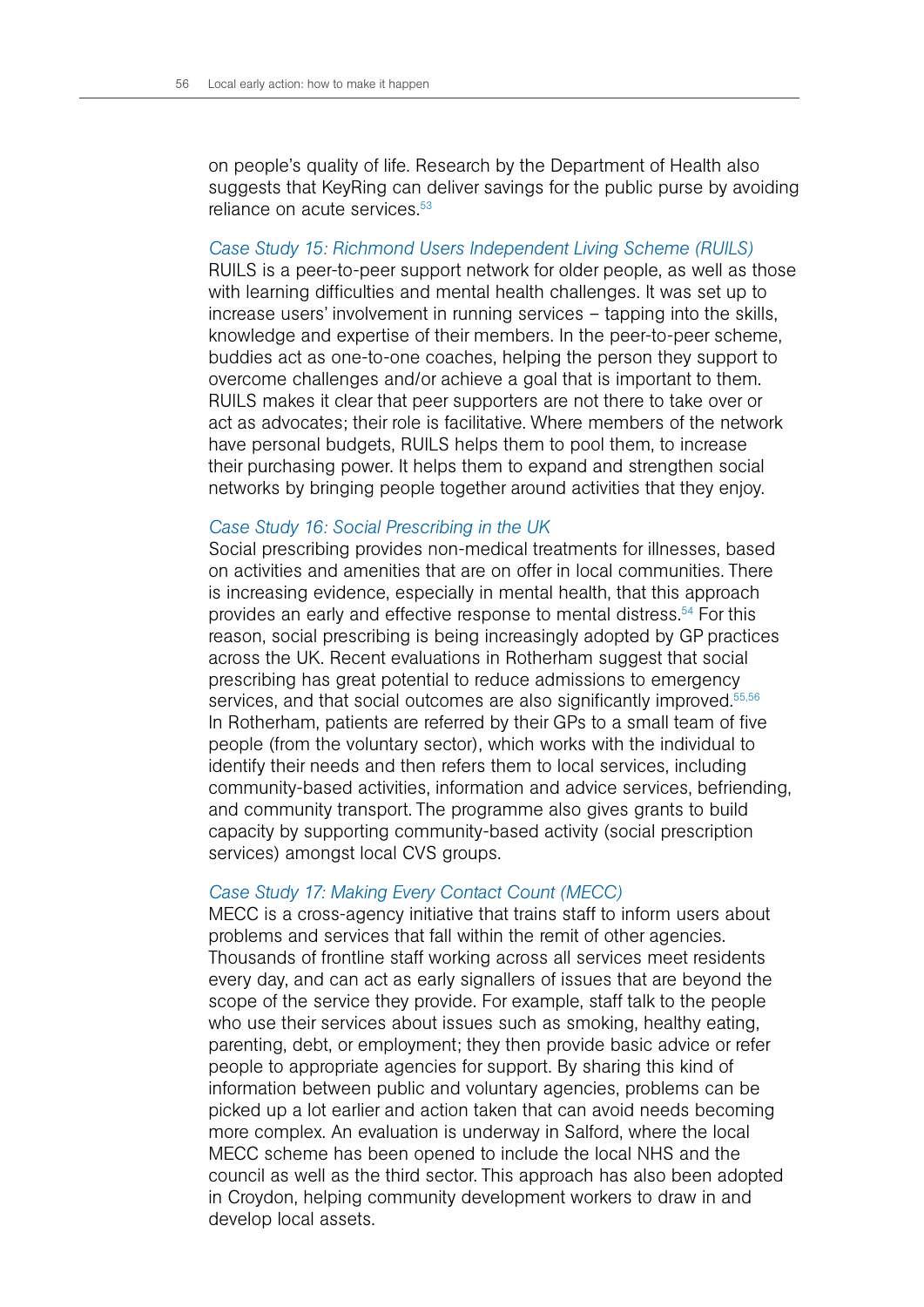# *Case Study 18: Lancashire early action policing*

Lancashire constabulary has recently formed an 'early action response' service that aims to identify 'at risk' individuals and mobilise appropriate services to pre-empt harm. The initiative consists of 'early action response teams' comprising staff members with a professional background in areas ranging from social work, youth work, parenting support, and mental health. One integrated team covers East Lancashire, and is being rolled out to other deprived areas including Preston and Burnley. The model targets intensive users of police and emergency services for assessment and referral to a multi-agency panel, which then develops person-centred solutions. Deputy Chief Constable Andy Rhodes has been a strong advocate of this approach, driving the early action agenda locally.<sup>57</sup>

Early action policing in Lancashire is a good example of mid-todownstream prevention, where acute costs are saved by developing person-centred interventions that can stop individuals from entering the system through acute services – usually in emergency health or the policing system. It also seems to be a positive example of how action can be moved upstream through innovative thinking and collaboration between different agencies. Lancashire Constabulary has commissioned a two-year cost-benefit analysis from the University of Central Lancashire to evaluate the programme.

#### *Case Study 19: Partnerships for Older People's Projects (POPPs)*

POPPs was established in 2005. It aims to increase partnership working between local authorities, the NHS, and the third sector in order to improve health and wellbeing, and to reduce levels of admissions to emergency services and institutional care. It is an example of an early attempt at prevention through greater collaboration. Evidence from 29 pilot sites showed that for every additional £1 spent on POPP services, there was approximately a £1.20 additional benefit in savings through reduced use of emergency beds. Overnight hospital stays were reduced by 47% and use of Accident and Emergency Departments by 29%. Reductions were also seen in physiotherapy/occupational therapy and clinic or outpatient appointments with a total cost reduction of £2,166 per person. Evidence also showed that when people received 'wellbeing or emotional' interventions, such as befriending and peer-based initiatives, fewer reported being depressed or anxious following the intervention. Looking at quality of life improvements as a result of better mental health – using evidence from some of the POPPs pilots – the monetary value would be approximately £300 per person per vear.<sup>58,59</sup>

#### *Case Study 20: Fast Food Fix, Waltham Forest*

When local residents expressed concerns that the proliferation of hot food takeaway establishments (HFTs) in the borough presented a danger to child health, Waltham Forest used its place-shaping powers to take preventative action. It established a corporate steering group to ensure that existing HFTs operated as responsibly as possible and to develop strategies to tackle the wider social, environmental, and economic issues associated with HFTs. Supplementary planning documents (SPDs) were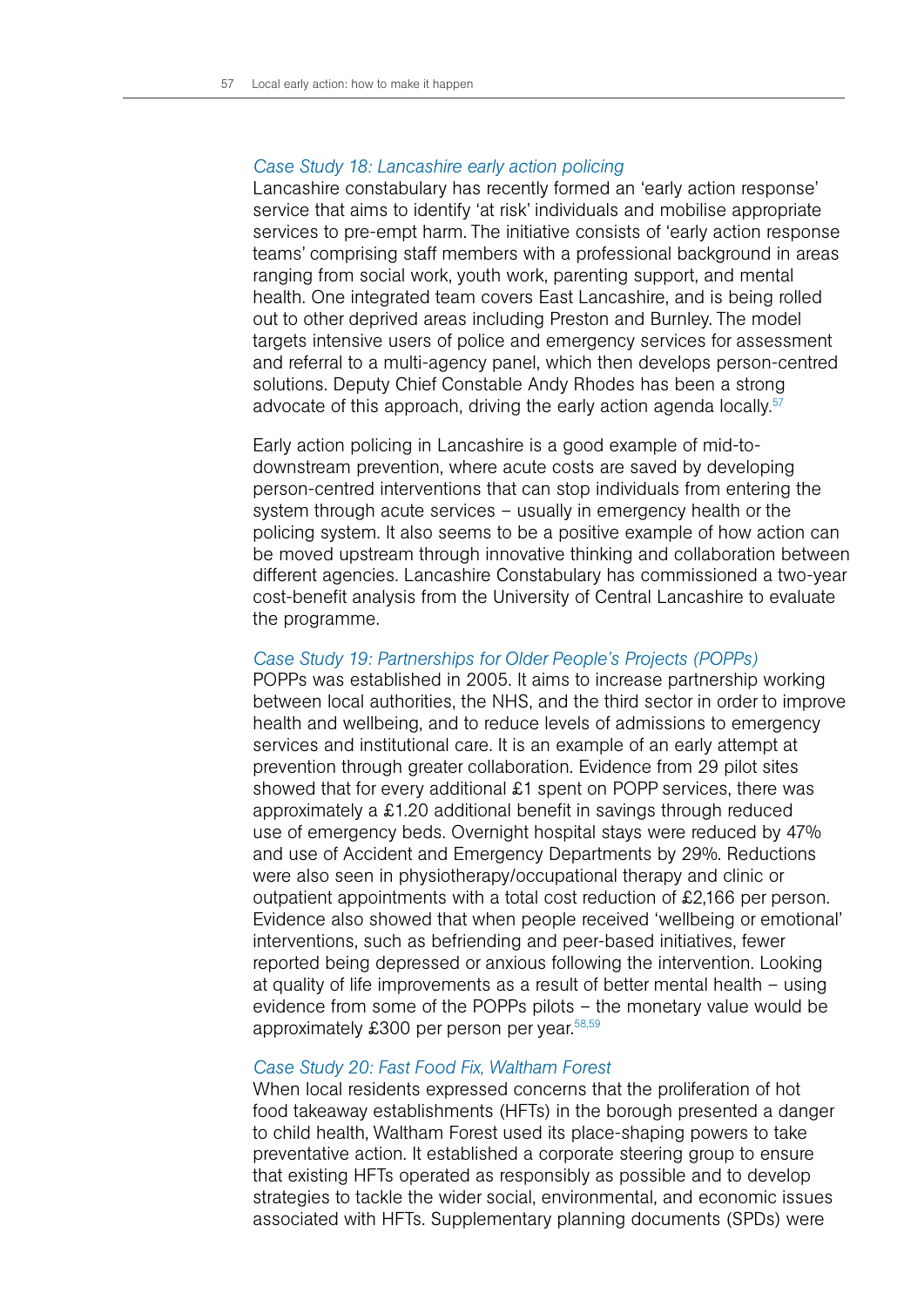developed that restricted the opening of new HFTs in areas frequented by children, such as schools, youth facilities, and parks. The initiative was based on research by the London Metropolitan University which revealed the negative impact these establishments had on children's health. Since March 2009, no new planning applications for HFTs have been permitted by Waltham Forest. By March 2010, the council had refused five new applications, including one that went to a planning appeal and was upheld. The council has also increased enforcement of environmental health and waste regulations relating to HFTs.<sup>60</sup>

#### *Case Study 21: Community wealth building in Preston*

Preston City Council, working closely with the Centre for Local Economic Strategies (CLES), is spearheading a new approach to community wealth through fostering a diversity of local enterprise and ownership. It is drawing inspiration from the Evergreen Cooperative initiative in Cleveland, Ohio, USA, which successfully catalysed a network of green new businesses that are owned by their employees. The council has worked with a group of anchor institutions (big public sector organisations such as the NHS and universities) in Preston to develop a shared commitment to supporting local businesses when they purchase resources and services. Along with Preston City Council this group spent an estimated £750 million on goods and services in 2012–2013. They are working to support the establishment of local co-operatives to fill the remaining gaps in supply for the biggest contracts. A local 'Guild Co-operative Network' has been established to bring together members of existing and prospective co-operatives to provide mutual support and advice. Currently development of new coops focuses on particular 'gap' sectors in the local economy as identified by anchor institutions: these include catering, building, cleaning, and maintenance. This is a positive example of local public bodies partnering up to develop a strategic approach to building a more healthy and sustainable economy locally. The establishment of worker co-operatives can bring experience of control to individuals in their workplaces, and create more opportunities for local employment and training.

#### *Case Study 22: Greater Manchester Fire and Rescue*

In an innovative approach to early action taken by emergency services, Greater Manchester Fire and Rescue Service has redefined aspects of its role, adding to its acute emergency functions a strategic approach that involves working more closely with other public sector bodies as well as with the communities it serves. For example, the service developed a programme of community safety apprenticeships which can potentially reduce demand on emergency services, whilst offering valuable skills to young people entering the labour market. As part of its participation in a pooled budget, the service has also worked across public sector silos by sharing information relating to 60,000 homes that are deemed most at risk of fire. These homes are often the same as those which require other public services, so sharing this information enables other public agencies to get a better grasp of need and risk and therefore act earlier. This is an example of how effective partnership and information sharing can allow governance systems to act earlier.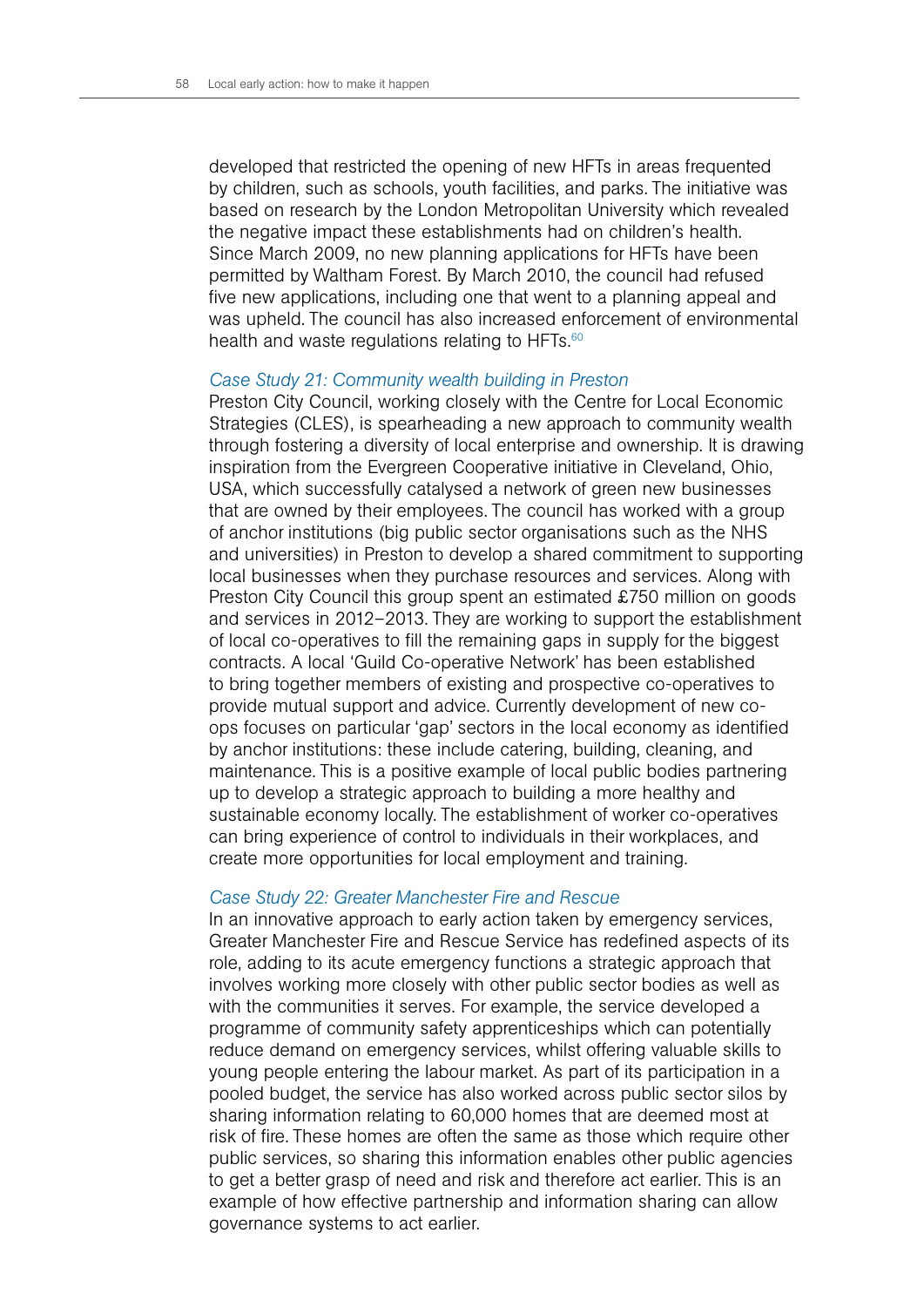# *Case Study 23: Scottish Early Action Fund*

In 2012, the Scottish government followed the advice of the Christie Commission to make prevention a fundamental pillar of public service reform. As a result, it assigned £500 million of public sector spending for prevention over the parliamentary term. The pot was mostly made up of contributions from central government funds and local authority and health spend, and was distributed through three funds, one each for early years, reoffending, and older people's care.

The early year's fund is overseen by a dedicated taskforce whose overarching aim is to improve delivery of three outcomes of the national performance framework: to provide children with the best start in life, to improve the chances of children and families at risk, and to develop confident and responsible young citizens. The care for older people's fund is the largest, with £300 million distributed to 32 Change Fund Partnerships made up of NHS Boards, local authorities, and third sector agencies. Reoffending prevention is relatively small with just £7.5 million over three years. It funds evidence-based mentoring schemes delivered by third-sector-led partnerships.

Results have been mixed. The change funds have had great symbolic importance, establishing the importance of prevention and leading to some innovative and successful projects. The care for older people's fund has contributed to the development of joint commissioning strategies as part of the drive to integrate health and social care. Orkney stands out as a site of best practice – where co-production with health professionals and third-sector representatives was used to draft a change fund investment strategy aimed at proactive, preventive, and anticipatory care provided at home.<sup>61</sup> However, there is little evidence that the funds have led to systemic change. Research suggests that this is down to many of the barriers that we have highlighted in this report, such as difficulties in overcoming disincentives to collaborate, working in departmental silos and failing to engage in genuine partnership with the third sector. $62$ 

#### *Case Study 24: Joint Strategic Asset Assessments in Wakefield*

Local authorities and public health departments in the UK are required to produce a joint strategic needs assessment (JSNA) every three years. This is a detailed report of the different problems facing the local population and is intended to inform the development of strategies and priorities to meet local needs. In 2010, Wakefield Council took a different approach based on the recognition that communities should not simply be seen as bundles of needs and liabilities, but also as possessing assets that can help to overcome local problems. It piloted a 'strategic assets assessment', as a first step towards connecting assets more clearly to public services and local needs. This became a resource for commissioners, helping to support community development and capacity building. A report on the pilot argued that the exercise provided a new and deeper understanding of both needs and assets, which had the potential to develop a different commissioning framework, to promote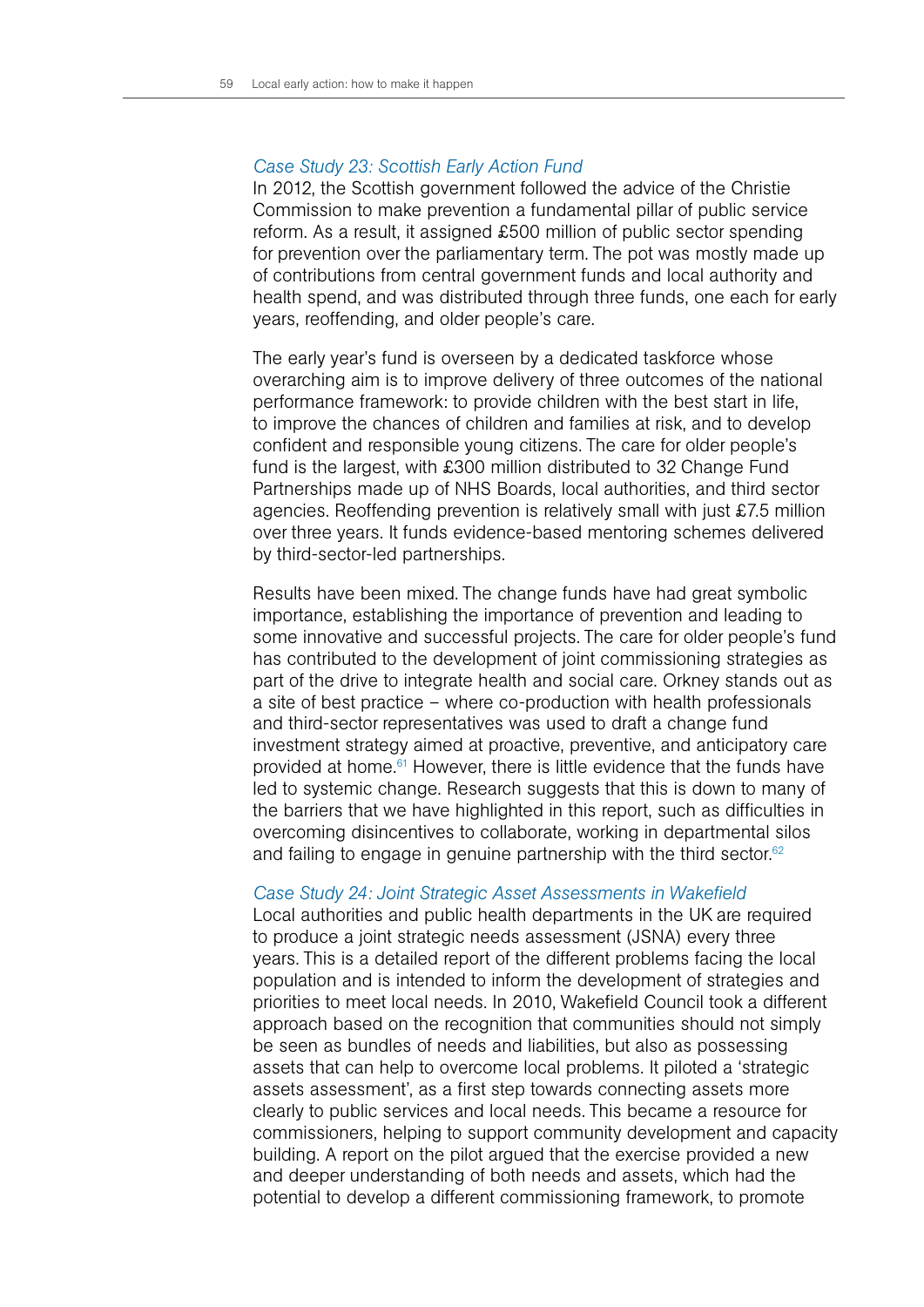co-production and to build and strengthen community assets.<sup>63</sup> The JSNA and the asset assessment should not be seen as separate, but as complementary processes that produce a richer, more intelligent, and better informed basis for addressing and preventing local problems.

#### *Case Study 25: Social Impact Bond in Peterborough*

Peterborough Prison Service was one of the first in the world to use a Social Impact Bond (SIB) to fund a service. A SIB is a form of payment by results (PBR), where funding is raised from private, non-government investors and used to pay for interventions to improve social outcomes. In Peterborough, however, the SIB was sponsored by the Ministry of Justice and the Big Lottery Fund to prove the concept. The pilot was coordinated by Social Finance – a not-for-profit financial intermediary – and as part of the SIB the government agreed to pay back a proportion of savings to investors.

The investment was used to fund an intervention called One Service – a voluntary scheme offering 'through the gate' support to reduce reoffending. The scheme itself was relatively successful and led to a marked reduction in reoffending rates. However, it remains doubtful whether this financing model offers real value for money, or how far it could be for prevention. Setting up a SIB is a complex process, requiring extensive expertise in identifying target populations and measures, as well as a third party to oversee the contract. This generates transaction costs that could be avoided through traditional financing. Also, the whole point of PBR mechanisms is that they transfer risk out of the public sector, but there is still significant risk involved in project failure. Finally, SIBs have little to offer in terms of upstream prevention because they require a clear target population – a 'problem' or a 'risk' must be clearly identifiable and measurable. All in all, SIBs remain a model with some potential for experimentation in midstream and downstream prevention, and may best be limited to transitional projects to broaden knowledge of what works.

#### *Case Study 26: Commissioning of youth services in Surrey*

From 2009 to 2012 Surrey County Council embarked on an ambitious programme to radically improve outcomes for young people, despite a 25% budget cut, by fundamentally redesigning the commissioning and delivery of young people's services. It did this by commissioning for outcomes and co-production, working with young people and their families.64 The outcomes frameworks developed had a strong focus on prevention, co-production, and the integration of services, and won an award for 'Best Public Procurement' in 2012 from the Chartered Institute of Purchasing and Supply. The reforms delivered outstanding results. An independent academic evaluation identified a number of positive impacts, including a 60% reduction in the NEET (not in education, employment or training) population.<sup>65</sup> This serves as an example of what can be achieved despite austerity and cuts, through a creative, longterm, co-produced approach to service design and delivery.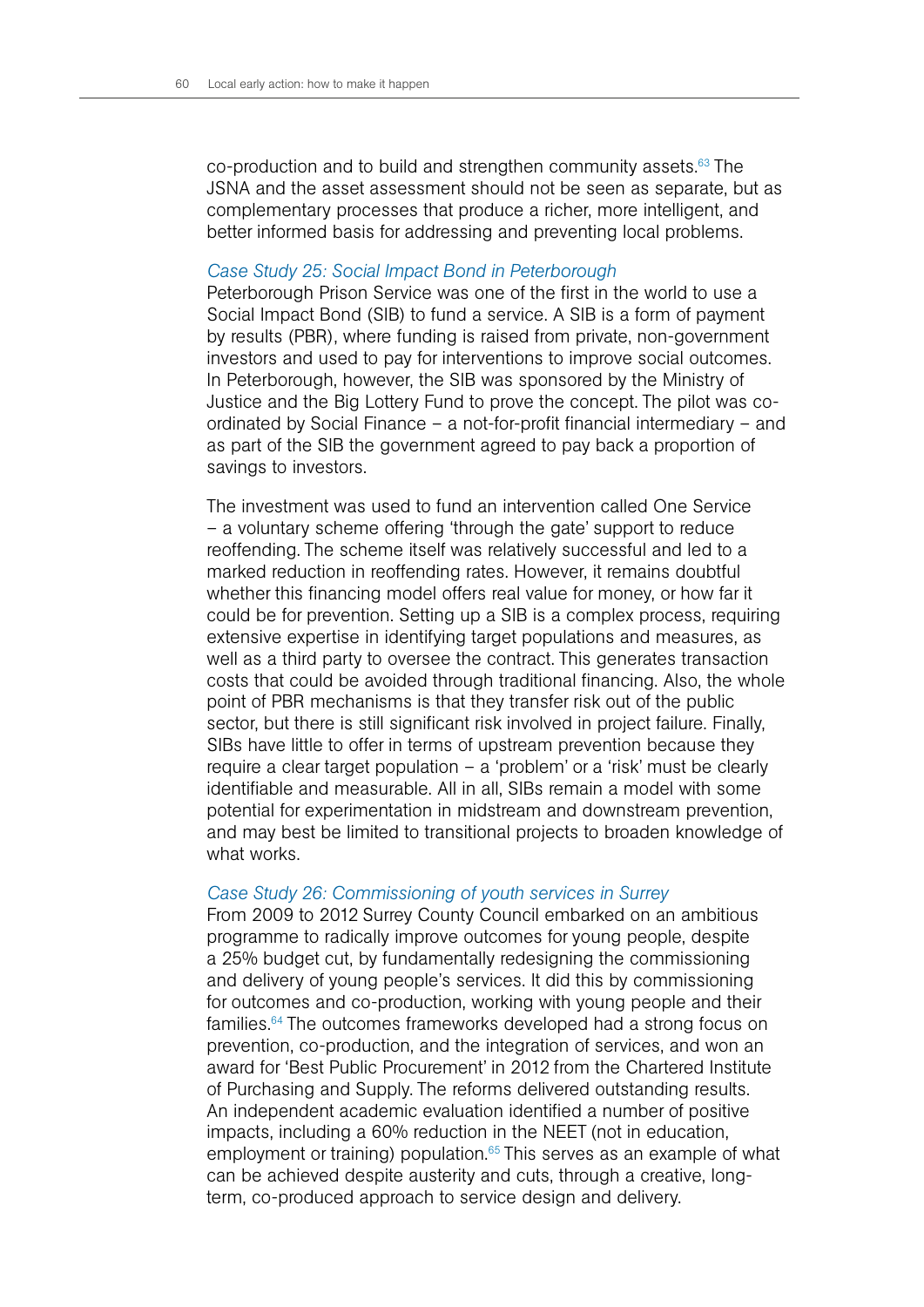# *Case Study 27: Pooled budgets and fuel poverty in Oldham*

Warm Homes Oldham is an initiative funded through a pooled budget between the local Clinical Commissioning Group (CCG), Public Health, and local housing associations to tackle the problem of fuel poverty through measures such as increasing energy efficiency and providing advice about fuel providers and debt. The partners have agreed that the savings generated will be reinvested to expand the scheme, resulting in more than £1.1 million being invested locally to solve fuel poverty within the first six months.<sup>66</sup> Apart from the initial £200,000 investment made by the partner agencies, most subsequent finance has been generated through ECO grants – money that is provided through a statutory duty for utility companies to provide energy efficiency reforms for those living in eligible areas, or residents on eligible benefits. By tackling fuel poverty in this way, substantial savings are expected to be made in other areas such as health and social care services. As the main beneficiary of savings, the CCG pays a greater proportion than other partners for every person bought out of fuel poverty. The scheme is a good example of how collaboration and budget pooling can serve to encourage more holistic approaches that are more effective in delivering broad outcomes, such as increased health and wellbeing, which cut across service silos.

#### *Case Study 28: Happy City Bristol*

Happy City (HC) is an international initiative that plans to promote happiness and wellbeing. It works across all levels – from small community groups, to national strategists. The organisation campaigns to promote wellbeing, delivers training, and works to develop better measures of success. In the UK, Happy City is currently most active in Bristol, where the initiative originated, and which is regarded as a pilot. It is working to develop a survey instrument that can be used to measure the impact of policy and practice on the wellbeing of residents. $67$ 

#### *Case Study 29: Participatory budgeting in the UK*

Participatory budgeting (PB) engages citizens in democratic deliberation and decision-making about how public money should be spent. Following the impressive successes of the first PB in Porto Alegre (Brazil), the PB process has spread to more than 1,500 localities around the world – including many places in the UK. The implementation of PB in the UK has been piecemeal, however. Many processes have been quite tokenistic – handling tiny budgets relating to policy agendas that are limited to marginal issues. There are, however, examples of good practice that reveal the potential of PB. Since Udecide was set up in 2006, residents in Newcastle have been able to participate in decisions on the allocation of £3.8 million worth of investment in a wide variety of projects, often affecting the most disadvantaged.<sup>68</sup> Residents in East Devon have benefitted from participating in allocating Section 106 funds, totalling £200,000 by 2013.69 At its best, participatory budgeting can advance prevention because it develops social and human capital and builds resourcefulness for people and communities to act on their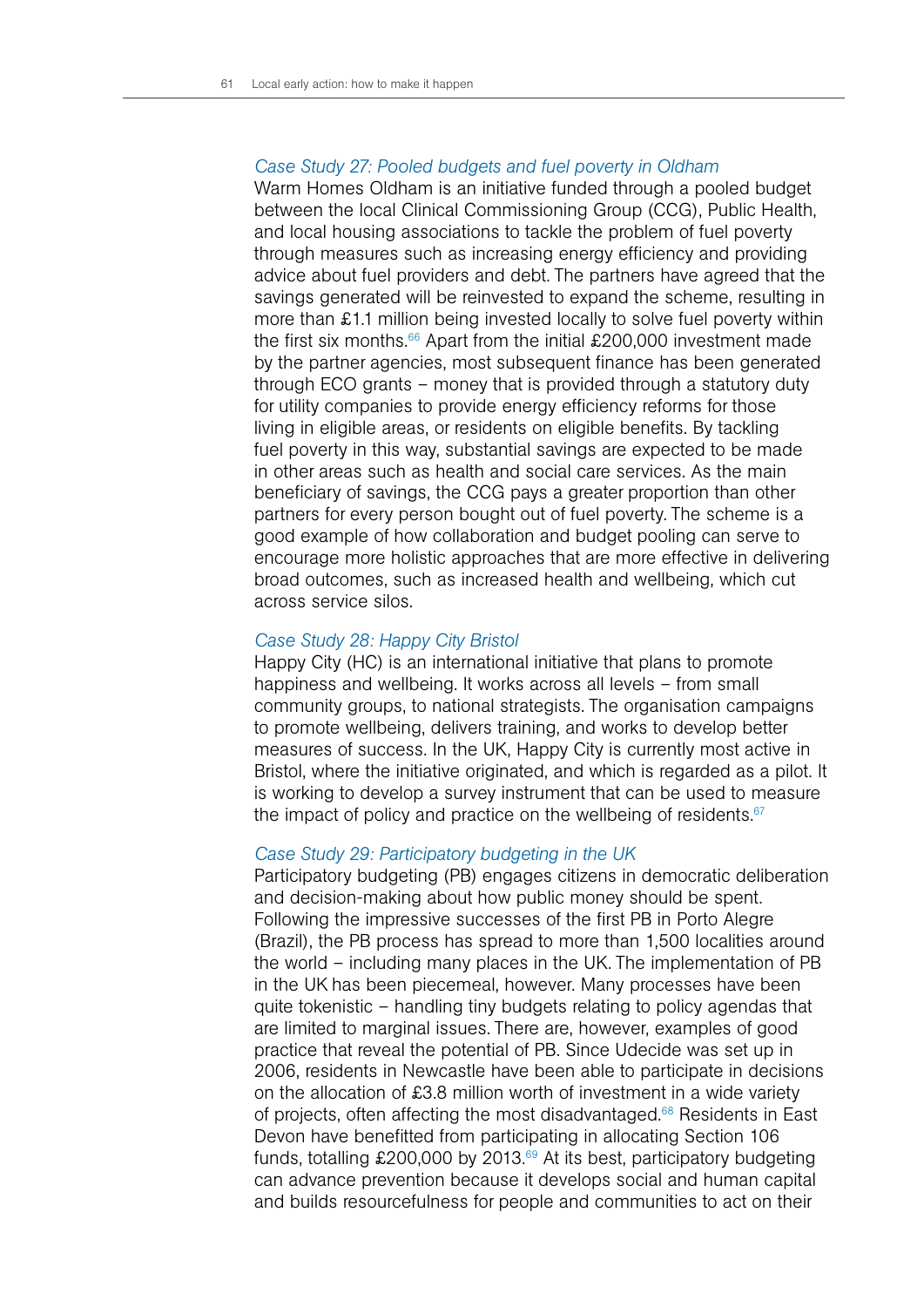own behalf. Because PB draws on the knowledge of local residents, it becomes possible to identify problems at an early stage and direct investment to them before they require acute action.

#### *Case Study 30: Early Action Funder's Alliance*

Prompted by the Early Action Task Force, the Early Action Funders Alliance has brought together a group of major donors to generate funding streams for preventative initiatives. A key aim of the Alliance is to provide proof of concept for the prevention agenda, advocate for greater prevention, and ultimately influence other grant givers and the public sector. The Alliance aims to steadily increase its membership and funds committed to early action. One outcome has been the Early Action Neighbourhood Fund, which is composed of £5.3 million provided by the Big Lottery, Comic Relief, and the Esmée Fairbairn Foundation. The Fund aims to provide resources to initiatives that can change local systems and structures, affect the future commissioning of services, and demonstrate the wider case for early action. Three projects have been funded so far – in Coventry, Norwich and Hartlepool – two of which are aimed at children and young people and the other at providing legal help and training for disadvantaged members of the community. All involve partnership between the public and voluntary sectors.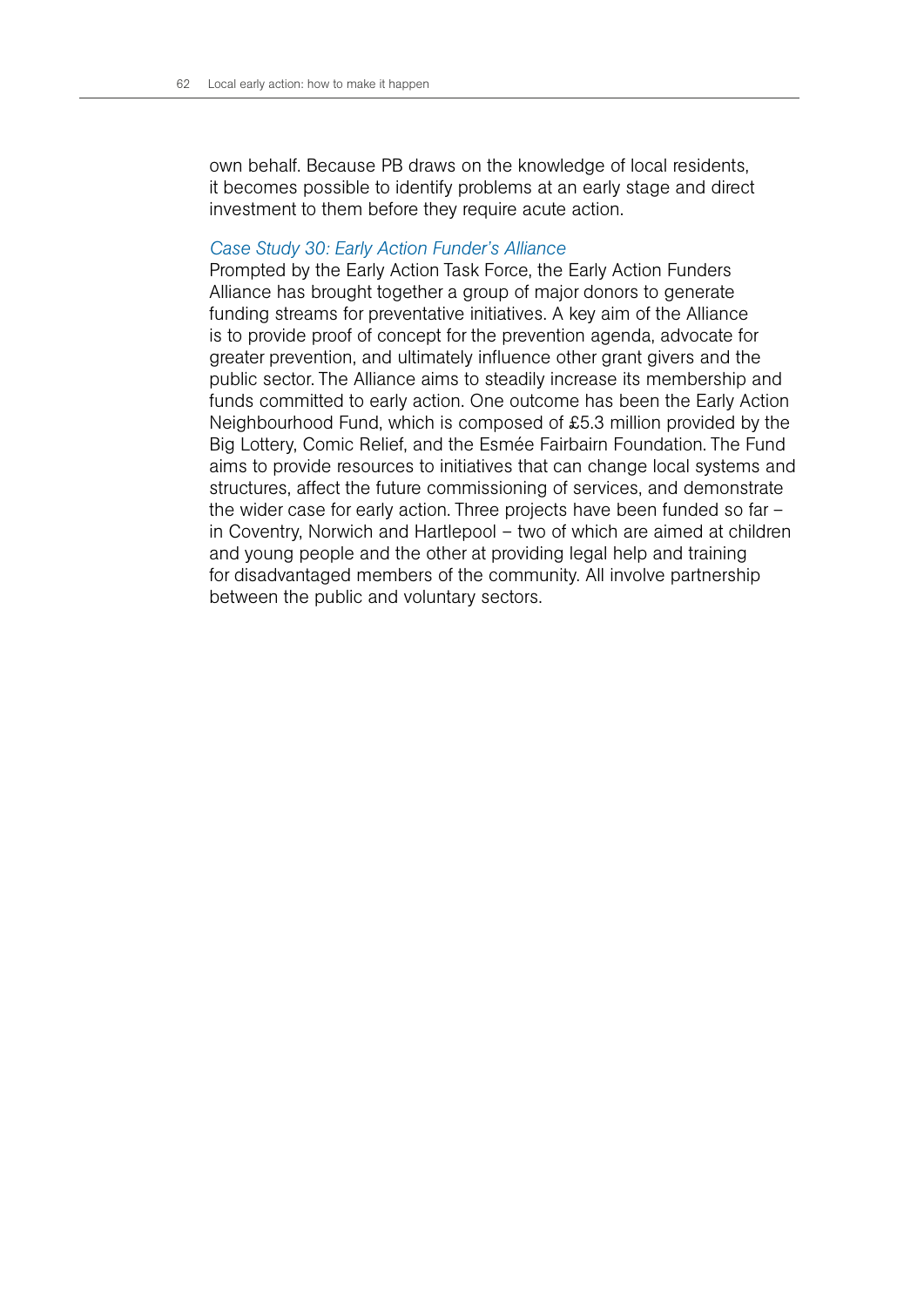# Appendix: Working methods

# Structure of the Commission

The Early Action Commission was set up and funded by the Health and Wellbeing Boards of Southwark and Lambeth. It has been supported by the New Economics Foundation (NEF), which provided the secretariat and conducted the research and engagement, as well as by an Implementation Advisory Group composed of local professionals with relevant expertise.

# Members of the Commission

#### *Chair*

Rt Hon Dame Margaret Hodge MP, Chair of the Public Accounts Committee of the House of Commons from 2010 to 2015

#### *Commissioners*

Helen Charlesworth-May, Strategic Director for Children, Adults and Health

Dr David Colin Thomé OBE, Honorary Visiting Professor, Manchester Business School, Manchester University

Dr Sue Goss, Principal in Systems Leadership, Office for Public Management

Dr Jonty Heaversedge, Chair of the Southwark Clinical Commissioning Group

Carey Oppenheim, Chief Executive, Early Intervention Foundation

David Robinson OBE, Chair of the Early Action Task Force and Senior Advisor to Community Links

#### *Ex officio*

Gordon McCulloch, Chief Executive, Community Action Southwark

Valerie Dinsmore, Integrated Lead for Customer Engagement and Health and Wellbeing Board, Lambeth Borough Council

#### Implementation Advisory Group

The Implementation Advisory Group (IAG) served as a sounding board for the Commission by scrutinising emerging recommendations. The group consisted of 24 members, including senior public sector officers and leaders of civil society organisations across Lambeth and Southwark. Organisations represented on the IAG include Southwark and Lambeth Public Health, Lambeth Clinical Commissioning Group, Southwark and Lambeth Borough Councils, Age UK, Healthwatch, Blackfriars Advice Centre, the Metropolitan Police, InSpire, and Refuge.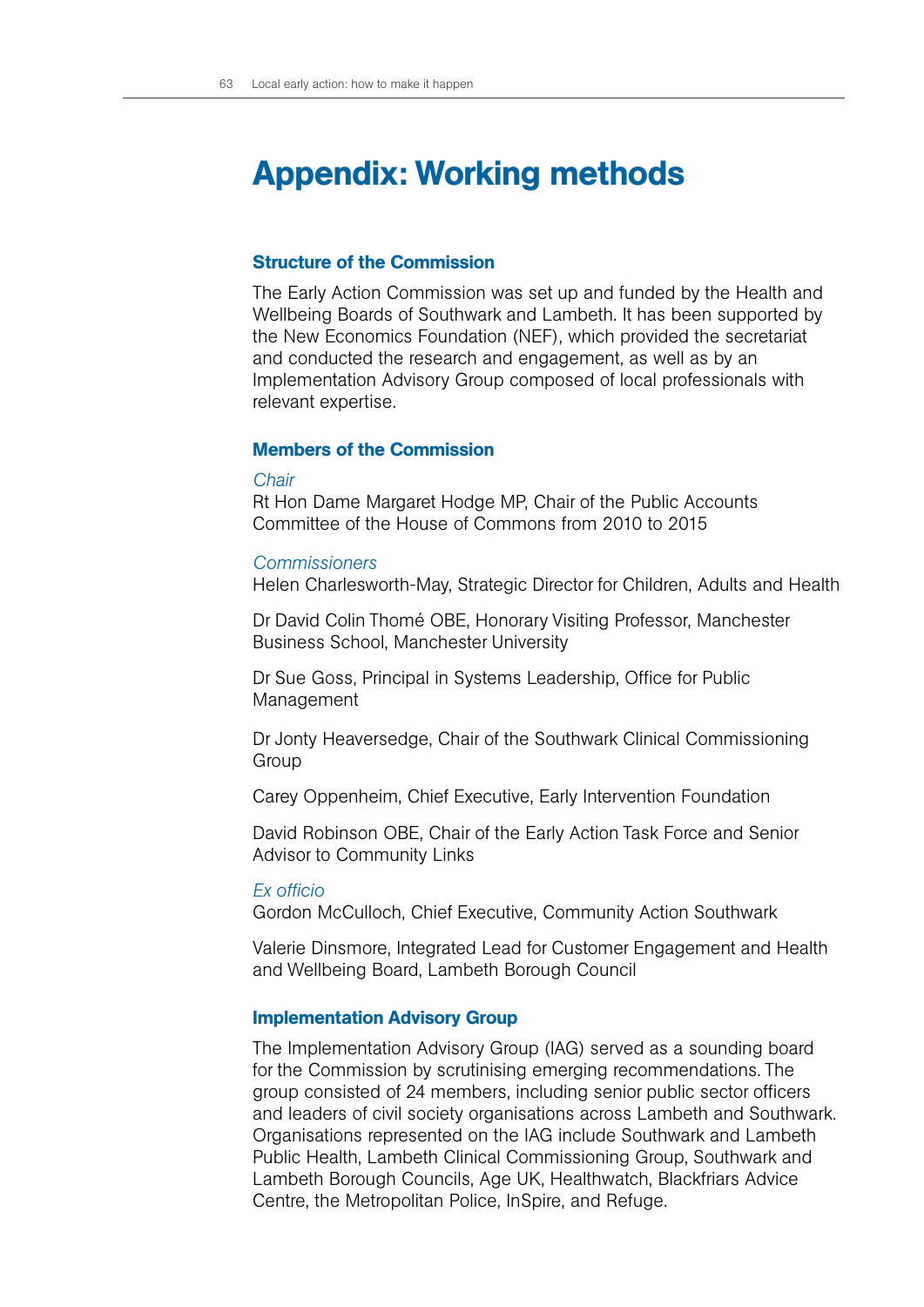# Research and engagement

This section explains the Commission's methods of research and engagement as well as our approach to developing recommendations. It is based on the following work-streams:

- Consultation of official local statistics
- Engagement with professional stakeholders across Lambeth and Southwark
- Engagement with residents and local community activists
- Review of initiatives illustrating early action
- Review of council strategies, initiatives, services, and activities across both Boroughs
- Iterative consultation with the Commission, and the IAG.

# Identifying persistent problems: analysis of official statistics

Research initially focused on gathering statistical data, mainly from Joint Strategic Needs Assessment (JSNA) data, to identify pertinent local problems and their proximate causes. This was a useful starting point to identify policy areas that require urgent action, and where a more preventive approach could lead to the most notable benefits. These were:

- Social isolation (especially high levels of admissions to institutionalised care)
- Long-term unemployment, and employment security
- Child obesity
- Violent crime

JSNA data were further consulted to gather insights as to the possible causes of these problems. Through the analysis of official statistics, patterns and correlations were identified that offered opportunities to make plausible claims regarding the immediate causes of these issues, especially in terms of conditions leading to system entry such as incontinence or dementia in the case of care services. However, this information is limited for two reasons. First, identifying the immediate causes of problems does not explain why such problems are not prevented more effectively. For example, the data showed a clear association between social isolation, incontinence, and dementia. This suggested a plausible hypothesis regarding cause and effect, but offered a poor basis upon which to develop insights as to how to prevent isolation. This is because isolation is a social phenomenon that is not reducible to clinical causes – and its drivers can be expected to vary across different contexts. Second, official statistics are gathered when people enter systems because they have already developed problems. They therefore provide a narrow view of local issues that leads to downstream or, at best, midstream interventions.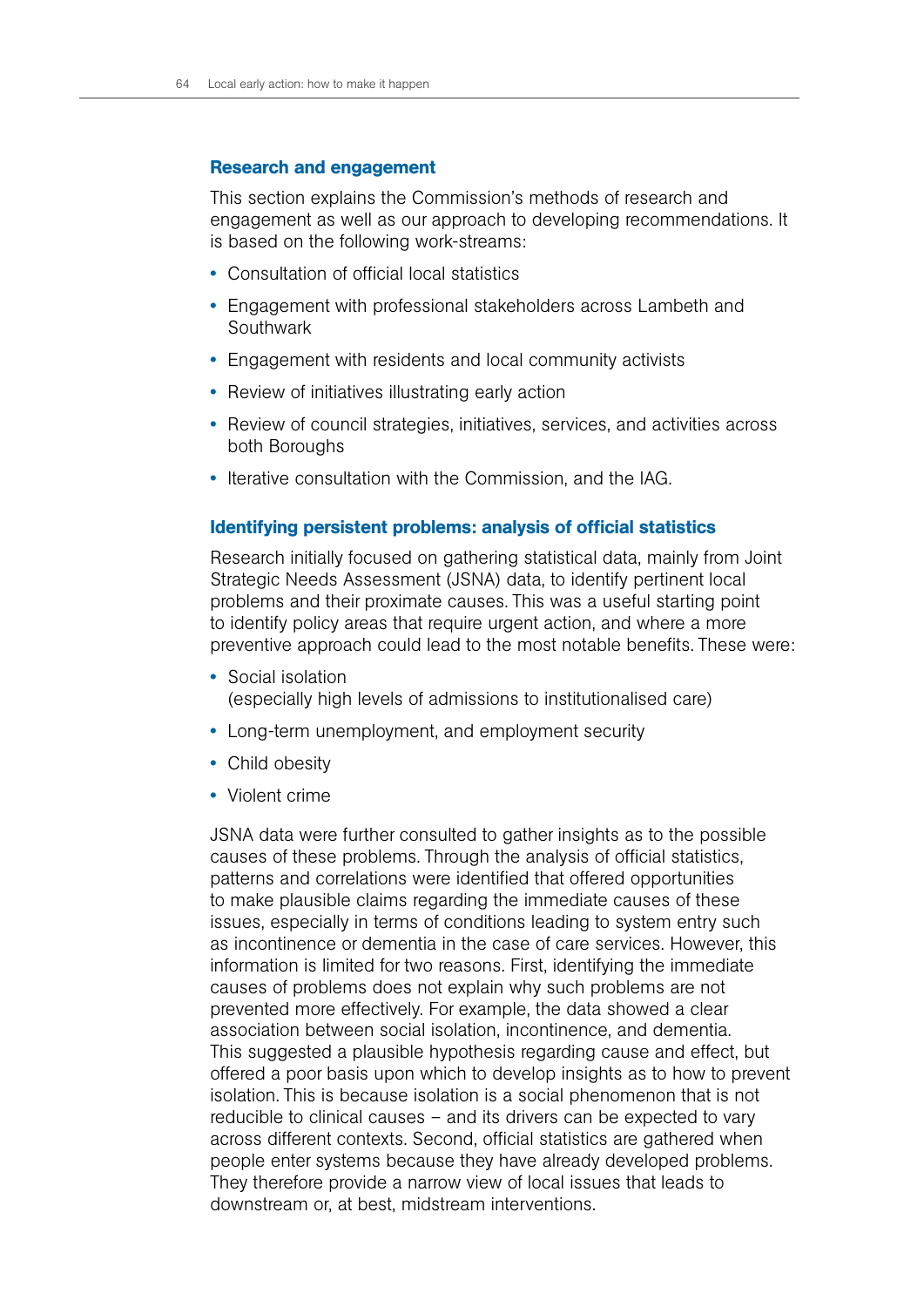To develop a more complete preventative strategy, analysis of official statistics was complemented by a more qualitative approach that shed a different, more contextualised and synoptic, light upon the underlying causes of problems such as isolation.

#### Engagement with professional stakeholders and residents

Local knowledge was drawn from dialogue between a range of local stakeholders across both boroughs in six sessions. Two of these engaged professional stakeholders, and four engaged local residents and activists across four wards in Lambeth and Southwark.

Participants took part in facilitated deliberations that explored some overarching questions:

- What are the upstream causes of these problems locally?
- What is being done locally to prevent these problems?
- What are the barriers and opportunities to maximise the impact of and build on this kind of local action?

It was from this engagement that we derived our approach to prevention based on

- Building resourceful communities through capacity building the empowerment of people
- Creating preventive environments by mobilising the place-shaping powers of the local public sector
- Gearing systems to early action so that they drive and sustain a longterm systemic shift in culture, policy, and practice towards early action and prevention
- Building strong collaborative partnerships amongst and between residents, local voluntary and community organisations (VCOs) and the public sector
- Finding additional resources to initiate and sustain a shift towards early action

# Review of local initiatives

Finally, we carried out a review of strategies, policies, and practices (henceforth referred to as 'initiatives' for ease of reference). The goal of this part of the research was to gain an understanding of existing practice and the direction of travel in both boroughs. The overall picture we gathered was an approach to prevention which had some notable successes and promising features, but was overall piecemeal and disjointed. An important starting point in catalysing a systemic shift to early action is to map out existing practice, and to identify gaps to fill and activity to build upon.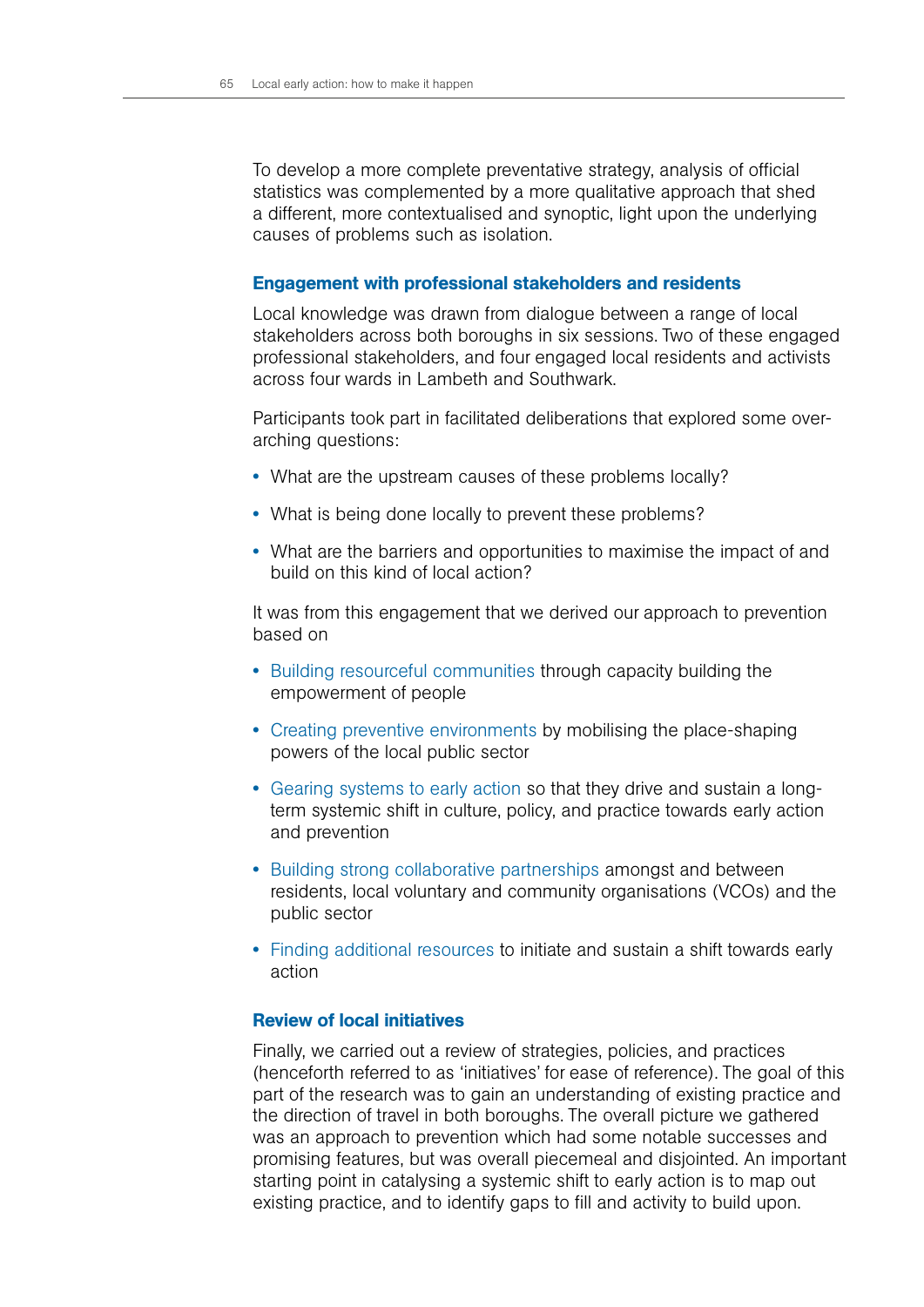Researchers began to populate a list of relevant initiatives in both boroughs through consultation with Early Action Commissioners, members of the IAG, policy officials across both councils, and through Internet searches. They included examples of local, national, and international practice. Initially, the selection of initiatives for review was informed by their relevance to the four policy areas identified as being particularly problematic. However, as the review progressed, more general and key strategic developments in terms of policy and practice were included. These were then assessed according to the four themes of the preventive framework.

The initiative review was not exhaustive. The initiatives were reviewed according to the following criteria:

- At what 'level' (upstream, midstream, downstream) are the initiatives operating?
- Are resources, or 'assets', within communities being mobilised or enhanced?
- What forms of partnership are present?
- How do the initiatives influence place, if at all?
- How do the initiatives influence systems change, if at all?

#### Gathering case studies of good practice

Throughout our engagement with the Commissioners, the IAG, local residents, and policy experts across Lambeth and Southwark, researchers also focused on gathering information on case study examples of good practice of early action from the UK and abroad. These case studies are referred to throughout the text, in support of the recommendations we make. It should be noted that not all case studies have been fully evaluated; where they have, we consulted the research and included the results in our accounts. However, many of the cases are currently being implemented or under development and have therefore not been rigorously evaluated. These should be taken as illustrations of potential and possibility, rather than a definitive evidence base.

# Consultation with the Commission and the Implementation Advisory **Group**

As the work-streams progressed, the research team consulted the Early Action Commissioners, members of the IAG and a broad range of UK policy literature on prevention and early action. This was an iterative process whereby Commissioners set the broad strategic direction of the project while IAG members advised on the practicalities of implementation. The resulting recommendations were developed by combining insights gained from research and engagement with responses from the IAG and the Commissioners.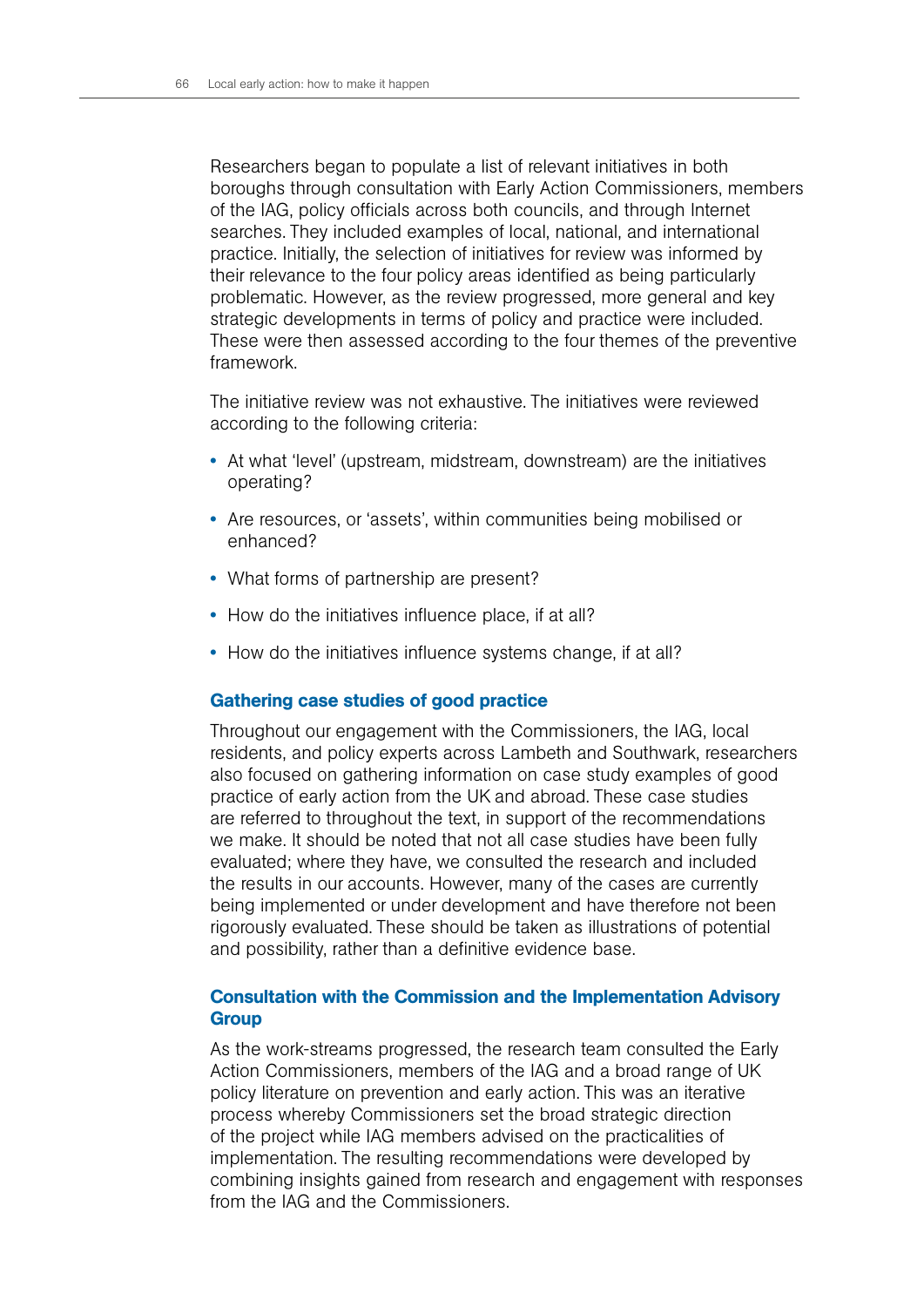# Endnotes

- 1 Southwark Council. (n.d.). Press Release: 11,000 New Homes. Retrieved from http://www.southwark.gov.uk/info/200537/11000\_new\_council\_homes
- 2 Southwark Council. (n.d.) Press Release: Free Swim and Gym. Retrieved from http://www.southwark.gov.uk/info/200087/sports\_and\_leisure/3689/free\_swim\_and\_gym
- 3 Lambeth Council Community Plan 2013-16. (n.d.). Retrieved from <http://www.lambeth.gov.uk/sites/default/files/ec-lambeth-councils-community-plan-2013-16.pdf>
- 4 Jowell, T. (2014). *The Lambeth and Southwark Childcare Commission*. Retrieved from [http://love.lambeth.](http://love.lambeth.gov.uk/wp-content/uploads/2015/03/ssh-Lambeth-and-Southwark-Childcare-Commission-report.pdf) [gov.uk/wp-content/uploads/2015/03/ssh-Lambeth-and-Southwark-Childcare-Commission-report.pdf](http://love.lambeth.gov.uk/wp-content/uploads/2015/03/ssh-Lambeth-and-Southwark-Childcare-Commission-report.pdf)
- 5 Luba, J. (2012). *Investing in council housing: options for the future a report by the independent commission on the future of council housing in Southwark*. Retrieved from [http://www.southwark.gov.uk/](http://www.southwark.gov.uk/news/article/1001/ground_breaking_southwark_housing_commissions_findings_published) [news/article/1001/ground\\_breaking\\_southwark\\_housing\\_commissions\\_findings\\_published](http://www.southwark.gov.uk/news/article/1001/ground_breaking_southwark_housing_commissions_findings_published)
- 6 Southwark Council. (n.d.). Policy and Resource Strategy (2015-2018), Scene Setting Report. Retrieved from http://moderngov.southwark.gov.uk/mglssueHistoryHome.aspx?IId=22492&Opt=0
- 7 Southward Council. (2013). Southwark's Primary and Community Care Strategy. Retrieved from [http://moderngov.southwark.gov.uk/documents/s42027/Presentation%20Southwarks%20Primary%20](http://moderngov.southwark.gov.uk/documents/s42027/Presentation%20Southwarks%20Primary%20and%20Community%20Care%20Strategy.pdf) [and%20Community%20Care%20Strategy.pdf](http://moderngov.southwark.gov.uk/documents/s42027/Presentation%20Southwarks%20Primary%20and%20Community%20Care%20Strategy.pdf)
- 8 Smith, D. (2015). Engagement in Developing Local Care Networks. Retrieved from [http://www.southwarkccg.nhs.uk/news-and-publications/meeting-papers/governing-body-committees/](http://www.southwarkccg.nhs.uk/news-and-publications/meeting-papers/governing-body-committees/Engagement%20and%20Patient%20Experience%20Committee%20Meetin/ENC%20Bi%20-%20Engagement%20in%20Developing%20Local%20Care%20Networks.pdf) [Engagement%20and%20Patient%20Experience%20Committee%20Meetin/ENC%20Bi%20-%20](http://www.southwarkccg.nhs.uk/news-and-publications/meeting-papers/governing-body-committees/Engagement%20and%20Patient%20Experience%20Committee%20Meetin/ENC%20Bi%20-%20Engagement%20in%20Developing%20Local%20Care%20Networks.pdf) [Engagement%20in%20Developing%20Local%20Care%20Networks.pdf](http://www.southwarkccg.nhs.uk/news-and-publications/meeting-papers/governing-body-committees/Engagement%20and%20Patient%20Experience%20Committee%20Meetin/ENC%20Bi%20-%20Engagement%20in%20Developing%20Local%20Care%20Networks.pdf)
- 9 Figure 1 sets out these distinctions in terms of 'enabling services' (i.e., upstream) and 'prompt interventions' (i.e., midstream), downstream approaches are described as 'acute services' and 'containment'.
- 10 Coote, A. (2012). *The Wisdom of Prevention*. Retrieved from <http://www.neweconomics.org/publications/entry/the-wisdom-of-prevention>
- 11 EATF. (2011). *The Triple Dividend*. Retrieved from <http://www.community-links.org/earlyaction/the-triple-dividend/>
- 12 EATF. (2012). *The Deciding Time*. Retrieved from <http://www.community-links.org/earlyaction/the-deciding-time/>
- 13 Marmot, M. (2010). *Fair Society, Healthy Lives*. Retrieved from <http://www.instituteofhealthequity.org/projects/fair-society-healthy-lives-the-marmot-review>
- 14 MacKinnon, D. & Derickson, K.D. (2013). From Resilience to Resourcefulness: A Critique of Resilience Policy and Activism. *Progress in Human Geography*, 37(2), 253–270.
- 15 Our engagement with local residents revealed a sense of residents' low connectivity with activities, groups, and people in their local area. Using data from the European Quality of Life Survey Wellbeing, researchers measured the similar concept of 'neighbourhood belonging' and found that the UK scores lowest in Europe –Abdallah, S., Stoll, L. & Eiffe, F. (2013). Quality of Life in Europe: Subjective Wellbeing. Retrieved from [https://www.eurofound.europa.eu/publications/report/2013/quality-of-life-social-policies/quality-of](https://www.eurofound.europa.eu/publications/report/2013/quality-of-life-social-policies/quality-of-life-in-europe-subjective-well-being)[life-in-europe-subjective-well-being](https://www.eurofound.europa.eu/publications/report/2013/quality-of-life-social-policies/quality-of-life-in-europe-subjective-well-being)
- 16 An unpublished literature review by NEF has found a positive relationship between individual health and an individual's sense of control over the developments that affect them – report available on request – contact [adrian.bua@neweconomics.org](mailto:adrian.bua@neweconomics.org)
- 17 Survey research by NEF demonstrates that independent businesses and local amenities are dwindling throughout the UK, researchers argue this is due to policies favouring large enterprise – see NEF's 'Ghost Town' and 'Clone Town' reports – available at [http://www.neweconomics.org/publications/entry/](http://www.neweconomics.org/publications/entry/reimagining-the-high-street) [reimagining-the-high-street](http://www.neweconomics.org/publications/entry/reimagining-the-high-street)
- 18 For an account of the 'place-shaping' potential of local government, see the Lyons Inquiry into Local Government. Lyons, M. (2007). Place-shaping: a Shared Ambition for the Future of Local Government. Retrieved from [https://www.gov.uk/government/uploads/system/uploads/attachment\\_data/](https://www.gov.uk/government/uploads/system/uploads/attachment_data/file/229035/9780119898552.pdf) [file/229035/9780119898552.pdf](https://www.gov.uk/government/uploads/system/uploads/attachment_data/file/229035/9780119898552.pdf)
- 19 The case for a move towards more collaborative forms of public administration at local level is a strong theme in contemporary political science both in the UK and internationally. Ansell, C. & Gash, A. (2007). Collaborative Governance in Theory and Practice. *Journal of Public Administration Research and Theory*, 18(4), 543–571.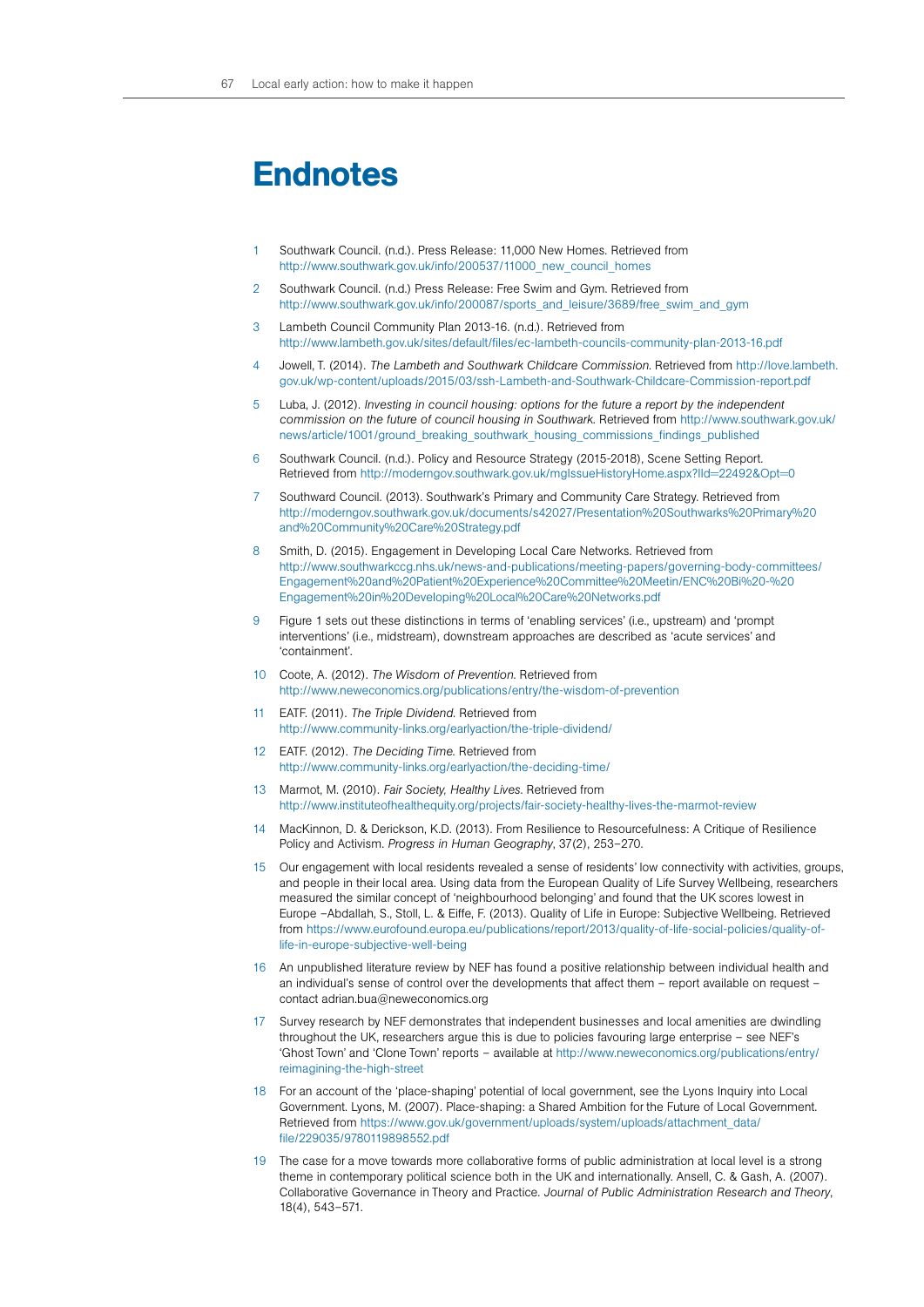- 20 For an account of the opportunities, and challenges, involved in generating social and political change through institutional reform see John, P. (2012). *Making Policy Work*. London: Routledge
- 21 Coote, A. (2010). *The Great Transition: Social Justice and the Core Economy*, p.3. Retrieved from [http://b.3cdn.net/nefoundation/82c90c4bb4d6147dc3\\_1fm6bxppl.pdf](http://b.3cdn.net/nefoundation/82c90c4bb4d6147dc3_1fm6bxppl.pdf)
- 22 See the Landing Page for the A Better Start Programme on the Big Lottery Website available at <https://www.biglotteryfund.org.uk/betterstart>
- 23 Social Finance. (n.d.). How can we help you. Retrieved from http://www.socialfinance.org.uk/services/#sthash.mhX6L4dk.pdf
- 24 EATF. (2012). *The Deciding Time*, p 16. Retrieved from [http://www.community-links.org/uploads/documents/Deciding\\_Timefinal.pdf](http://www.community-links.org/uploads/documents/Deciding_Timefinal.pdf)
- 25 EATF. (2014). *How to Classify early Action Spend: A Report by the Early Action Task Force*. Retrieved from <http://www.community-links.org/downloads/ClassifyingEA.pdf>
- 26 Ibid. p 3
- 27 "The Early Action Task Force made an initial attempt to classify Treasury spending data on an early action spectrum developed by Community Links, finding that 20% was spent on early action and 40% falling under 'acute' spending. Classification problems meant that a further 40% could not clearly classified according to Community Link's criteria. EATF. (2012). *The Deciding Time*, pp 17-18. Retrieved from [http://](http://socialwelfare.bl.uk/subject-areas/services-activity/community-development/communitylinks/1515772012_deciding_time.pdf) [socialwelfare.bl.uk/subject-areas/services-activity/community-development/communitylinks/1515772012\\_](http://socialwelfare.bl.uk/subject-areas/services-activity/community-development/communitylinks/1515772012_deciding_time.pdf) deciding time.pdf]. It is necessary to develop a more robust approach. There is a wealth of data available on government spending to do this; appropriate classification is the remaining technical challenge.
- 28 Gough, I. (2015). The Political Economy of Prevention. *British Journal of Political Science,* 45(2), 307–327.
- 29 EATF. (2012). *The Deciding Time*. Retrieved from [http://www.community-links.org/uploads/documents/Deciding\\_Timefinal.pdf](http://www.community-links.org/uploads/documents/Deciding_Timefinal.pdf)
- 30 DEA. (2010). *A Glass Half Full: How an Asset-Based Approach can Improve Community Health and Wellbeing*. London: Local Government Association. Retrieved from [http://www.local.gov.uk/c/document\\_library/get\\_file?uuid=bf034d2e-7d61-4fac-b37e-f39dc3e2f1f2](http://www.local.gov.uk/c/document_library/get_file?uuid=bf034d2e-7d61-4fac-b37e-f39dc3e2f1f2)
- 31 NEF. (2014). *Commissioning for Outcomes and Coproduction*. Retrieved from [http://b.3cdn.net/nefoundation/974bfd0fd635a9ffcd\\_j2m6b04bs.pdf](http://b.3cdn.net/nefoundation/974bfd0fd635a9ffcd_j2m6b04bs.pdf)
- 32 ACEVO. (2015). *Alliance Contracting: Building New Collaborations to Deliver Better Healthcare*. Retrieved from [https://www.acevo.org.uk/sites/default/files/ACEVO%20alliance%20contracting%20](https://www.acevo.org.uk/sites/default/files/ACEVO%20alliance%20contracting%20report%202015%20web.pdf) [report%202015%20web.pdf](https://www.acevo.org.uk/sites/default/files/ACEVO%20alliance%20contracting%20report%202015%20web.pdf)
- 33 Aked, J., Michaelson, J., & Steuer, N. (2010). *The Role of Local Government in Promoting Wellbeing.* Retrieved from [http://www.local.gov.uk/c/document\\_library/get\\_file?uuid=bcd27d1b-8feb-41e5-a1ce-](http://www.local.gov.uk/c/document_library/get_file?uuid=bcd27d1b-8feb-41e5-a1ce-48f9e70ccc3b&groupId=10180)[48f9e70ccc3b&groupId=10180](http://www.local.gov.uk/c/document_library/get_file?uuid=bcd27d1b-8feb-41e5-a1ce-48f9e70ccc3b&groupId=10180)
- 34 The Happy City Index. (n.d.). Online survey. Retrieved from <http://www.happycityindex.org/long-survey>
- 35 Coote, A. (2012). *The Wisdom of Prevention*. Retrieved from <http://www.neweconomics.org/publications/entry/the-wisdom-of-prevention>
- 36 Lyons, M. (2007). *Place-shaping: a Shared Ambition for the Future of Local Government*. Retrieved from [https://www.gov.uk/government/uploads/system/uploads/attachment\\_data/file/229035/9780119898552.](https://www.gov.uk/government/uploads/system/uploads/attachment_data/file/229035/9780119898552.pdf) [pdf](https://www.gov.uk/government/uploads/system/uploads/attachment_data/file/229035/9780119898552.pdf)
- 37 Sirianni, C. (2009). *Investing in Democracy: Engaging Citizens in Collaborative Governance*. Washington DC: Brookings Press.
- 38 Marmot, M.G., Stansfeld, S., Patel, C., North, F., Head, J., White, I., Brunner, E., Feeney, A. & Davey Smith, G. (1991). Health inequalities among British civil servants: the Whitehall II Study. The Lancet, 337(8754), 1387–1393.
- 39 Weaver, M. (2006, 21 February). More Power to the People, Urges Milliband. *The Guardian*. Retrieved from <http://www.theguardian.com/society/2006/feb/21/localgovernment.politics>
- 40 Greetham, J. (2010). *Growing Communities Inside Out: piloting an asset-based approach to JSNAs within the Wakefield District*. Retrieved from [http://www.local.gov.uk/c/document\\_library/get\\_file?uuid=679e8e67-](http://www.local.gov.uk/c/document_library/get_file?uuid=679e8e67-6d41-49a9-a8e1-452959f4f564&groupId=10180) [6d41-49a9-a8e1-452959f4f564&groupId=10180](http://www.local.gov.uk/c/document_library/get_file?uuid=679e8e67-6d41-49a9-a8e1-452959f4f564&groupId=10180)
- 41 Smith, G. (2009). *Democratic Innovations* (chapter 2), Cambridge: Cambridge University Press.
- 42 Participatory Budgeting Project. (2014). *Where has it Worked*. Retrieved from <http://www.participatorybudgeting.org/about-participatory-budgeting/where-has-it-worked/>
- 43 Participatory Budgeting Network <http://pbnetwork.org.uk/>
- 44 Coproduction Network. (n.d.). Co-production Practitioners Network Webpage, 'About Co-production'. Retrieved from http://coproductionnetwork.com/page/about-coproduction#The%20Elements/ Principles%20of%20co-production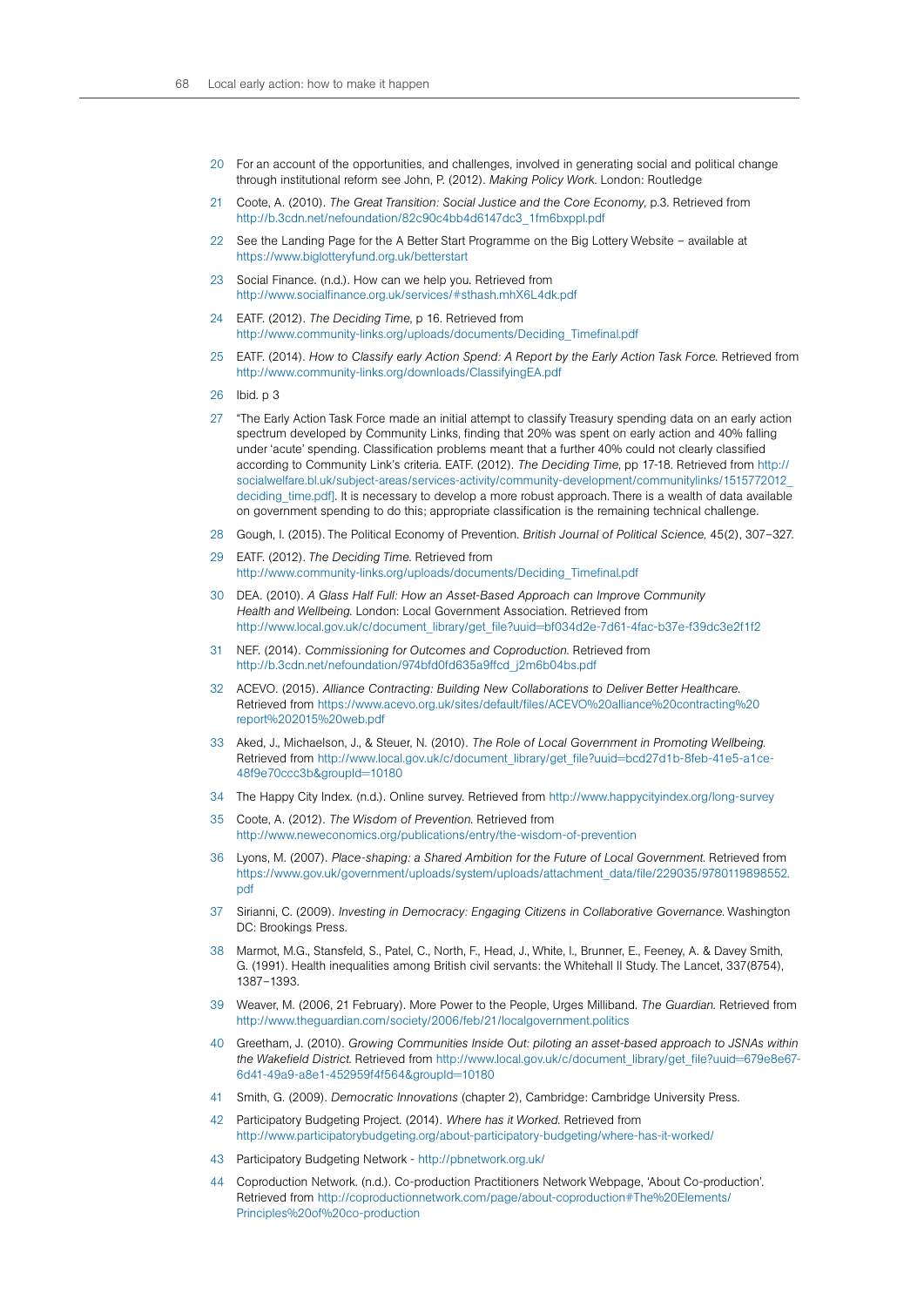- 45 Penny, J., Slay, J., & Stephens, L. (2012). *People powered health co-production catalogue*. NESTA, Innovation Unit and New Economics Foundation. Retrieved from [http://www.nesta.org.uk/sites/default/files/co-production\\_catalogue.pdf](http://www.nesta.org.uk/sites/default/files/co-production_catalogue.pdf)
- 46 Boyle, D. & Harris, M. (2009). *The Challenge of Coproduction: How equal Partnerships between Professionals and the Public are Crucial to Improving Public Services.* NESTA, Innovation Unit, NEF. Retrieved from [http://centerforborgerdialog.dk/sites/default/files/CFB\\_images/bannere/The\\_Challenge\\_of\\_](http://centerforborgerdialog.dk/sites/default/files/CFB_images/bannere/The_Challenge_of_Co-production.pdf) [Co-production.pdf](http://centerforborgerdialog.dk/sites/default/files/CFB_images/bannere/The_Challenge_of_Co-production.pdf)
- 47 The partnership is ambitious in its scope, including Lambeth Council, the CCG, King's Health, The Children's Bureau, the Police, local schools and nurseries, the Young Lambeth Co-operative, and a range of community groups.
- 48 South, J. (2015). *A Guide to Community-centred Approaches to Health and Wellbeing Public Health England*. Retrieved from https://www.gov.uk/government/uploads/system/uploads/attachment\_data/ file/417515/A guide to community-centred approaches for health and wellbeing full report .pdf
- Other areas that are using, or beginning to use LAC, include Derby City, Thurrock, Isle of Wight, Swansea, Neath Port Talbot, Derbyshire, Gloucestershire, Cumbria Suffolk.
- 50 Disability Services Commission. (2003). *Review of the Local Area Coordination Program Western Australia*. Retrieved from http://www.otbds.org/assets/uploaded\_files/project/01\_final\_report\_LAC\_review.pdf
- 51 NESTA. (2012). People powered health co-production catalogue. Retrieved from [http://www.nesta.org.uk/sites/default/files/co-production\\_catalogue.pdf](http://www.nesta.org.uk/sites/default/files/co-production_catalogue.pdf)
- 52 NESTA. (2012). *People powered health co-production catalogue*. Retrieved from [http://www.nesta.org.uk/sites/default/files/co-production\\_catalogue.pdf](http://www.nesta.org.uk/sites/default/files/co-production_catalogue.pdf)
- 53 CSED Case study. (2009). *KeyRing: Living Support Networks*. London: HM Department of Health.
- 54 NICE. (n.d.) Social prescribing. Retrieved from <https://www.evidence.nhs.uk/search?q=%22social+prescribing%22>
- 55 Dayson, C., Bashir, N., & Pearson, S. (2013). *From dependence to independence*. Retrieved from [http://www.shu.ac.uk/research/cresr/sites/shu.ac.uk/files/rotherham-social-prescribing-summary.pdf;](http://www.shu.ac.uk/research/cresr/sites/shu.ac.uk/files/rotherham-social-prescribing-summary.pdf)
- 56 Friedli, L. (2012). *Social Prescsribing in Maryfield*. Retrieved from <http://www.dundeepartnership.co.uk/sites/default/files/Social%20prescribing%20evaluation%20report.pdf>
- 57 Community Links. (n.d.). *Moving Beyond Enforcement: Early Action Policing*. Retrieved from <http://www.community-links.org/linksuk/?tag=andy-rhodes>
- 58 Personal Social Services Research Unit. (2009). *National Evaluation: Partnerships for Older People's Projects*. Retrieved from <http://www.pssru.ac.uk/pdf/rs053.pdf>
- 59 NDTi. (2014). *The Economic Value of Older People's Community Based Preventative Services*. Retrieved from http://www.ndti.org.uk/uploads/files/The\_economic\_value\_of\_older\_peoples\_community\_based [preventative\\_services\\_final.pdf](http://www.ndti.org.uk/uploads/files/The_economic_value_of_older_peoples_community_based_preventative_services_final.pdf)
- 60 Local Government Association. (n.d.). Waltham Forest: Banning hot food takeaways to reduce health inequalities. Retrieved from [http://www.local.gov.uk/health/-/journal\\_content/56/10180/3511421/ARTICLE](http://www.local.gov.uk/health/-/journal_content/56/10180/3511421/ARTICLE)
- 61 Colsell, R. (2013). *Orkney Health Care: Joint Commissioning Strategy*. Retrieved from http://www.orkney.gov.uk/Files/Council/Consultations/2013/Appendix\_1\_-\_ JCS.pdf
- 62 Horwitz, W. (2013). *The Scottish Prevention Drive: What can we learn?* Community Links. Retrieved from [http://www.community-links.org/uploads/documents/Scotland\\_learning.pdf](http://www.community-links.org/uploads/documents/Scotland_learning.pdf)
- 63 Greetham, J. (2010). *Growing Communities Inside Out: piloting an asset-based approach to JSNAs within the Wakefiled District*. Retrieved from [http://www.local.gov.uk/c/document\\_library/get\\_file?uuid=679e8e67-](http://www.local.gov.uk/c/document_library/get_file?uuid=679e8e67-6d41-49a9-a8e1-452959f4f564&groupId=10180) [6d41-49a9-a8e1-452959f4f564&groupId=10180](http://www.local.gov.uk/c/document_library/get_file?uuid=679e8e67-6d41-49a9-a8e1-452959f4f564&groupId=10180)
- 64 Slay, J. (2011). *An Opportunity to transform Youth Services in Surrey*, Blog Post. Retrieved from <http://www.neweconomics.org/blog/entry/an-opportunity-to-transform-services-for-young-people>
- 65 Bovaird, T. & Loeffler, E. (2014). The New Model for Commissioning Services for Young People in Surrey: Evaluation of Achievements and Implications. INLOGOV. Retrieved from [http://www.surreycc.gov.uk/\\_\\_data/](http://www.surreycc.gov.uk/__data/assets/pdf_file/0012/865587/Surrey-Report-2014-Executive-Summary.pdf) [assets/pdf\\_file/0012/865587/Surrey-Report-2014-Executive-Summary.pdf.](http://www.surreycc.gov.uk/__data/assets/pdf_file/0012/865587/Surrey-Report-2014-Executive-Summary.pdf)
- 66 Oldham Council. (n.d.). Residents to benefit as Oldham Warm Homes continues. Retrieved from [http://www.oldham.gov.uk/press/article/637/residents\\_to\\_benefit\\_as\\_warm\\_homes\\_oldham\\_continues](http://www.oldham.gov.uk/press/article/637/residents_to_benefit_as_warm_homes_oldham_continues)
- 67 Happy City Index. (n.d.) Survey. Retrieved from <http://www.happycityindex.org/long-survey>
- 68 HM Homes and Communities Agency. (n.d.). Udecide Newcastle City Council. Retrieved from <http://udc.homesandcommunities.co.uk/u-decide-newcastle-city-council>
- 69 Hall, J. (2013). *Section 106 Funding in East Devon*. Retrieved from <http://participedia.net/en/cases/section-106-funding-east-devon>